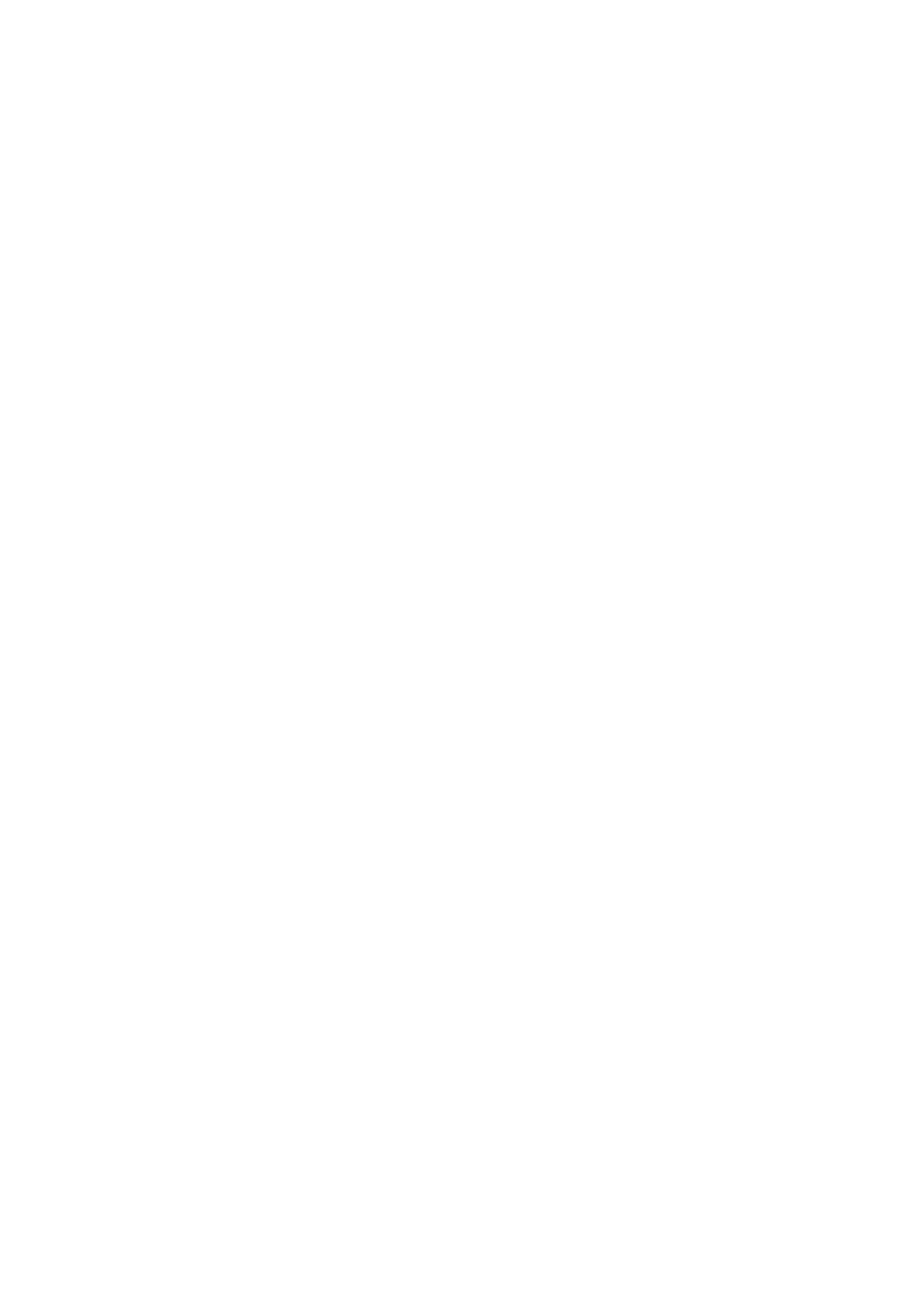# Coastal Vessel Rules Notification 2014 (Annex to DG Shipping Order 01 of 2014)



# DIRECTORATE GENERAL OF SHIPPING

# MUMBAI

04-March-2014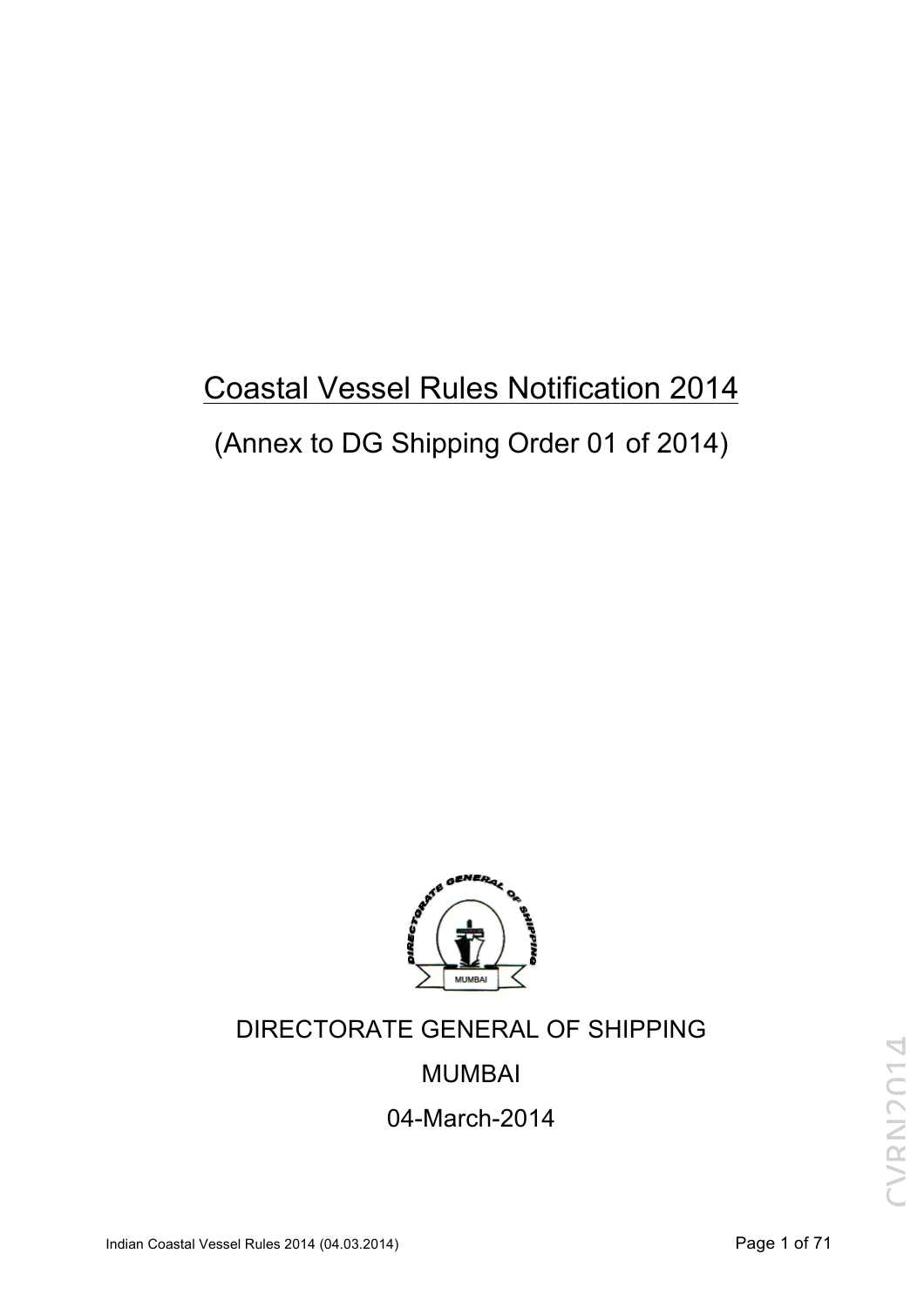# **Coastal RULES NOTIFICATION 2014**

# **ANNEXES 1 to 13**

| Annex Title | Page no |
|-------------|---------|
|             |         |
|             |         |
|             |         |
|             |         |
|             |         |
|             |         |
|             |         |
|             |         |
|             |         |
|             |         |
|             |         |
|             |         |
|             |         |
|             |         |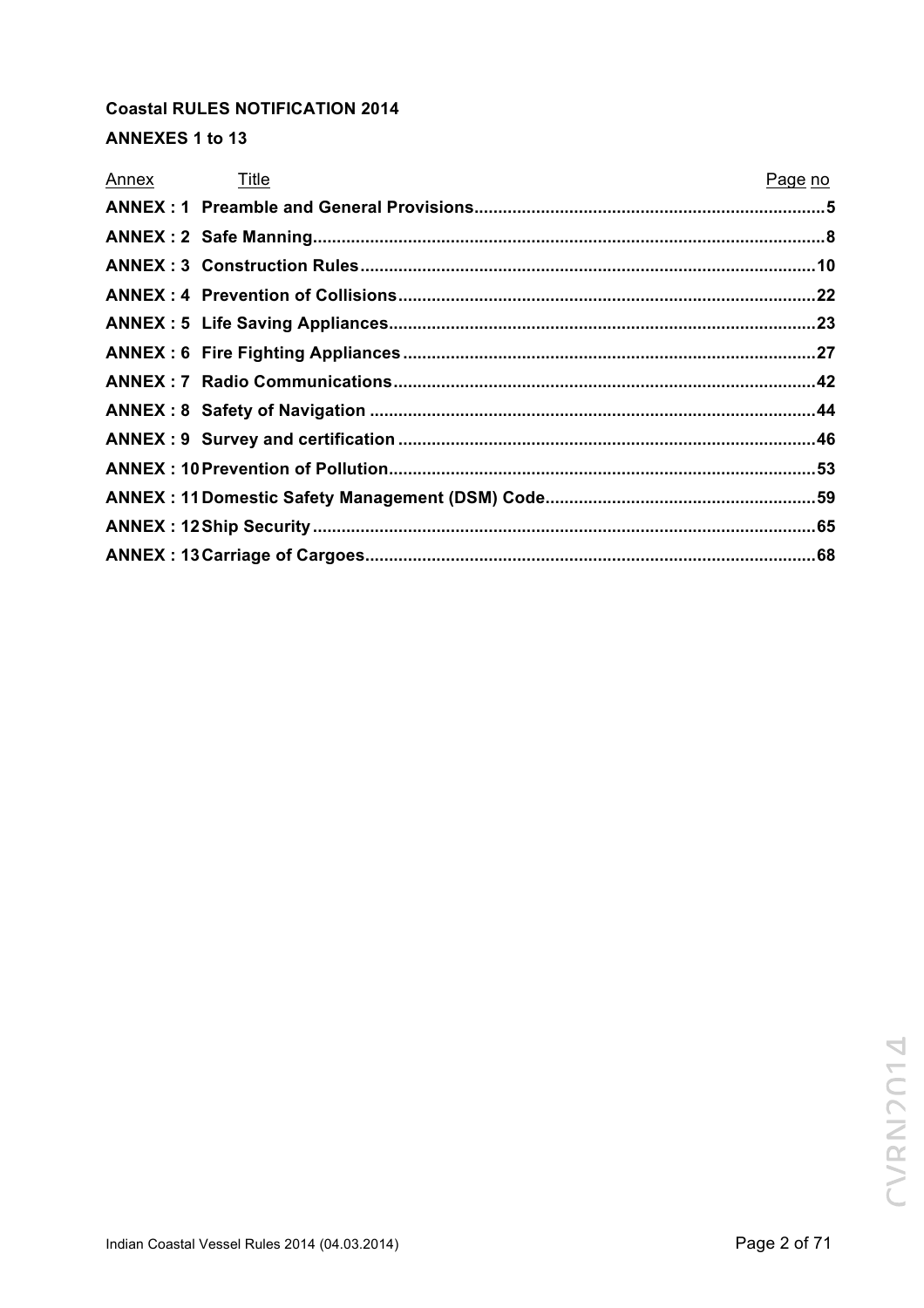|                 |                                                                                         | Page No |
|-----------------|-----------------------------------------------------------------------------------------|---------|
|                 |                                                                                         |         |
|                 |                                                                                         |         |
|                 |                                                                                         |         |
| <b>ANNEX: 1</b> |                                                                                         |         |
| 1.1             |                                                                                         |         |
| 1.2             |                                                                                         |         |
| 1.3             |                                                                                         |         |
| 1.4             |                                                                                         |         |
| 1.5             |                                                                                         |         |
|                 |                                                                                         |         |
| ANNEX: 2        |                                                                                         |         |
| 2.1             |                                                                                         |         |
| 2.2             |                                                                                         |         |
| 2.3<br>2.4      |                                                                                         |         |
| 2.5             |                                                                                         |         |
| 2.6             |                                                                                         |         |
| 2.7             |                                                                                         |         |
| 2.8             |                                                                                         |         |
| 2.9             |                                                                                         |         |
|                 |                                                                                         |         |
| <b>ANNEX: 3</b> |                                                                                         |         |
| 3.1             |                                                                                         |         |
| 3.2             |                                                                                         |         |
| 3.3<br>3.4      |                                                                                         |         |
| 3.5             |                                                                                         |         |
| 3.6             |                                                                                         |         |
| 3.7             |                                                                                         |         |
| 3.8             |                                                                                         |         |
| 3.9             |                                                                                         |         |
|                 |                                                                                         |         |
| <b>ANNEX: 4</b> |                                                                                         |         |
| 4.1             |                                                                                         |         |
| 4.2<br>4.3      |                                                                                         |         |
|                 |                                                                                         |         |
| <b>ANNEX: 5</b> |                                                                                         |         |
| 5.1             |                                                                                         |         |
| 5.2             |                                                                                         |         |
| 5.3             |                                                                                         |         |
| 5.4             |                                                                                         |         |
| 5.5             |                                                                                         |         |
| 5.6             |                                                                                         |         |
| 5.7             |                                                                                         |         |
| 5.8<br>5.9      |                                                                                         |         |
| 5.10            |                                                                                         |         |
| 5.11            |                                                                                         |         |
| 5.12            |                                                                                         |         |
| 5.13            |                                                                                         |         |
| 5.14            |                                                                                         |         |
|                 |                                                                                         |         |
| ANNEX: 6        |                                                                                         |         |
| 6.1<br>6.2      |                                                                                         |         |
| 6.3             |                                                                                         |         |
| 6.4             | Coastal vessels other than tankers of more than 3000 GT and tankers of 1600-3000 GT  32 |         |
|                 |                                                                                         |         |
| ANNEX: 7        |                                                                                         |         |
| 7.1             |                                                                                         |         |
| 7.2             |                                                                                         |         |
| 7.3             |                                                                                         |         |
| 7.4             |                                                                                         |         |
| ANNEX: 8        |                                                                                         |         |
| 8.1             |                                                                                         |         |
| 8.2             |                                                                                         |         |
| 8.3             |                                                                                         |         |

# **CONTENTS**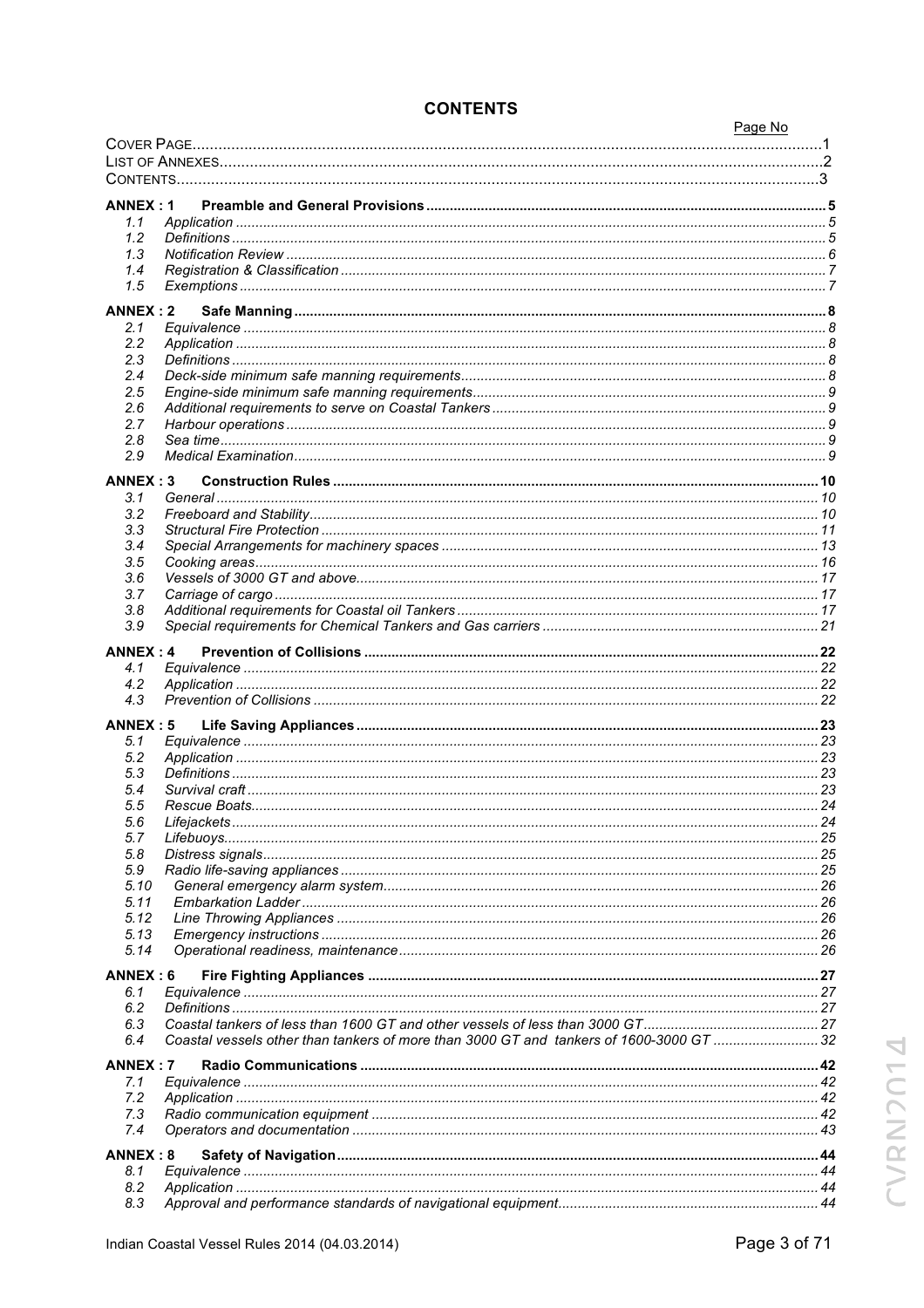| 8.4                      |                                                                                                  |  |
|--------------------------|--------------------------------------------------------------------------------------------------|--|
| ANNEX: 9                 |                                                                                                  |  |
| 9.1                      |                                                                                                  |  |
| 9.2                      |                                                                                                  |  |
| 9.3                      |                                                                                                  |  |
| 9.4                      |                                                                                                  |  |
| 9.5                      |                                                                                                  |  |
| 9.6<br>9.7               |                                                                                                  |  |
| 9.8                      |                                                                                                  |  |
| 9.9                      |                                                                                                  |  |
|                          |                                                                                                  |  |
| <b>ANNEX: 10</b><br>10.1 |                                                                                                  |  |
| 10.2                     |                                                                                                  |  |
| 10.3                     |                                                                                                  |  |
| 10.4                     |                                                                                                  |  |
| 10.5                     |                                                                                                  |  |
| 10.6                     |                                                                                                  |  |
| 10.7                     |                                                                                                  |  |
| 10.8                     |                                                                                                  |  |
| 10.9                     |                                                                                                  |  |
| 10.10                    |                                                                                                  |  |
| 10.11                    |                                                                                                  |  |
| 10.12                    |                                                                                                  |  |
| 10.13                    | Pollution Prevention Record Book and Indian Coastal Vessel's Pollution Prevention Certificate 56 |  |
| <b>ANNEX : 11</b>        |                                                                                                  |  |
| 11.1                     |                                                                                                  |  |
| 11.2                     |                                                                                                  |  |
| 11.3                     |                                                                                                  |  |
| 11.4                     |                                                                                                  |  |
| 11.5                     |                                                                                                  |  |
| 11.6                     |                                                                                                  |  |
| 11.7                     |                                                                                                  |  |
| 11.8<br>11.9             |                                                                                                  |  |
| 11.10                    |                                                                                                  |  |
| 11.11                    |                                                                                                  |  |
| 11.12                    |                                                                                                  |  |
| 11.13                    |                                                                                                  |  |
| 11.14                    |                                                                                                  |  |
| <b>ANNEX: 12</b>         |                                                                                                  |  |
| 12.1                     |                                                                                                  |  |
| 12.2                     |                                                                                                  |  |
| 12.3                     |                                                                                                  |  |
| 12.4                     |                                                                                                  |  |
| 12.5                     |                                                                                                  |  |
| 12.6                     |                                                                                                  |  |
| 12.7                     |                                                                                                  |  |
| 12.8                     |                                                                                                  |  |
| 12.9<br>12.10            |                                                                                                  |  |
|                          |                                                                                                  |  |
| <b>ANNEX: 13</b>         |                                                                                                  |  |
| 13.1                     |                                                                                                  |  |
| 13.2                     |                                                                                                  |  |
| 13.3                     |                                                                                                  |  |
| 13.4<br>13.5             |                                                                                                  |  |
| 13.6                     |                                                                                                  |  |
| 13.7                     |                                                                                                  |  |
| 13.8                     |                                                                                                  |  |
| 13.9                     |                                                                                                  |  |
| 13.10                    |                                                                                                  |  |
| 13.11                    |                                                                                                  |  |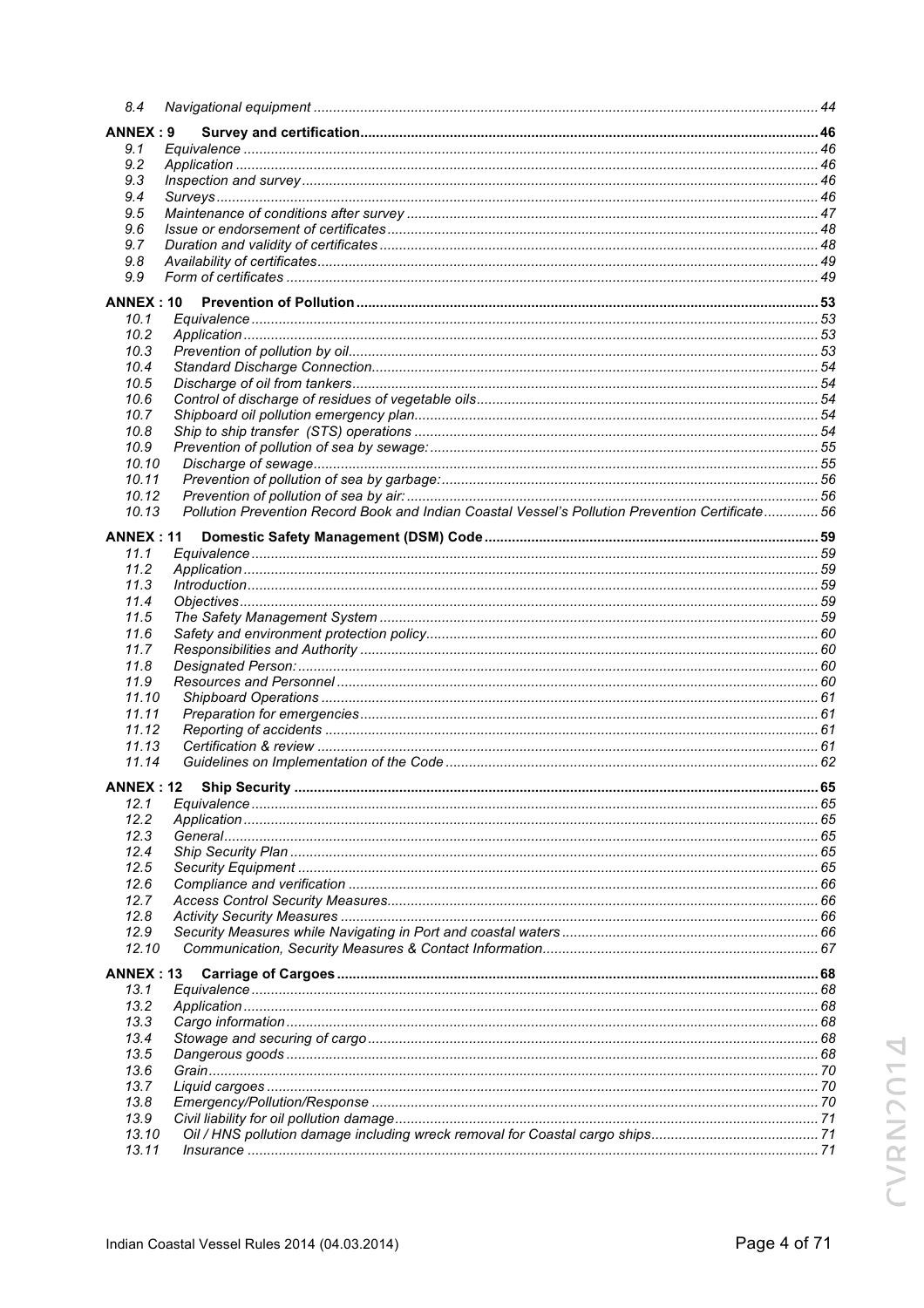# **ANNEX : 1 Preamble and General Provisions**

#### **1.1 Application**

- 1.1.1 Unless expressly provided otherwise, the Notification for Construction, Survey, Certification and Operation of Indian Coastal Vessels applies only to cargo ships that are:
	- engaged exclusively on Indian Coastal voyages within 20 nautical miles from the nearest land; and,
	- less than 6000 GT in the case of cargo ships, except those specifically listed below;
		- i. less than 10000 GT in the case of dredgers; and
		- ii. less than 3000 GT in the case of Tankers.
	- less than 8000 kW main propulsion power in the case of cargo ships, except those specifically listed below;
		- i. less than 10000 kW main propulsion power in the case of dredgers; and
		- ii. less than 3000 kW main propulsion power in the case of Tankers.
	- not carrying bulk chemicals or gas in any form (packaged or otherwise) other than vegetable oils listed in this notification;
	- not fishing vessels;
	- not military and government ships not used for commercial purposes.
- 1.1.2 The gross tonnage and/or main propulsion power limitations prescribed in paragraph 1.1.1 may be relaxed by the Administration in the case of novel / innovative designs.

# **1.2 Definitions**

- 1.2.1 For the purpose of the Notification for Construction, Survey, Certification and Operation of Indian Coastal Vessels, unless expressly provided otherwise:
	- (a) *Administration* means the Directorate General of Shipping.
	- (b) *Approved* means approved by the Administration or a recognized organization acting on its behalf.
	- (c) *BIS* means the Bureau of Indian Standards.
	- (d) *Cargo ship* is any ship which is not a passenger ship. This includes vessels such as tugs, dredgers, etc.
	- (e) *Coastal vessel under this Notification* means ships that are registered under Merchant Shipping Act, adopting the provisions of this Notification, and which operate from a port or place in India to any port or place in India, such that the vessel does not operate beyond 20 nautical miles from the nearest land. Provided that such vessel shall not cease to be a coastal vessel merely by reason of the fact that the vessel crosses during the voyage the Gulf of Kutch or Khambat. Provided also that Coastal Vessel under this notification may go around Srilanka without calling any port in Srilanka or entering the territorial waters of Srilanka.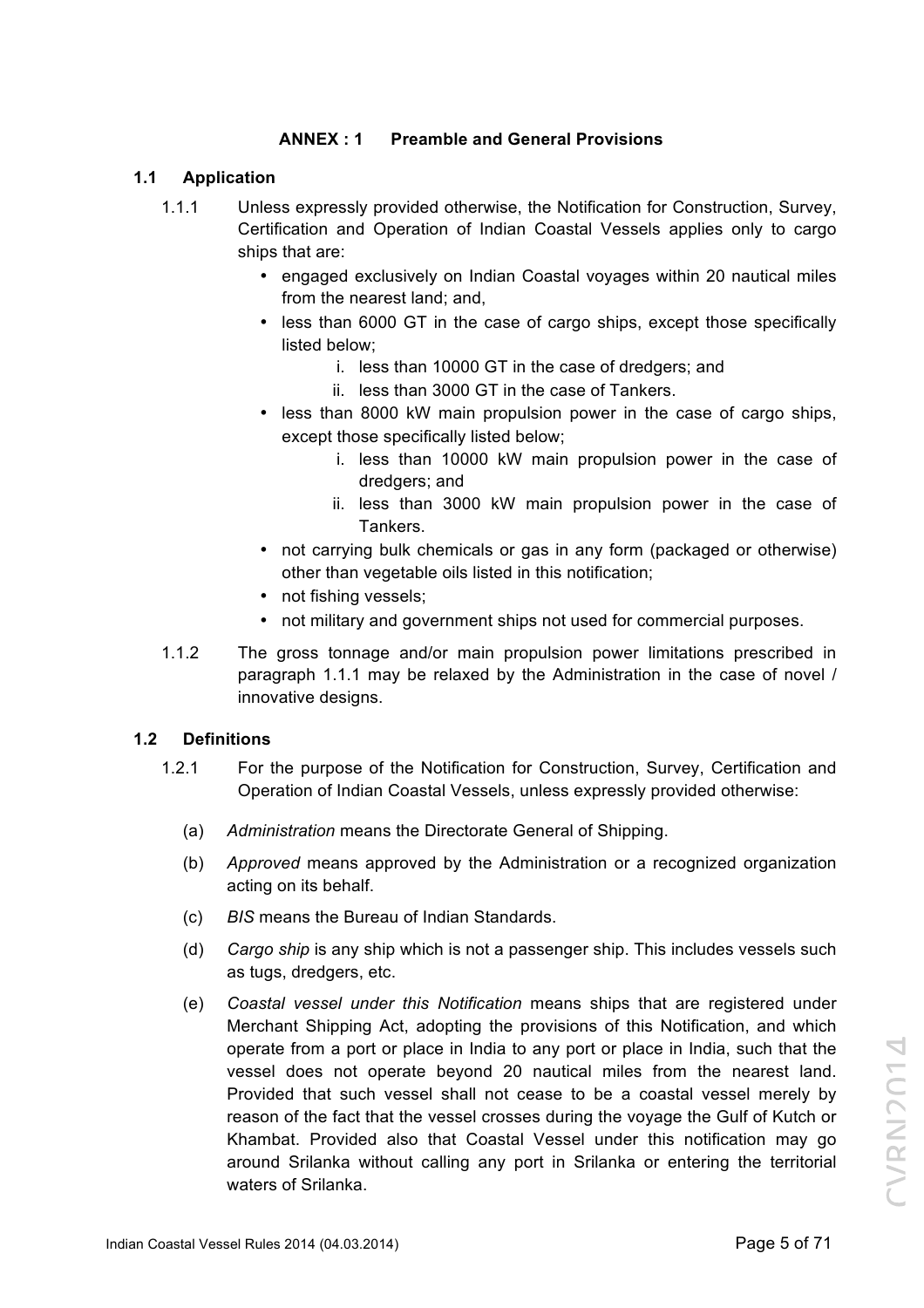- (f) *Coastal Tanker* is a coastal vessel constructed or adapted for the carriage in bulk of petroleum oil cargoes with a flashpoint exceeding 60° C and vegetable oils listed in Annex-13.
- (g) *Director General or the Directorate* means the Director General of Shipping or a person authorized by him.
- (h) *Existing vessel* means a vessel constructed before the date of notification of the DG Shipping Order 01 of 2014 (dated 04.03.2014).
- (i) *Fair weather* means wind force and sea state not exceeding that corresponding to Beaufort Scale 4.
- (j) *Favourable weather forecast* means a weather forecast wherein fair weather is predicted for 24 hours from the commencement of a voyage.
- (k) *Gross Tonnage (GT) and Net Tonnage (NT)* are the tonnages determined in accordance with the MS (Tonnage measurement of Ships) rules, 1987 as amended.
- (l) *I.V. Act* means the Inland Vessels Act, 1917, as amended.
- (m) *MARPOL* means the International Convention for Prevention of Pollution from Ships, 1973/78, as amended.
- (n) *M.S. Act* means the Merchant Shipping Act, 1958,as amended.
- (o) *New Coastal vessel* means a Coastal vessel the keel of which is laid or which is at a similar stage of construction on or after the date of this notification.
- (p) *Notification* means the Notification for Construction, Survey, Certification and Operation of Indian Coastal Vessels as issued vide DG Shipping Order No. 01 of 2014 dated 04.03.2014.
- (q) *Passenger ship* is a ship which carries more than 12 passengers.
- (r) *Recognised Organization (RO*) means any organization duly authorised by the Administration to perform statutory work on behalf of the Administration in terms of certification and survey functions connected with the issuance of the certificates envisaged under this Notification.
- (s) *Ship* shall have the same meaning as Coastal vessel under this Notification
- (t) *SOLAS* means the International Convention for the Safety of Life at Sea, 1974, as amended.
- (u) *Vessel* shall have the same meaning as Coastal vessel under this Notification
- (v) *Weather forecast* means the weather forecast applicable for the port(s) under consideration, given by the meteorological department of the Government of India or any other competent authority.
- 1.2.2 Words and expressions used and not defined in this notification but defined in the M.S.Act shall have meanings respectively assigned to them in the M.S.Act.

# **1.3 Notification Review**

1.3.1 The Notification shall come into effect by means of appropriate DGS Order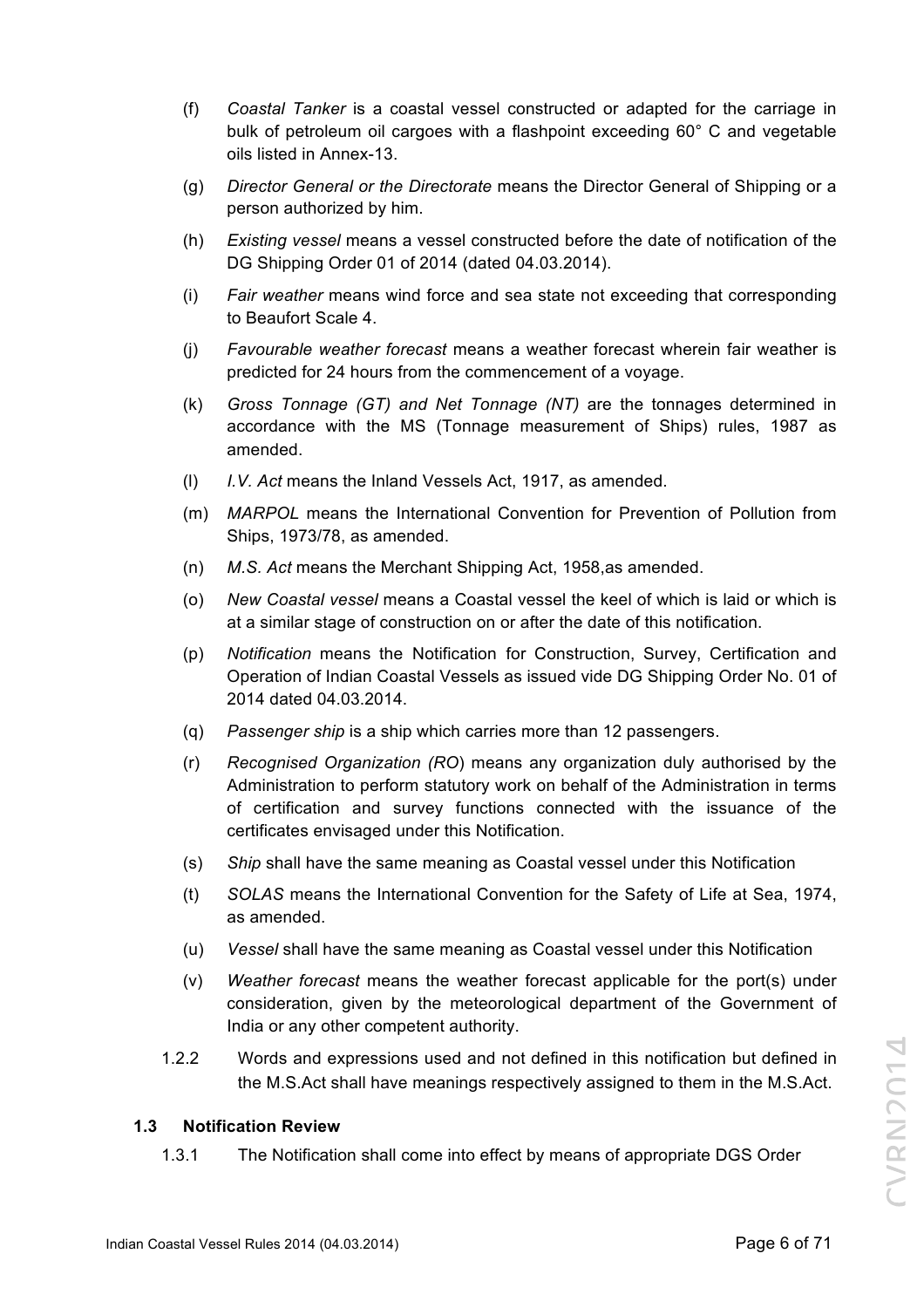1.3.2 The Notification shall be periodically reviewed for its effectiveness and amendments that may be required from time to time.

# **1.4 Registration & Classification**

- 1.4.1 Coastal vessels under this Notification shall be registered under the Merchant Shipping Act, 1958 (as amended).
- 1.4.2 Coastal vessels under this Notification shall comply with the requirements of all the Annexes of this Notification

# **1.5 Exemptions**

The Director General may exempt any coastal vessel which embodies features of a novel kind from any of the provisions of these rules, provided that any such ship complies with safety requirements which, in the opinion of the Director General, are adequate for the service for which it is intended and are such as to ensure the overall safety of the ship.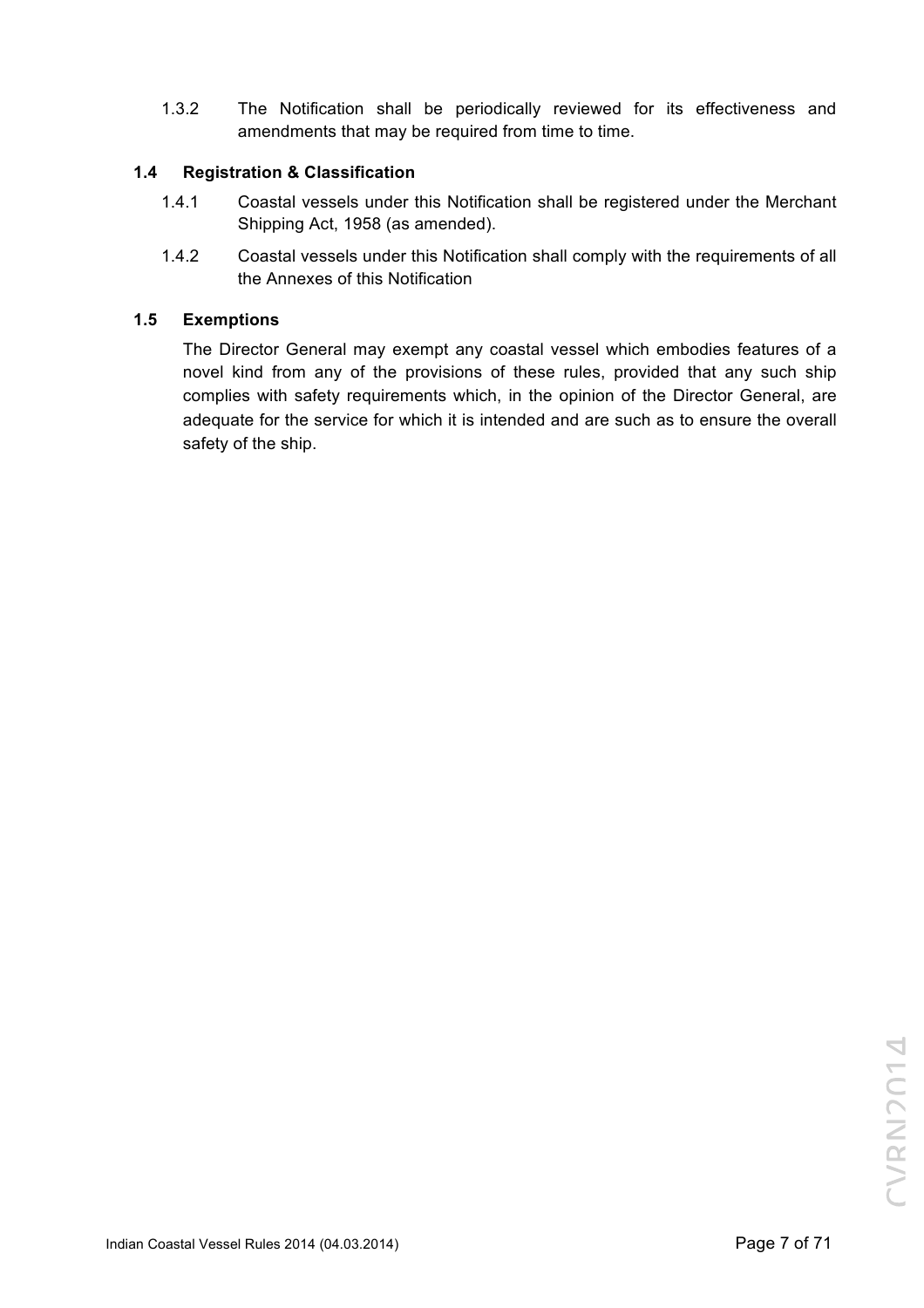# **ANNEX : 2 Safe Manning**

# **2.1 Equivalence**

Pursuant to the exemption of Coastal vessels from provisions of Section 76 of the M.S. Act, the regulations contained in this Annex provide an alternative safety standard acceptable to the Administration

# **2.2 Application**

The provisions under this Annex shall apply to the coastal vessels covered in Annex 1.

# **2.3 Definitions**

For the purpose of this Annex, *Harbour operations* means plying within the notified port limits, with occasional operation within six nautical miles of port jurisdiction

# **2.4 Deck-side minimum safe manning requirements**

|                     |      | GT < 500                                                                          | $500 \le G$ T < 1600 |                                                                   | $1600 \le GT \le 3000$ |                                                            | $3000 \le G$ T < 6000 *<br>(upto 10000 GT in case<br>of dredgers) |                                               |
|---------------------|------|-----------------------------------------------------------------------------------|----------------------|-------------------------------------------------------------------|------------------------|------------------------------------------------------------|-------------------------------------------------------------------|-----------------------------------------------|
| Capacity            | Nos. | Min. Grade                                                                        | Nos.                 | Min. Grade                                                        | <b>Nos</b>             | Min. Grade                                                 | <b>Nos</b>                                                        | Min. Grade                                    |
| Master              | 1    | Master (NCV $<$ 500<br>GT)<br><b>OR</b><br>Mate (NCV) with 6<br>months experience | 1                    | Master (NCV)<br><b>OR</b><br>Mate (NCV) with 1<br>year experience | 1                      | Master (NCV)                                               | 1                                                                 | Master (NCV)                                  |
| Chief<br>Officer    | 1    | NWKO (NCV)<br><b>OR</b><br>Inland Master 1 <sup>st</sup><br>Class                 | 1                    | NWKO (NCV) with<br>1 year experience                              | 1                      | NWKO (NCV)<br>with 1 year<br>experience                    | 1                                                                 | Mate (NCV)                                    |
| Second<br>Officer   |      |                                                                                   | 1                    | NWKO (NCV)<br><b>OR</b><br>Inland Master 2 <sup>nd</sup><br>Class | 1                      | NWKO (NCV)<br>0R<br>Inland Master 2 <sup>nd</sup><br>Class | 1                                                                 | NWKO (NCV)                                    |
| AB Seaman           | 1    | Rating forming part<br>of navigation watch                                        | $\overline{2}$       | Rating forming part<br>of navigation<br>watch                     | 2                      | Rating forming<br>part of navigation<br>watch              | 2                                                                 | Rating forming<br>part of<br>navigation watch |
| <b>OS</b>           | 1    | Basic STCW (Ch<br>VI) Courses                                                     | 1                    | GP rating                                                         | 1                      | GP rating                                                  | 2                                                                 | <b>GP Rating</b>                              |
|                     |      |                                                                                   |                      |                                                                   |                        |                                                            |                                                                   |                                               |
| Cook                | 1    | Basic STCW (Ch<br>VI) Courses                                                     | 1                    | Basic STCW (Ch<br>VI) Courses                                     | 1                      | <b>Basic STCW</b><br>(Ch VI) Courses                       | 1                                                                 | Basic STCW (Ch<br>VI) Courses                 |
| Cadet<br>(optional) |      |                                                                                   | 1                    | Basic STCW (Ch<br>VI) Courses                                     | 1                      | <b>Basic STCW</b><br>(Ch VI) Courses                       |                                                                   | <b>Basic STCW</b><br>(Ch VI) Courses          |
| <b>Total</b>        | 5    |                                                                                   | 8                    |                                                                   | 8                      |                                                            | 9                                                                 |                                               |

2.4.1 Coastal vessels shall be manned by:

- 2.4.2 In the case of cargo vessels above 6000 GT (10000 GT in the case of dredgers) and coastal tankers of above 3000 GT, the safe manning requirements including D.C.E. qualification for Indian coastal area operation as specified in the Circulars issued by DG Shipping for M.S. Act vessels would apply.
- 2.4.3 In vessels of 3000 GT and above, when the duration of the voyage, (or port operations in the case of dredgers) is of more than 72 hrs, an additional watchkeeping Officer, i.e. NWKO (NCV) is required.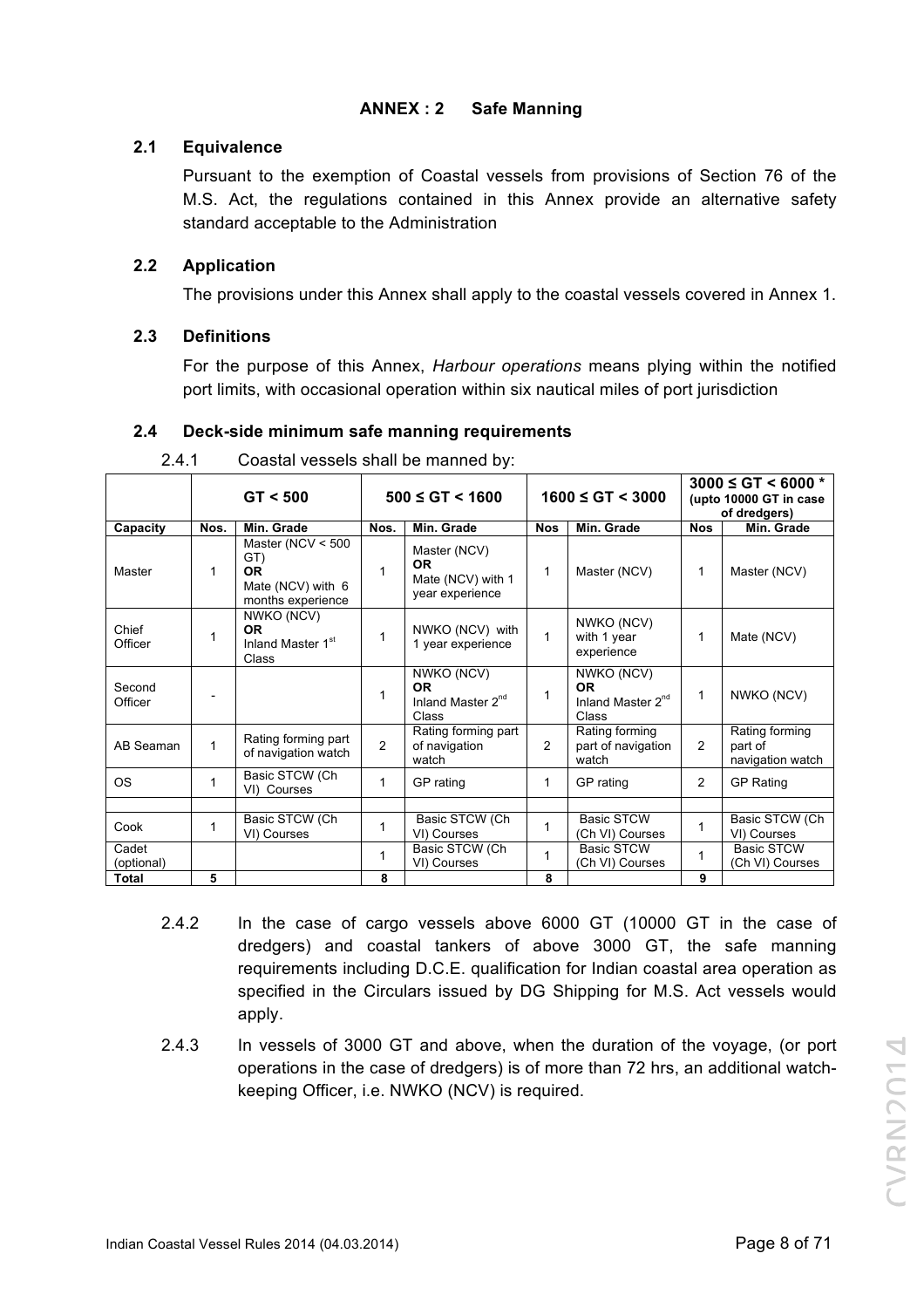# **2.5 Engine-side minimum safe manning requirements**

|                    | kW < 750 |                                                                  | $750 \leq$ kW < 1500 |                                                            | $1500$ ≤ kW <<br>3000 |                                                      | $3000 \leq \text{kW} < 8000$ *<br>(upto 10000 kW in case of<br>dredgers) |                                                                                                                |
|--------------------|----------|------------------------------------------------------------------|----------------------|------------------------------------------------------------|-----------------------|------------------------------------------------------|--------------------------------------------------------------------------|----------------------------------------------------------------------------------------------------------------|
| Capacity           | Nos.     | Min. Grade                                                       | Nos.                 | Min. Grade                                                 | Nos.                  | Min. Grade                                           | Nos.                                                                     | Min. Grade                                                                                                     |
| Chief<br>Engineer  | 1        | MEO CI IV<br>(NCV) with<br>12 months<br>experience               | 1                    | MEO CI III<br>(NCV SEO)<br>with 12<br>months<br>experience | 1                     | MEO CI III<br>(NCV CEO)                              | 1                                                                        | MEO CI III (NCV-CEO) with<br>OSV endorsement<br><b>OR</b><br>MEO CI III (NCV CEO) with<br>12 months experience |
| Second<br>Engineer |          | Marine<br>Engineer<br><b>Officer Class</b><br>IV (NCV)<br>Part A | 1                    | MEO CI IV<br>(NCV)<br>With 12<br>months<br>experience      |                       | MEO CI III<br>(NCV-SEO)                              | 1                                                                        | MEO CI III (NCV-CEO)<br><b>OR</b><br>MEO CI III (NCV-SEO) with<br>12 months experience                         |
| Third<br>Engineer  |          |                                                                  | 1                    | MEO CI IV<br>(NCV)<br>Part A                               | 1                     | <b>MEO CI IV</b><br>(NCV) Part                       | 1                                                                        | MEO CI IV (NCV)                                                                                                |
| Motorman           |          |                                                                  |                      |                                                            | 1                     | Rating<br>forming part<br>of<br>engineering<br>watch | $\overline{2}$                                                           | Rating forming part of<br>engineering watch                                                                    |
| Oilman             | 2        | <b>GP Rating</b>                                                 | 1                    | <b>GP Rating</b>                                           | 1                     | <b>GP Rating</b>                                     | 1                                                                        | <b>GP Rating</b>                                                                                               |
| <b>Total</b>       | 4        |                                                                  | 4                    |                                                            | 5                     |                                                      | 6                                                                        |                                                                                                                |

# **2.6 Additional requirements to serve on Coastal Tankers**

- 2.6.1 All crew serving on board Coastal Tankers should have a valid Level 1 Dangerous Cargo endorsement in compliance with STCW Chapter V – Regulation 1.1.
- 2.6.2 Officers serving in the capacity of Master, Chief Officer and Chief Engineer on board Coastal Tankers should, as a minimum, have a valid Level 2 Dangerous Cargo endorsement in compliance with STCW Chapter V – Regulation 1.2
- 2.6.3 For a period of 18 months from the issuance of this Notification, the requirement of Level 2 Dangerous Cargo endorsement for officers sailing in the capacity of Master, Chief officer, Chief Engineer and Second engineer on board Coastal tankers may be relaxed to require only compliance with shoretraining requirements i.e. Advanced Tanker safety course as set out in STCW Chapter V – Regulation 1.2

# **2.7 Harbour operations**

A coastal vessel while engaged in harbour operations may be manned as per the requirements of Type 4 River Sea vessels for such operations according to the DGS Order 18 of 2013 (River sea vessel notification 2013).

# **2.8 Sea time**

Officers and crew sailing on board coastal vessels shall be entitled to receive full sea time in respect of eligibility and service requirements towards NCV certificates in line with applicable MS (STCW) Rules.

# **2.9 Medical Examination**

All crew sailing on board Coastal Vessels shall possess a valid Medical Fitness Certificate issued by a medical examiner approved by the Administration.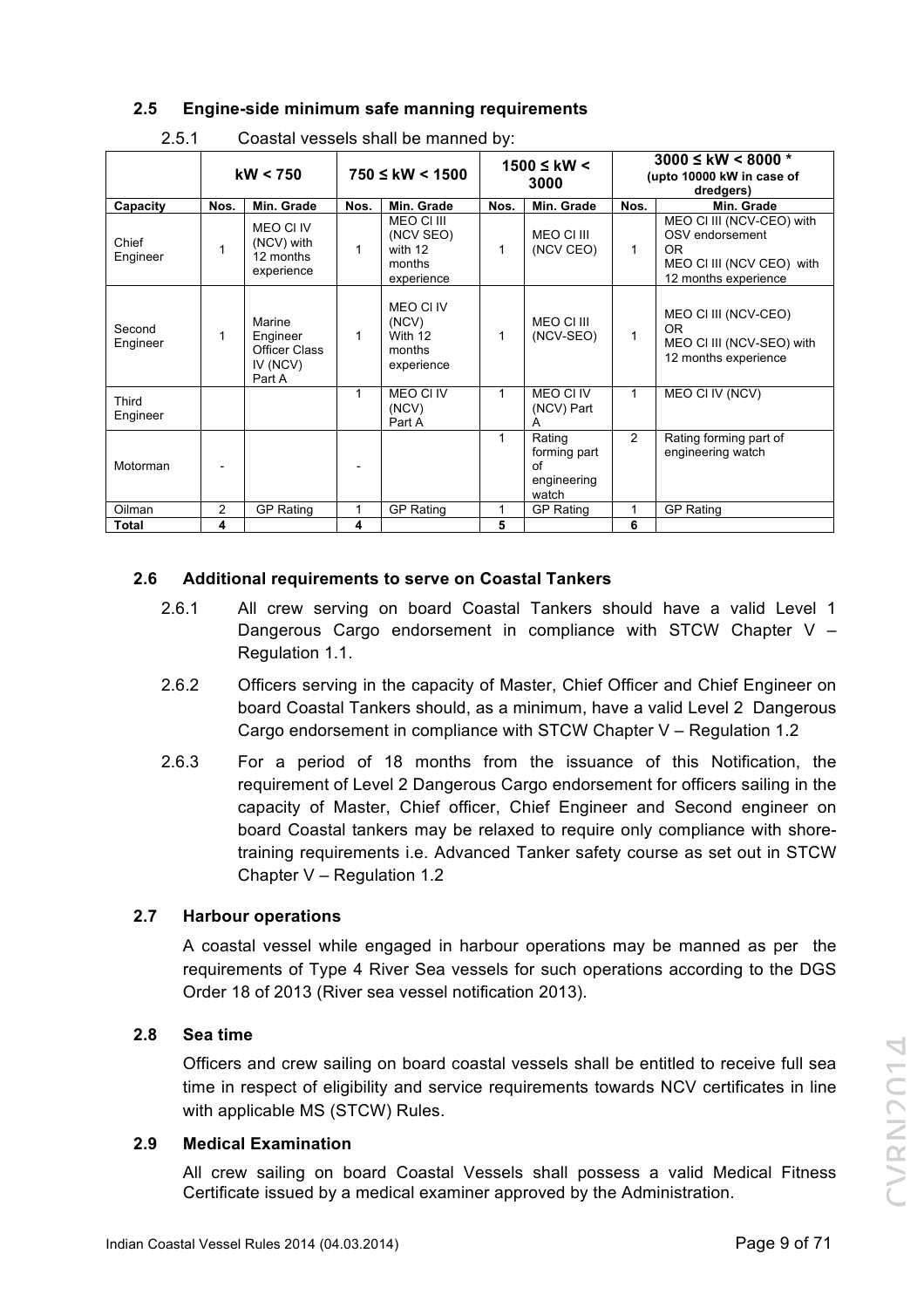# **ANNEX : 3 Construction Rules**

(Stipulations in exemption of Section 284 and 311 of M.S. Act and rules made there under)

#### **3.1 General**

- 3.1.1 These requirements are applicable for coastal vessels under this notification with respect to Structural, Strength, Freeboard and Stability, Machinery, Bilge Systems, and Electrical Installations
- 3.1.2 All Coastal vessels under this notification shall be designed, constructed and maintained in compliance with the structural, mechanical and electrical requirements of a classification society for the intended operation. Vessels shall be classed with a Classification Society authorized by the Government of India.
- 3.1.3 In the case of vessels with length 80m and above, single long cargo holds are not permitted and at least two cargo holds shall be provided.
- 3.1.4 Usage of materials containing asbestos is prohibited on ships.

# **3.2 Freeboard and Stability**

3.2.1 Freeboard

The Load Line shall be assigned in accordance to Merchant Shipping (Load Line) Rules, 1979 as amended.

3.2.2 Intact Stability

Subject to the provisions of paragraphs 3.2.3 the vessels shall comply with the intact stability requirements for cargo vessels specified in the Intact Stability Code 2008 (2008 IS Code), adopted by the International Maritime Organization by MSC Res. 267(85) as amended / M.S. (Load Line ) Rules.

# 3.2.3 Inclining test

- 3.2.3.1 Every coastal vessel shall undergo an inclining test upon its completion and the actual displacement and position of the center of gravity shall be determined for the lightship condition.
- 3.2.3.2 Where alterations are made to a coastal vessel affecting its lightship condition and the position of the centre of gravity, the vessel shall, where the Administration considers this necessary, be re inclined and the stability information amended.
- 3.2.3.3 The Directorate may allow the inclining test of a vessel to be dispensed with provided basic stability data is available from the inclining test of a sister vessel and it is shown to the satisfaction of the Directorate that reliable stability information for that vessel can be obtained from such basic data.

# 3.2.4 Damage Stability

3.2.4.1 Coastal vessels other than tankers having subdivision length of 80 m and upwards shall also comply with the damage stability requirements of Part B-1, Chapter II-1 of SOLAS as amended.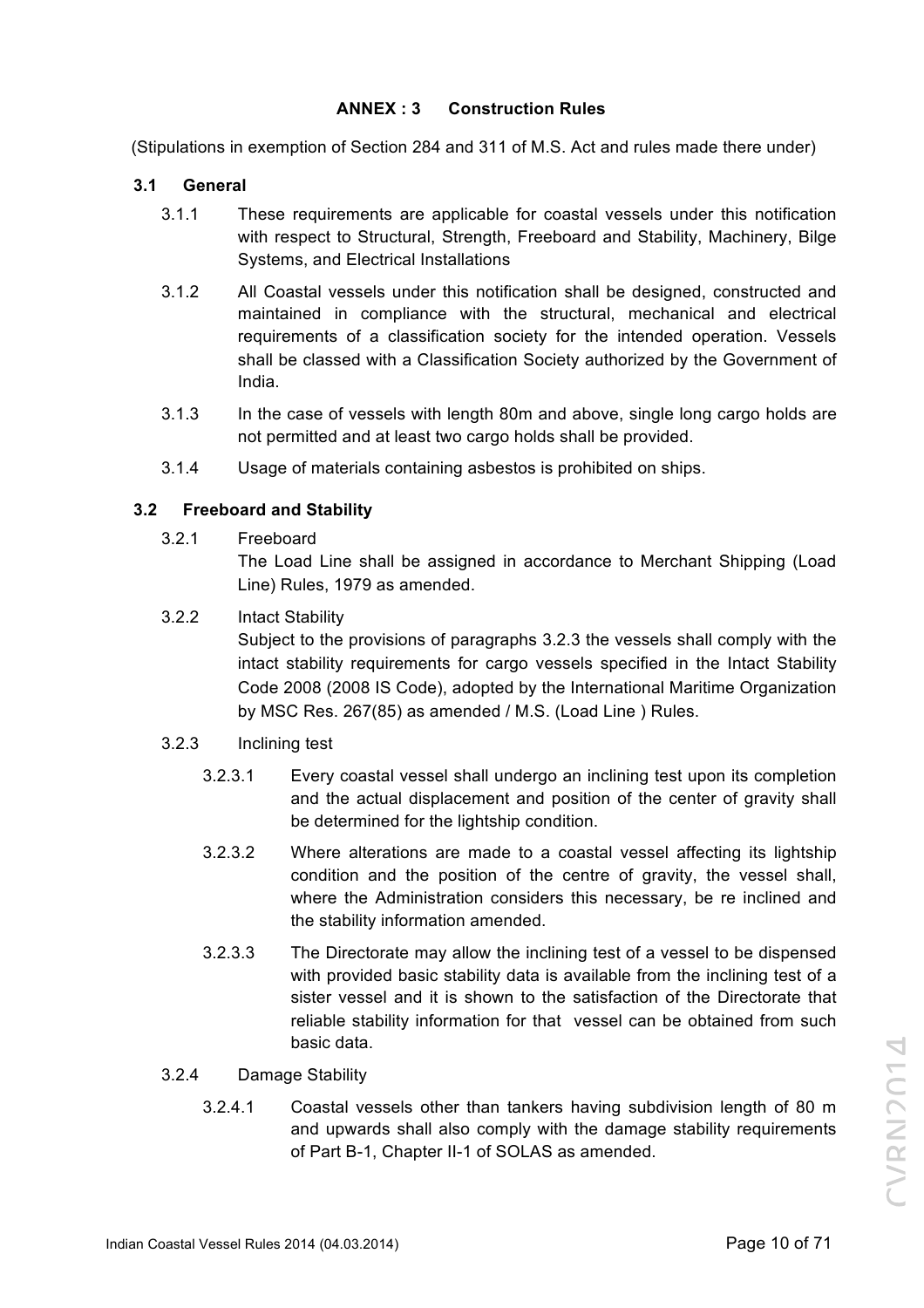# 3.2.5 Stability information

- 3.2.5.1 The approved stability information shall always be available on the vessels to enable the master to assess with ease and certainty the stability of the vessel under various operating conditions. Such information shall include specific advice to the master warning him of those operating conditions, which could adversely affect either stability or the trim of the vessel. In particular, the information recommended in the relevant IMO Instruments referred above shall be included as appropriate.
- 3.2.5.2 The approved stability information shall be kept on board, readily accessible at all times and its availability shall be verified during every annual/renewal surveys of the vessel.
- 3.2.5.3 Where alterations are made to a vessel affecting its stability, revised stability calculations shall be prepared and submitted to the recognised organisation for approval. Where the Directorate or the recognised organisation decides that the stability information must be revised, the new information shall be supplied to the master and the superseded information be removed from the vessel.
- 3.2.6 Loading Conditions to be considered for the Stability data.
	- Homogeneous loading conditions at maximum draught
	- Ballast conditions
	- Special loading conditions [e.g. container or light load conditions at less than maximum draught, heavy cargo, empty holds or non-homogeneous cargo conditions, deck cargo conditions etc., where applicable]
	- Docking condition afloat
	- Loading and unloading transitory conditions, where applicable

# **3.3 Structural Fire Protection**

- 3.3.1 Constructional fire safety measures
	- 3.3.1.1 The hull, superstructure, structural bulkheads, decks and deckhouses of coastal vessel under this Notification shall be constructed of steel or other equivalent material. Material other than steel, in case used shall be insulated to the same fire retardant properties as steel. In case alternate arrangements are proposed, the same shall be submitted to the Administration or recognized organization for approval, along with details and calculation substantiating the equivalence of the material used.
	- 3.3.1.2 For coastal vessels under this Notification of less than 1600 GT, the bulkheads and decks separating the engine room from the accommodation spaces and the wheelhouse and accommodation spaces shall be constructed of steel suitably insulated by fire retardant material as per IRS / IS standards.
	- 3.3.1.3 For coastal vessels under this Notification of 1600 GT and above and less than 3000 GT, the bulkheads and decks separating the machinery spaces from control stations, corridors, accommodation spaces, stairways, service spaces and cargo spaces shall be so constructed as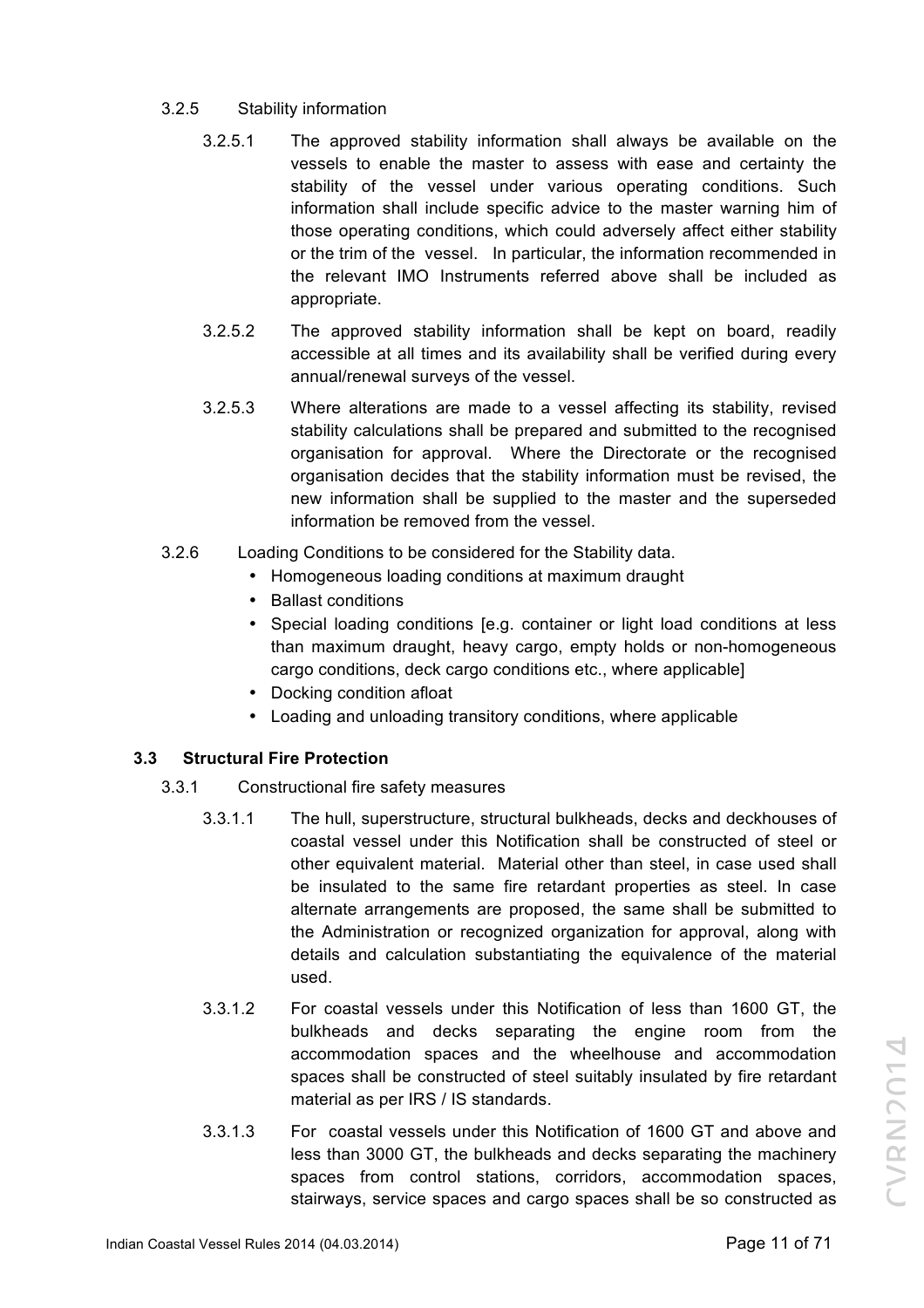to be capable of preventing the spread of fire to the unexposed side. A general guidance as indicated in the table below shall be followed between adjacent bulkheads and decks:

| Control Stations (1)     | A0 | A60 | A60 | A60    |  |
|--------------------------|----|-----|-----|--------|--|
| Accommodation spaces (2) |    |     | A0  | A60    |  |
| Service Spaces (3)       |    |     | A0  | A60    |  |
| Machinery Spaces (4)     |    |     |     | $\ast$ |  |
| Other Spaces (5)         |    |     |     |        |  |

Where and \* appears in the tables the division requires to be steel or other equivalent material but is not required to be of "A" class standard.

- 3.3.1.4 Interior stairways below the weather deck shall be of steel or other material having acceptable fire resisting properties.
- 3.3.2 Insulation materials

Insulation materials in accommodation spaces, service spaces (except domestic refrigeration compartments), control stations and machinery spaces shall be non-combustible. Vapour barriers and adhesives used in conjunction with insulation, as well as insulation of pipes fittings, for cold service systems, need not be of non-combustible materials, but they shall be kept to the minimum quantity practicable and their exposed surfaces shall have qualities of resistance to the propagation of flame to the satisfaction of Administration.

- 3.3.3 Restricted use of combustible material
	- 3.3.3.1 All exposed surfaces in corridors and stairway enclosures and surfaces including decks in concealed or inaccessible spaces in accommodation spaces, service spaces and control stations shall have low flamespread characteristics. Exposed surfaces of ceilings in accommodation spaces, service spaces and control stations shall have low flamespread characteristics.
	- 3.3.3.2 Paints, varnishes and other finishes used on exposed interior surfaces shall not offer an undue fire hazard in the judgment of the Administration and shall not be capable of producing excessive quantities of smoke.
- 3.3.4 Means of escape
	- 3.3.4.1 Stairways and ladders shall be so arranged as to provide, from accommodation spaces, service spaces, control stations, machinery spaces and other spaces in which the crew is normally employed, ready means of escape to the open deck and thence to the survival craft.
	- 3.3.4.2 Two means of escape shall be provided from every machinery space that shall be as widely separated as possible. Vertical escapes shall be by means of steel ladders or other means may be accepted as suitable alternatives. Where the size of such machinery space makes it impracticable, one of these means of escape may be dispensed with provided that the means provided is to the satisfaction of the Administration.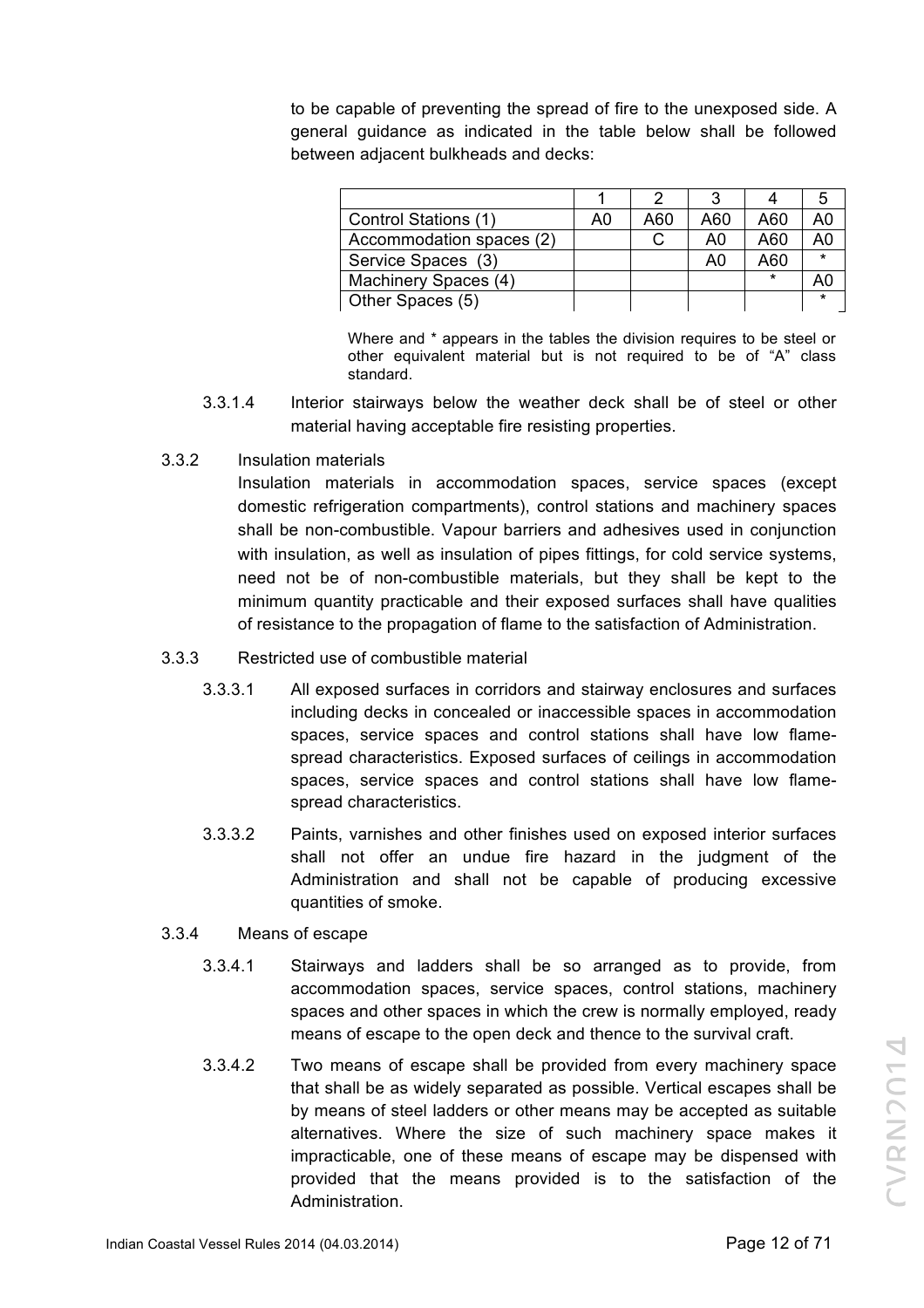# **3.4 Special Arrangements for machinery spaces**

- 3.4.1 The following provisions shall apply to machinery spaces.
	- (i) Means shall be provided for opening and closure of skylights, opening and closure of windows in machinery space boundaries, closure of openings in funnels, which normally allow exhaust ventilation, and closure of ventilator dampers.
	- (ii) Means shall be provided for permitting the release of smoke.
	- (iii) The means required in (i) and (ii) shall be located outside the space concerned where they will not be cut off in the event of fire in the space they serve.
	- (iv) Windows shall not be fitted in machinery space boundaries. This does not preclude the use of glass in control rooms within the machinery space.
	- (v) Doors fitted in machinery space boundaries shall as far as practicable be equivalent in resisting fire to the divisions forming such boundaries. Where such doors are not weather tight or watertight doors, they shall be self-closing.
- 3.4.2 Ventilation systems
	- 3.4.2.1 Ventilation systems of each of the following groups of spaces shall be entirely separated from each other:
		- (i) machinery spaces;
		- (ii) galleys;
		- (iii) cargo spaces; and
		- (iv) accommodation spaces and control stations.
	- 3.4.2.2 The arrangement of each ventilation system shall be such that fire in one space shall not readily spread to the other spaces.
	- 3.4.2.3 The main inlets and outlets of all ventilation systems shall be capable of being closed from outside the spaces being ventilated.
- 3.4.3 Ventilation of tanks, cofferdams.
	- All tanks carrying cargo, cofferdams and other enclosed spaces shall be provided with effective means for ventilation and access to the satisfaction of the Administration, having regard to the intended services.
- 3.4.4 Miscellaneous items
	- 3.4.4.1 Where bulkheads, decks, ceiling or linings are penetrated for the passage of electric cables, pipes, trunk, etc., or for the fitting of ventilation terminals, lighting fixtures and similar devices, or for girders, beams or other structural members, arrangements shall be made to ensure that the fire integrity is not impaired.
	- 3.4.4.2 Where the Administration may permit the conveying of oil and combustible liquid through accommodation and service spaces, the pipes conveying oil or combustible liquids shall –
		- (i) be of a material approved by the Administration, having regard to the fire risk;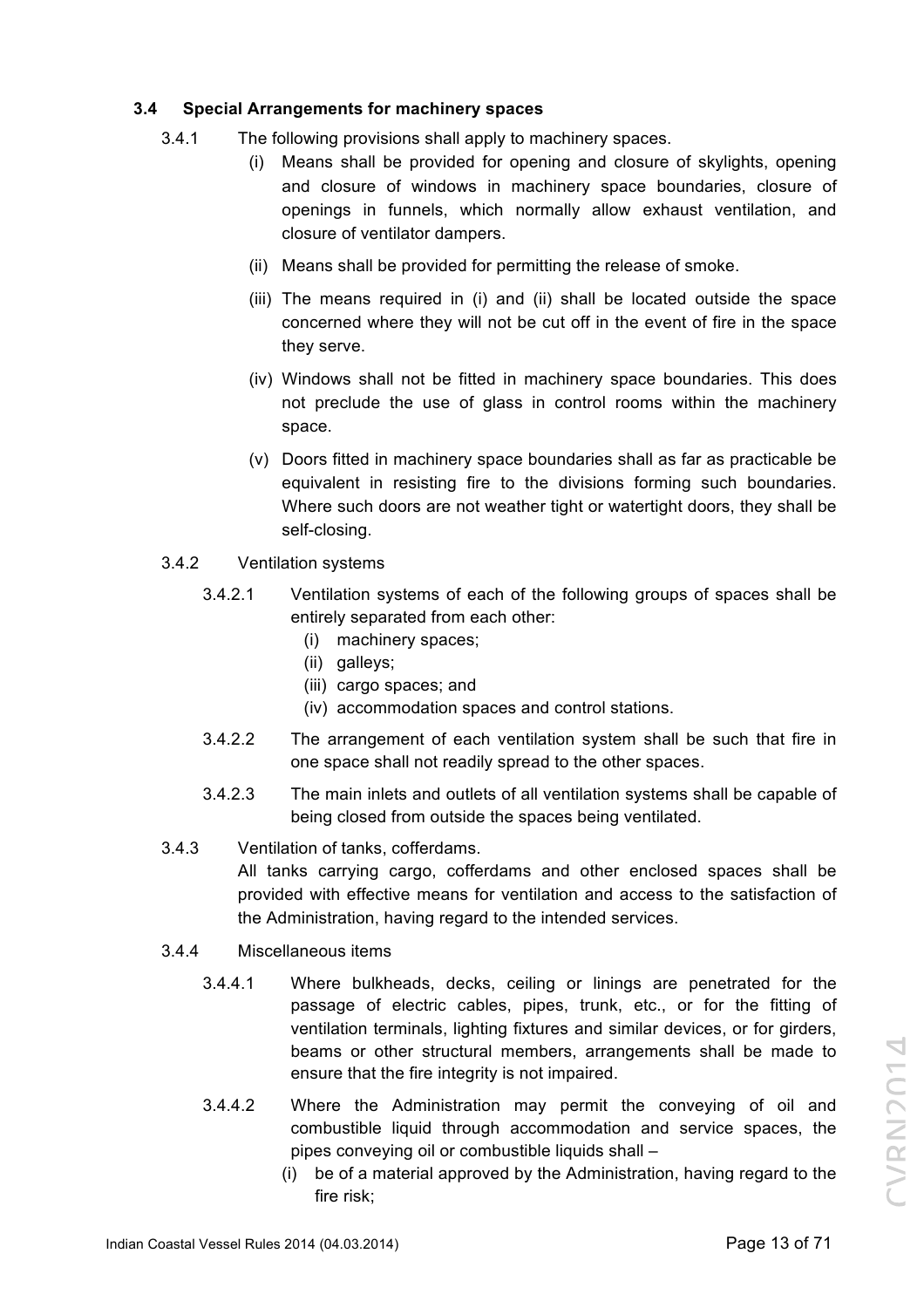- (ii) not be concealed; and
- (iii) carry only low-pressure liquids and not normally be used at sea.
- 3.4.4.3 Materials readily rendered ineffective by heat shall not be used for overboard scuppers, sanitary discharges and other outlets which are close to the waterline and where the failure of the material in the event of fire would give rise to danger of flooding.
- 3.4.5 Arrangement for oil fuel, lubricating oil and other flammable oils
	- 3.4.5.1 Limitations in the use of oil as fuel

The following limitations shall apply to the use of oil as fuel:

- (i) Except as otherwise permitted by this paragraph; no oil fuel with a flashpoint of less than 60°C shall be used.
- (ii) For diesel engines in emergency applications oil fuel with a flashpoint of not less than 43°C is permitted to be used, provided the oil storage tank is outside the main machinery space and subject to such additional precautions as it may consider necessary and on condition that the ambient temperature of the space in which such oil fuel is stored or used shall not be allowed to rise to within 10°C below the flashpoint of the oil fuel. In emergency generators oil fuel with a flashpoint of not less than 43°C shall be used.
- 3.4.5.2 Oil fuel arrangements
	- 3.4.5.2.1 The arrangements for the storage distribution and utilization of the oil fuel shall be such as to ensure the safety of the vessel and persons on board and shall at least comply with the following provisions:
	- 3.4.5.2.2 As far as practicable, parts of the oil fuel systems containing heated oil under pressure exceeding 0.18 N/mm2 shall not be placed in a concealed position such that defects and leakage cannot readily be observed. The machinery spaces in way of such parts of the oil fuel systems shall be adequately illuminated. As far as practicable, oil fuel tanks shall be part of the vessel's structure and shall be located outside machinery spaces of Category-A ( Machinery space of category A is defined as are those spaces and trunks to such spaces which contain a) internal combustion machinery used for main propulsion; or b) internal combustion machinery used for purposes other than main propulsion where such machinery has in the aggregate a total power output of not less than 375 [kW]; or c) any oil-fired boiler or oil fuel unit, or any oil-fired equipment other than boilers, such as inert gas generators, incinerators, etc.)
	- 3.4.5.2.3 Where oil fuel tanks, other than double bottom tanks, are necessarily located adjacent to, or with in, machinery spaces of category A, at least one of their vertical sides shall be contiguous to the machinery space boundaries, and shall preferably have a common boundary with the double bottom tanks, where fitted, and the area of the tank boundary common with the machinery spaces shall be kept to the minimum. Where such tanks are situated within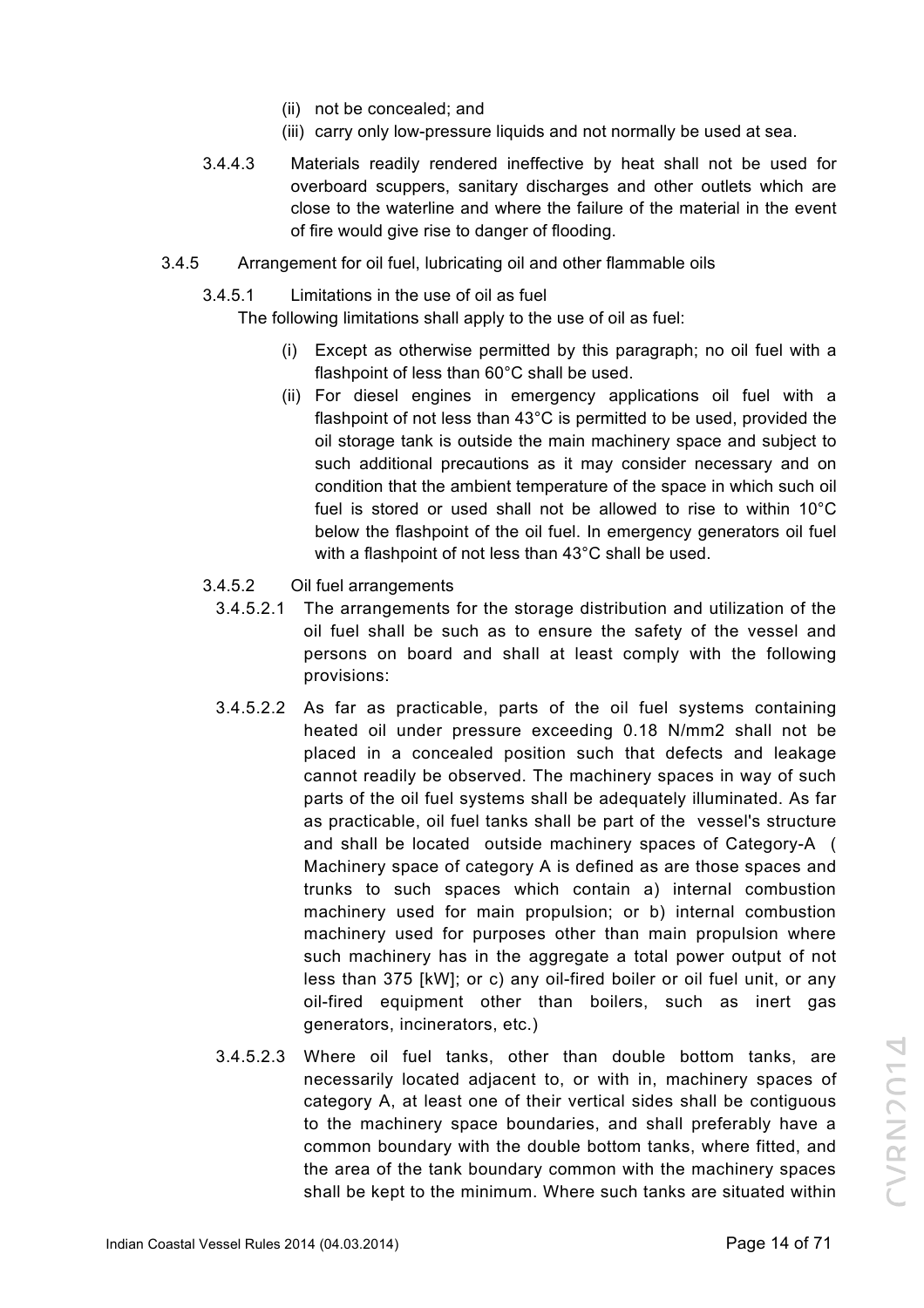the boundaries of machinery spaces of category A, they shall not contain oil fuel having a flashpoint of less than 60°C. In general, the use of freestanding oil fuel tanks shall be avoided. Where permitted, they shall be provided with an oil tight spill tray of suitable size having a drainpipe leading to a safe place to the satisfaction of the Administration.

- 3.4.5.2.4 Oil fuel storage, settling or daily service tanks situated above the double bottom shall be fitted with a cock or valve constructed of similar material to that of the tank, directly on the tank capable of being closed from a safe position outside the space concerned in the event of a fire occurring in the space in which such tanks are situated. Such tanks of not more than 250 L capacity need not comply with this paragraph.
- 3.4.5.2.5 Safe and efficient means of ascertaining the amount of oil fuel contained in any oil fuel tank shall be provided. Sounding pipes shall not terminate in any space where the risk of ignition of spillage from the sounding pipe might arise. In particular, they shall not terminate in accommodation spaces. Other means of ascertaining the amount of oil contained in any oil fuel tank shall be provided. Sounding pipes shall not terminate in any space where the risk of ignition of spillage from the sounding pipe might arise. In particular, they shall not terminate in accommodation spaces. Other means of ascertaining the amount of oil fuel contained in any fuel tank may be permitted, provided that the failure of such means or overfilling of the tanks will not permit release of fuel. The Administration may permit the use of oil level gauges with flat glasses and self-closing valves between the gauge glasses and the oil tanks. Cylindrical gauge glasses may also be permitted in freestanding oil fuel tanks provided that they are suitably protected and fitted with self-closing valves to the satisfaction of the Administration.
- 3.4.5.2.6 Provisions shall be made to prevent overpressure in any oil tank or in any part of the oil fuel system including the filling pipes. Relief valves and air or over-flow pipes shall discharge to a position, which in the opinion of the Administration is safe. The open ends of air pipes shall be fitted with wire mesh.
- 3.4.5.2.7 The ventilation of machinery spaces shall be sufficient under all normal conditions to prevent accumulation of oil vapour.
- 3.4.5.2.8 Auxiliary boiler need not be provided for heating of Fuel oils. Electrical heating arrangements along with exhaust gas economizer is acceptable for this purpose.
- 3.4.6 Lubricating oil arrangements: The arrangements for storage, distribution and utilisation of oil used in pressure lubricating systems shall be such as to ensure the safety of the Coastal vessel and persons on board, and such arrangements in machinery spaces shall at least comply with the provisions of paragraph 3.4.5.2.2,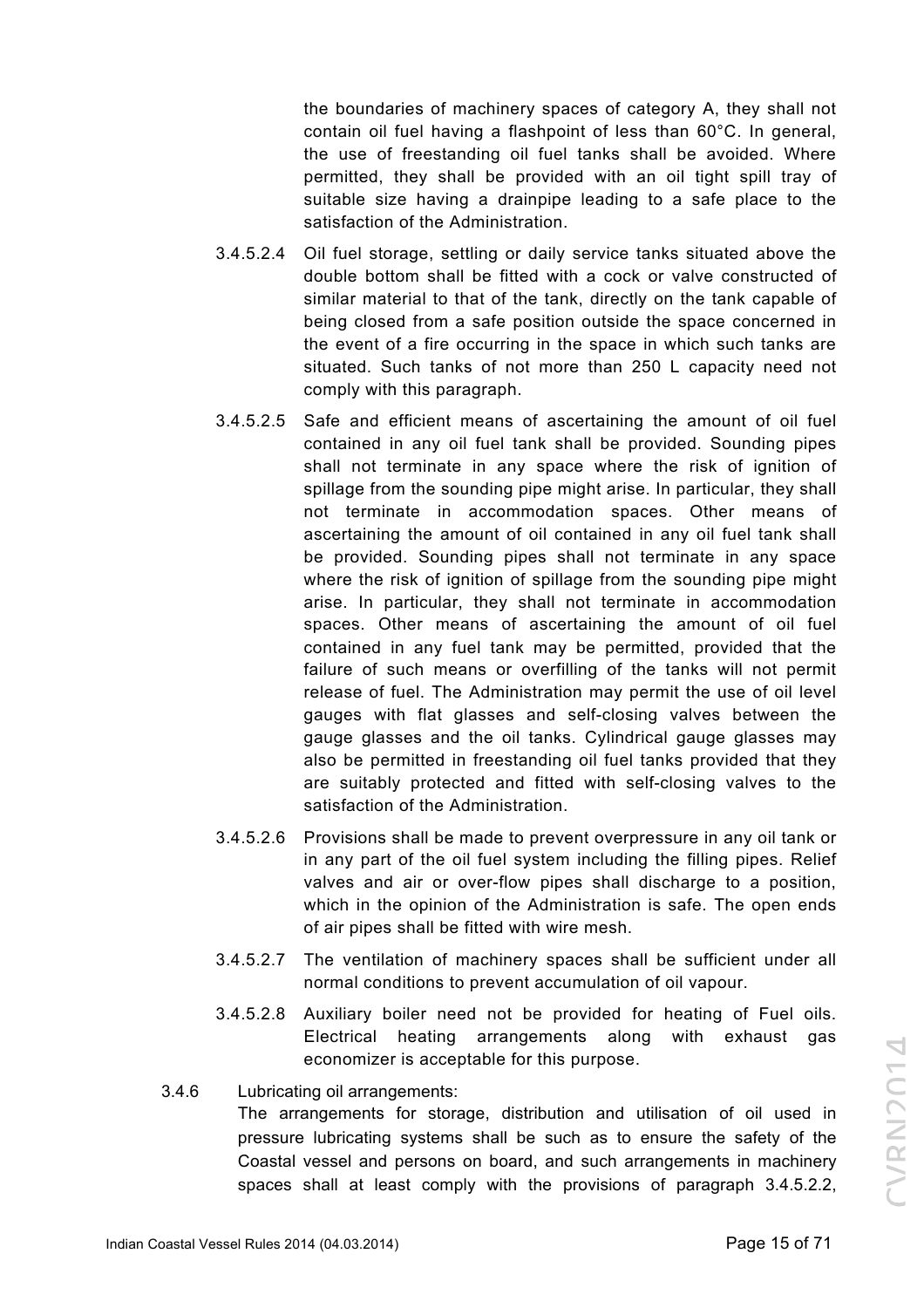3.4.5.2.3, 3.4.5.2.5, 3.4.5.2.6 and 3.4.5.2.7 except that this does not preclude the use of sight flow glasses in lubricating systems.

- 3.4.7 Arrangements for other flammable oils
	- 3.4.7.1 The arrangements for storage, distribution and utilization of other flammable oils employed under pressure in power transmission systems, control and activation systems and heating systems shall be such as to ensure the safety of the Coastal vessel and persons on board. In locations where means of ignition are present, such arrangements shall at least comply with the provisions of paragraph 3.4.5.2.1 and 3.4.5.2.2.
	- 3.4.7.2 No oil fuel tank or lubricating oil tank or any other flammable oil tank shall be situated where spillage or leakage there from can constitute a hazard by falling on heating surfaces. Precautions shall be taken to prevent any oil that may escape under pressure or oil leakage from any pump, filter, piping system or heat exchanger from coming into contact with heated surfaces or enter into machinery air intakes. Where necessary, a suitable spill tray or gutter screen or other suitable arrangement shall be provided to allow oil to drain to a safe place in the event of spillage or leakage of oil from such an oil tank, machinery, equipment or system. The number of joints in piping systems shall be kept to a minimum practicable.
	- 3.4.7.3 Pipes, fittings and valves handling fuel oil, lubricating oil and other flammable oils shall be of the steel or other approved material, except that restricted use of flexible pipes shall be permissible in positions where the Administration is satisfied that they are necessary. Such flexible pipes and end attachments shall be of approved fire-resisting materials of adequate strength and shall be constructed to the satisfaction of the Administration.
	- 3.4.7.4 Oil fuel, lubricating oil or other liquid substances flammable or harmful to the marine environment shall not be carried in forepeak tanks.
	- 3.4.7.5 Any oil or other substances flammable or harmful to the marine environment shall not be carried in other tanks or spaces, which are not specially approved by the Administration for such purposes.
- 3.4.8 Carriage of oxygen and acetylene cylinders Carriage of oxygen and acetylene cylinders of use on board while sailing shall not be permitted unless an approved "work permit" system is in place.

# **3.5 Cooking areas**

In case of a small cooking area less than 8  $m<sup>2</sup>$  that is common with the accommodation, the area shall be suitably made hazard proof by employing electric hot plate of maximum 3 kW capacity. The use of deep fat fryers, tandoors, barbeques shall not be permitted.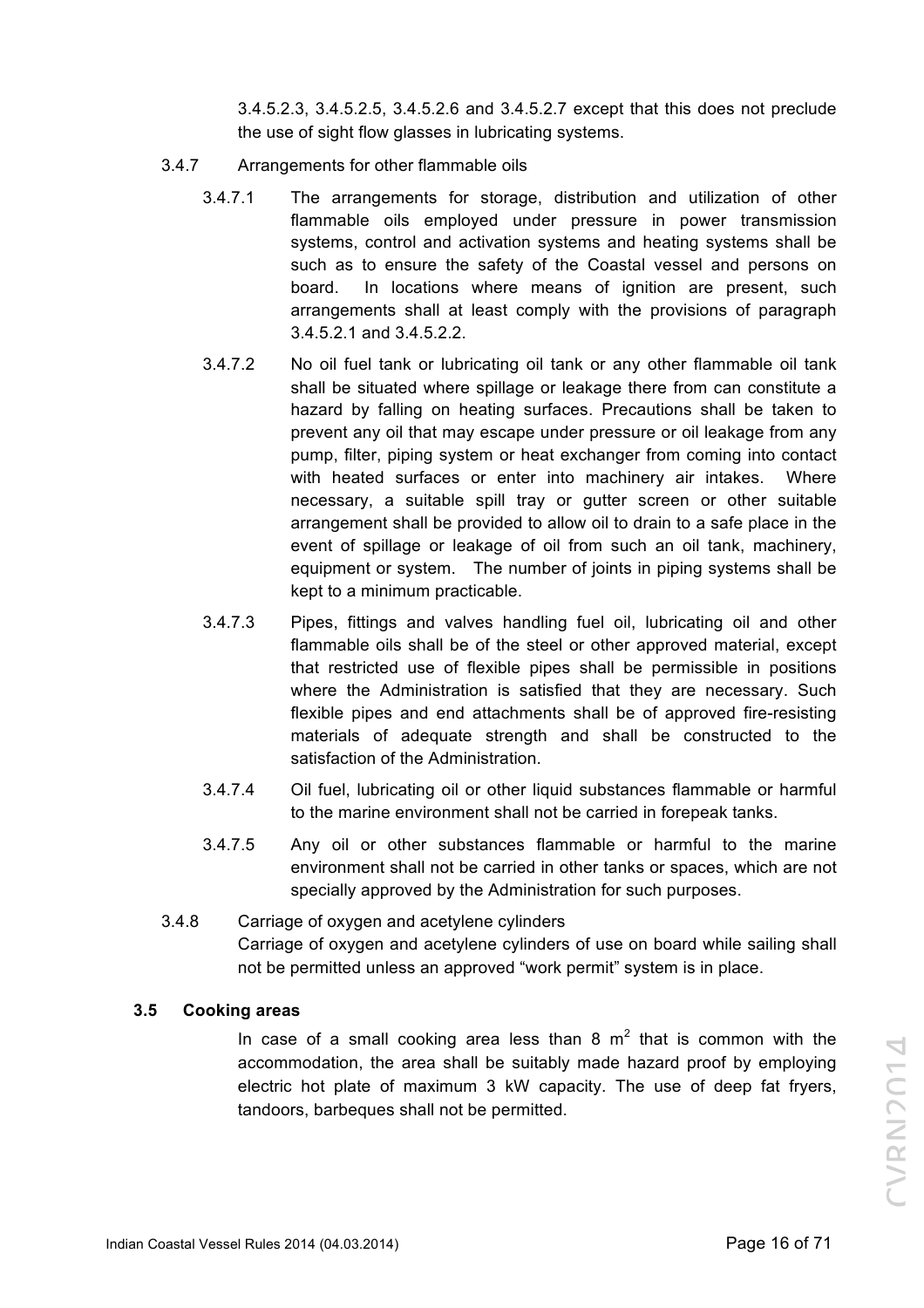# **3.6 Vessels of 3000 GT and above**

The requirements of fire protection of SOLAS Ch II-2 (other than fire detection and fire fighting which are covered in Annex 6 of this notification) are to be complied with.

# **3.7 Carriage of cargo**

3.7.1 Bulk Cargo

Coastal Vessels shall comply with the requirements of Annex-13 of this notification as applicable to the cargo being carried.

# **3.8 Additional requirements for Coastal oil Tankers**

- 3.8.1 General
	- 3.8.1.1 These Rules apply to vessels which are intended to carry liquid cargoes having flash point above 60 degree Celsius, as specified in Annex 13.
	- 3.8.1.2 Tankers of 600 tons deadweight and above carrying petroleum oils shall be provided with a double bottom having height not less than B/15 (with minimum value 1.0 m and minimum distance from shell 0.76 m at the turn of bilge) and tankers above 5000 tons deadweight shall be provided with a double hull, according to the requirements of MARPOL Annex I Reg.19.
	- 3.8.1.3 In tankers of less than 5000 tons deadweight, where the capacity of any cargo tank exceeds 700  $m^3$ , wing tanks or spaces shall be provided in accordance with MARPOL Annex I Reg 19.
	- 3.8.1.4 Tankers of 600 tons deadweight and above carrying heavy grade oil as cargo shall be provided with double hull according to the requirements of MARPOL Annex I Reg.21.
	- 3.8.1.5 The machinery shall be arranged aft of the cargo tanks and the slop tank / pump room.
	- 3.8.1.6 Where the tank breadth exceeds 70% of the breadth of the vessel, cargo tanks shall be provided with centre longitudinal bulkheads. Where the tank breadth is greater than above and centre longitudinal bulkheads are not fitted, proof of sufficient stability need to be documented.
- 3.8.2 Hull Scantlings, strength
	- 3.8.2.1 The hull scantlings shall be determined as per the rules of a recognised classification society for the intended operation.
	- 3.8.2.2 When liquids carried in tanks require heating and the temperature is more than 90 degree Celsius, calculations of thermal stresses are required. The calculations are to be carried out for the actual carriage temperature and the specified limit temperature.
- 3.8.3 Access and Ventilation
	- 3.8.3.1 All cargo zone areas are to be well ventilated and accessible for surveys and maintenance.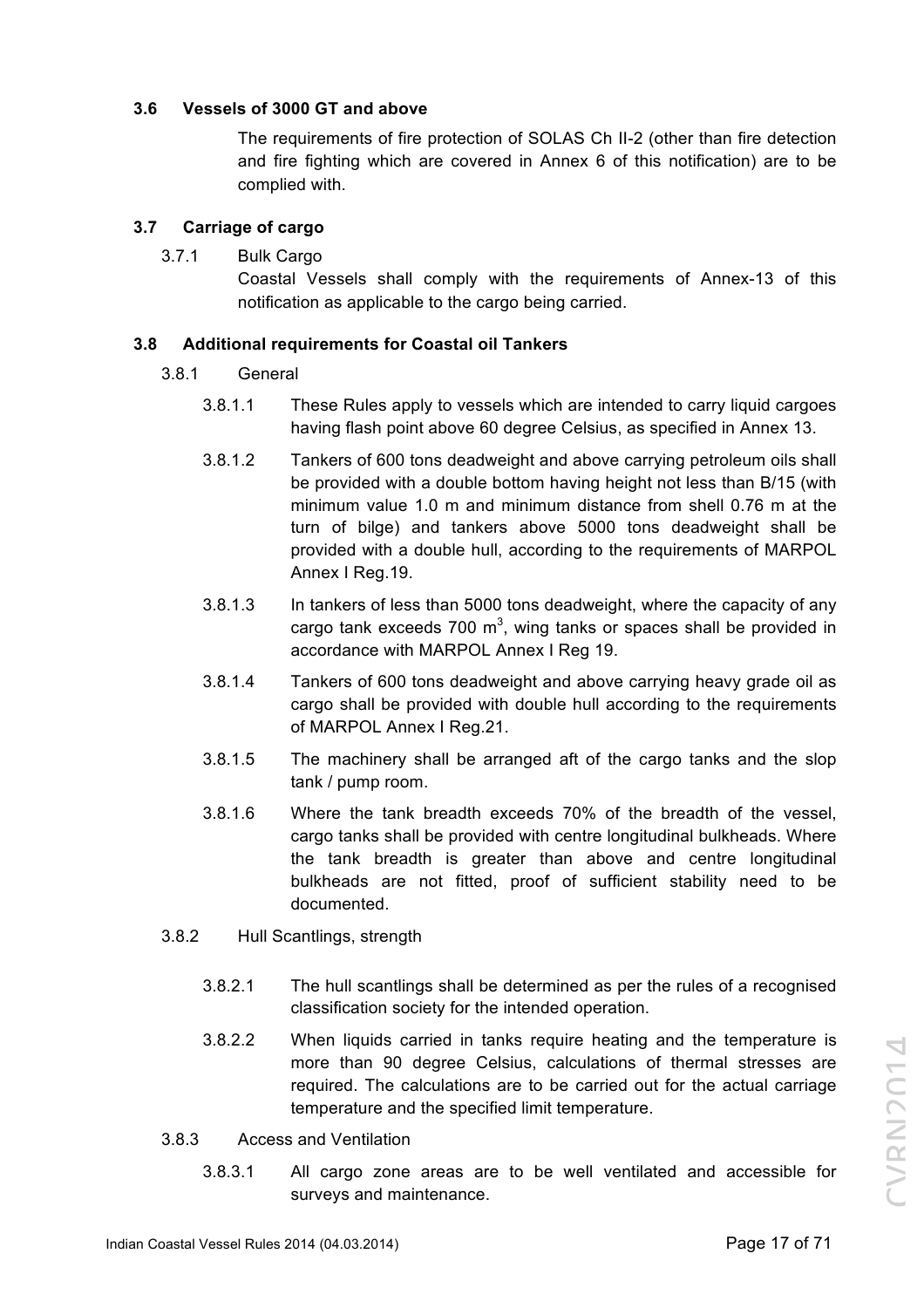- 3.8.3.2 Access to double bottom and side tanks Manholes shall provide convenient access to all parts of the double bottom and side tanks.
- 3.8.3.3 Access to cargo tanks

As far as practicable, permanent or movable means of access stored on board are to be provided to ensure proper survey and maintenance of cargo tanks.

3.8.4 Damage Stability

Coastal tankers assigned freeboards less than type B of ILLC-66 shall comply with the damage stability requirements of ILLC Reg.27. MARPOL Annex I damage stability is to be applied for vessels carrying petroleum oils as cargo.

IBC Code Type 3 vessel damage stability is to be applied for vessels carrying vegetable oils specified in Annex I.

3.8.5 Applicable MARPOL requirements for tank arrangements and stability The following MARPOL Annex I requirements with respect to the arrangement of the spaces within the cargo region and stability are to be applied to vessels carrying petroleum products

| <b>Feature</b>                                                                        | <b>Regulation</b>              |  |  |
|---------------------------------------------------------------------------------------|--------------------------------|--|--|
| a) Protection of cargo tank region with double bottom and<br>wing ballast tank/spaces | 19                             |  |  |
| b) Segregated ballast tank (SBT)                                                      | 18                             |  |  |
| c) Protective location of SBT                                                         | 18                             |  |  |
| d) Oil tankers carrying heavy grade oil as cargo                                      | 21                             |  |  |
| e) Segregation of fuel oil/ballast water                                              | 16                             |  |  |
| f) Slop tanks and oil/water interface detectors                                       | 29                             |  |  |
| g) Sludge tank for fuel oil                                                           | $12 \,$                        |  |  |
| h) Minimization of retention of oil on board                                          | $30(4)$ & $(5)$                |  |  |
| i) Tank size limitation / Accidental oil outflow performance                          | 23                             |  |  |
| i) Subdivision and damage stability                                                   | Reg. 19, Reg. 24 and<br>Reg.28 |  |  |
| k) Intact stability                                                                   | 27                             |  |  |
| I) Pump room bottom protection                                                        | 22                             |  |  |

# 3.8.6 Structural Fire Protection

- 3.8.6.1 For coastal tankers of 500 GT and above and less than 1600 GT, the requirements of paragraph  $3.3.1.3$  above for cargo vessels are to be complied with.
- 3.8.6.2 For coastal tankers of 1600 GT and above, the requirements for fire protection as given in SOLAS Ch II-2 (other than fire detection and fire fighting which are covered in Annex 6 of this notification) are to be complied with.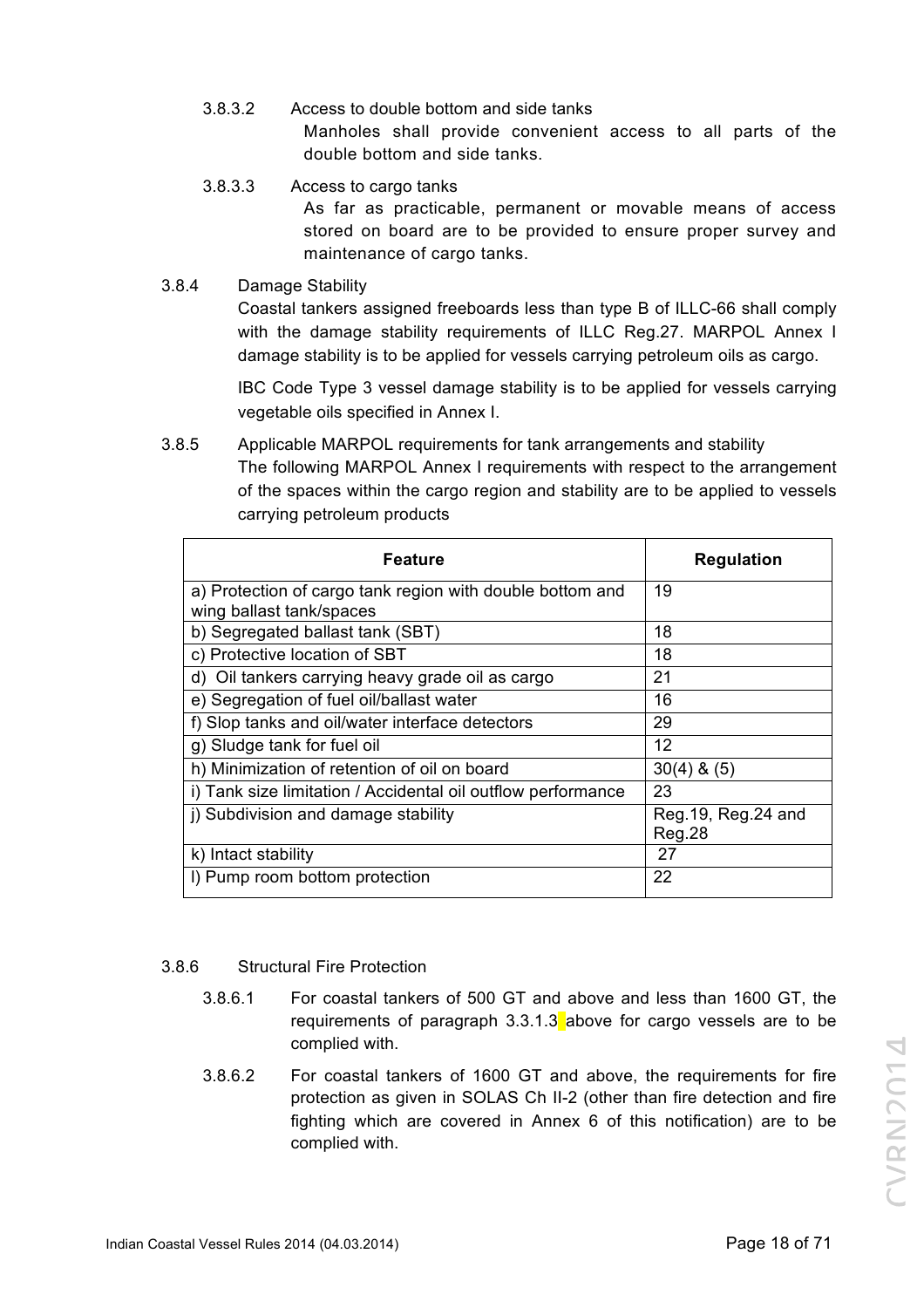#### 3.8.7 Cargo pump rooms

- 3.8.7.1 Separate pump rooms are not required for cargo pumps. But, if provided, they shall have direct access from open deck and be adequately ventilated to prevent accumulation of oil vapour.
- 3.8.7.2 In cargo pump rooms any drain pipes from steam or exhaust pipes or from the steam cylinders of the pumps are to terminate well above the level of the bilges.
- 3.8.7.3 Renewable flame screens are to be provided in ventilation ducts,
- 3.8.7.4 Cargo pump rooms are to have a drainage system connected to pumps or bilge ejectors. The cargo pumps may be used for this purpose provided each bilge suction pipe is fitted with a screw-down non-return valve and an additional valve/cock is fitted to the pipe connection between the pump and the non-return valve
- 3.8.7.5 On tankers of less than 500 gross tons, the pump rooms may be drained by means of hand pumps with a suction diameter of not less than 50 mm.
- 3.8.7.6 All pump rooms are to be provided with bilge level monitoring devices together with audio-visual alarms in the wheel house, pump control station and other appropriate locations.
- 3.8.8 Piping systems for bilge, ballast, oil fuel etc.
	- 3.8.8.1 Cofferdams and void spaces located within the cargo area and not intended to be filled with water ballast are to be fitted with suitable means of drainage.
	- 3.8.8.2 Ballast piping is not to pass through cargo tanks as far as possible and is not to be connected to cargo oil piping. Provision may, however, be made for emergency discharge of water ballast by means of a portable spool connection to a cargo oil pump and where this is arranged, a nonreturn valve is to be fitted in the ballast suction to the cargo oil pump. The portable spool piece is to be mounted in a conspicuous position in the pump room and a permanent notice restricting its use is to be prominently displayed adjacent to it. Shut-off valves shall be provided to shut-off the cargo and ballast lines before the spool piece is removed.
	- 3.8.8.3 Ballast piping passing through cargo tanks and cargo oil pipes passing through segregated ballast tanks, where permitted by MARPOL Annex I Reg. 19, are to be of heavy gauge steel with welded or heavy flanged joints the number of which is to be kept to a minimum. Only expansion bends (not glands) are permitted in these lines within cargo tanks for serving the ballast tanks and within the ballast tanks for serving the cargo tanks.
	- 3.8.8.4 The system of storage, transfer, combustion and air pipes for fuel oil for ship's use shall be entirely separate from system of loading, un-loading and air pipes for cargo oil.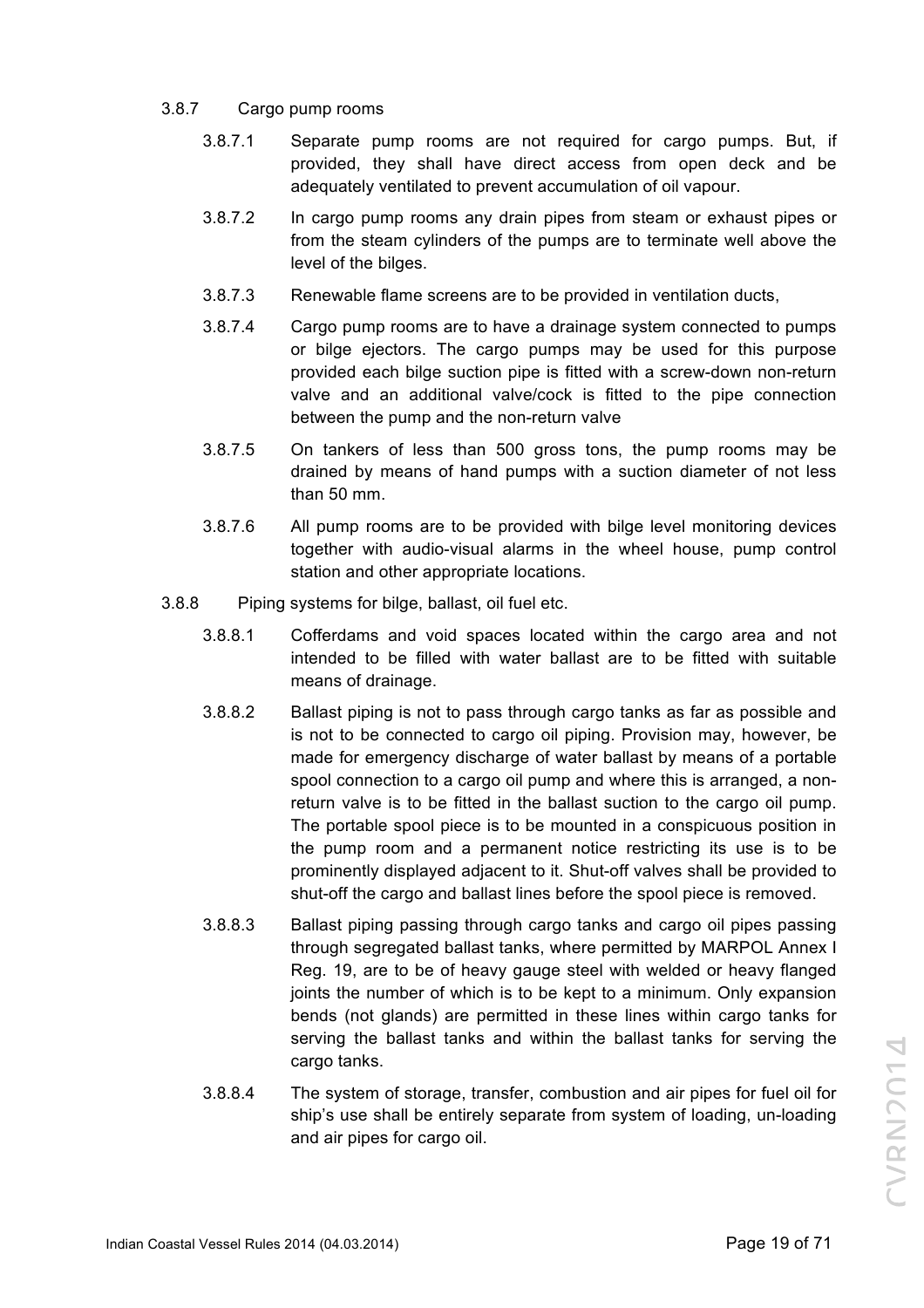- 3.8.9 Cargo Handling Systems
	- 3.8.9.1 A complete system of piping and pumps is to be fitted for dealing with the cargo. Standby means for pumping out each cargo tank are to be provided.
	- 3.8.9.2 Where cargo tanks are provided with single deep well pumps, or submerged pumps, it will be necessary to provide alternative means for emptying the tanks in the event of failure of a pump. Portable submersible pumps may be provided on board for this purpose, but the arrangements are to be such that a portable pump could be safely introduced in to a full or part full tank. Details of the arrangements are to be submitted for approval.
	- 3.8.9.3 A stop valve and a relief valve of adequate capacity are to be fitted on the delivery side of each pump. Relief valves are to be fitted in closecircuit, i.e. discharging to the suction side of the pumps. Relief valve may be omitted in case of centrifugal pumps, which are so designed that the discharge pressure cannot exceed the design pressure.
	- 3.8.9.4 A pressure gauge is to be fitted on the delivery side of each pump. Where the pump is driven by a prime mover, which is installed in a space other than the pump room, an additional pressure gauge is to be fitted at a suitable position visible from the controlling position of the prime mover.
	- 3.8.9.5 Where cargo pumps are driven by hydraulic motors which are located inside cargo tanks, the design is to be such that the contamination of the operating media and cargo oil cannot take place under normal operating conditions.
	- 3.8.9.6 Means are to be provided for stopping the cargo oil pumps from a position outside the pump rooms, as well as at the pumps.
	- 3.8.9.7 Terminal pipes, valves and other fittings in the cargo loading and discharge lines to which shore installation hoses are directly connected, are to be of steel or approved ductile material. They are to be strongly supported. A manually operated shut-off valve is to be fitted to each shore loading/discharging connection.
	- 3.8.9.8 Where cargo suction and/or filling lines are led through cargo tanks, or through other spaces situated below the weather deck, the connection to each tank is to be provided with a valve situated inside the tank, and capable of being operated from the deck
	- 3.8.9.9 Provision is to be made to ensure that the liquid head in any tank does not exceed the test head of the tank; suitable high level alarms, together with gauging devices and tank filling procedures, may be accepted for this purpose.
- 3.8.10 Special Requirements for vessels carrying vegetable oil
	- 3.8.10.1 Vessels carrying vegetable oils listed in Annex-13 shall comply with the requirements of the classification society for this vessel type.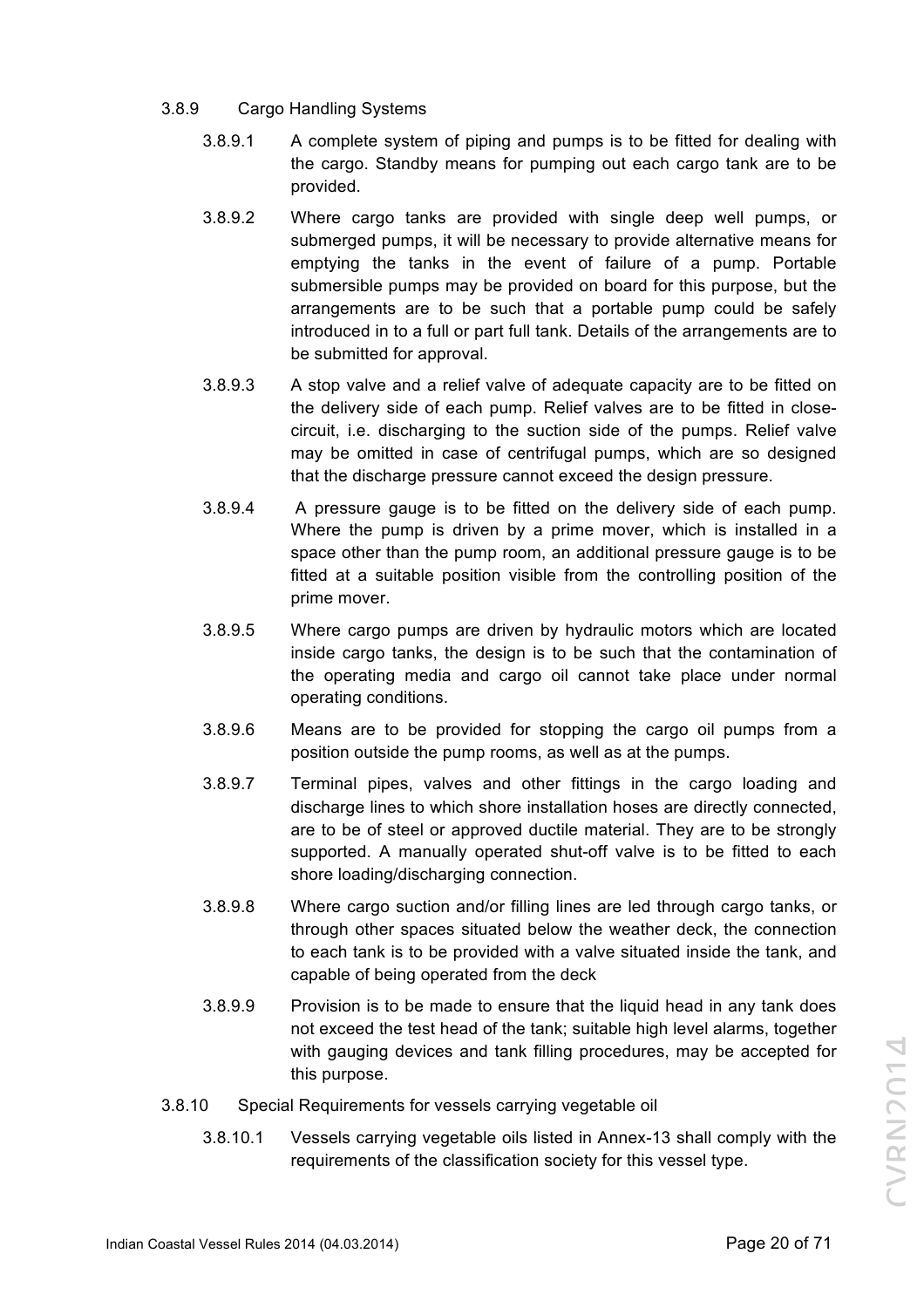- 3.8.10.2 The entire cargo length shall be protected by ballast tanks or spaces other than that for carrying oil as follows:
	- a) Wing tanks or spaces shall be arranged such that cargo tanks are located inboard of the moulded line of the side shell plating nowhere less than 760 mm.
	- b) Double bottom tanks or spaces shall be arranged such that the distance between the bottom of the cargo tanks and the moulded line of the bottom shell plating measured at right angles to the bottom shell plating is not less than B/15 [m] or 2.0 m at the centerline, whichever is the lesser. The minimum distance shall be 1.0 m.
- 3.8.10.3 Cargo tanks are to be fitted with a visual and audible high level alarm which indicates indicates when the liquid level in the cargo tank approaches the normal full condition. The alarm is to be capable of being tested prior to loading.

# **3.9 Special requirements for Chemical Tankers and Gas carriers**

3.9.1 Chemical tankers and gas carriers shall comply with the requirements of IBC Code and IGC Code respectively.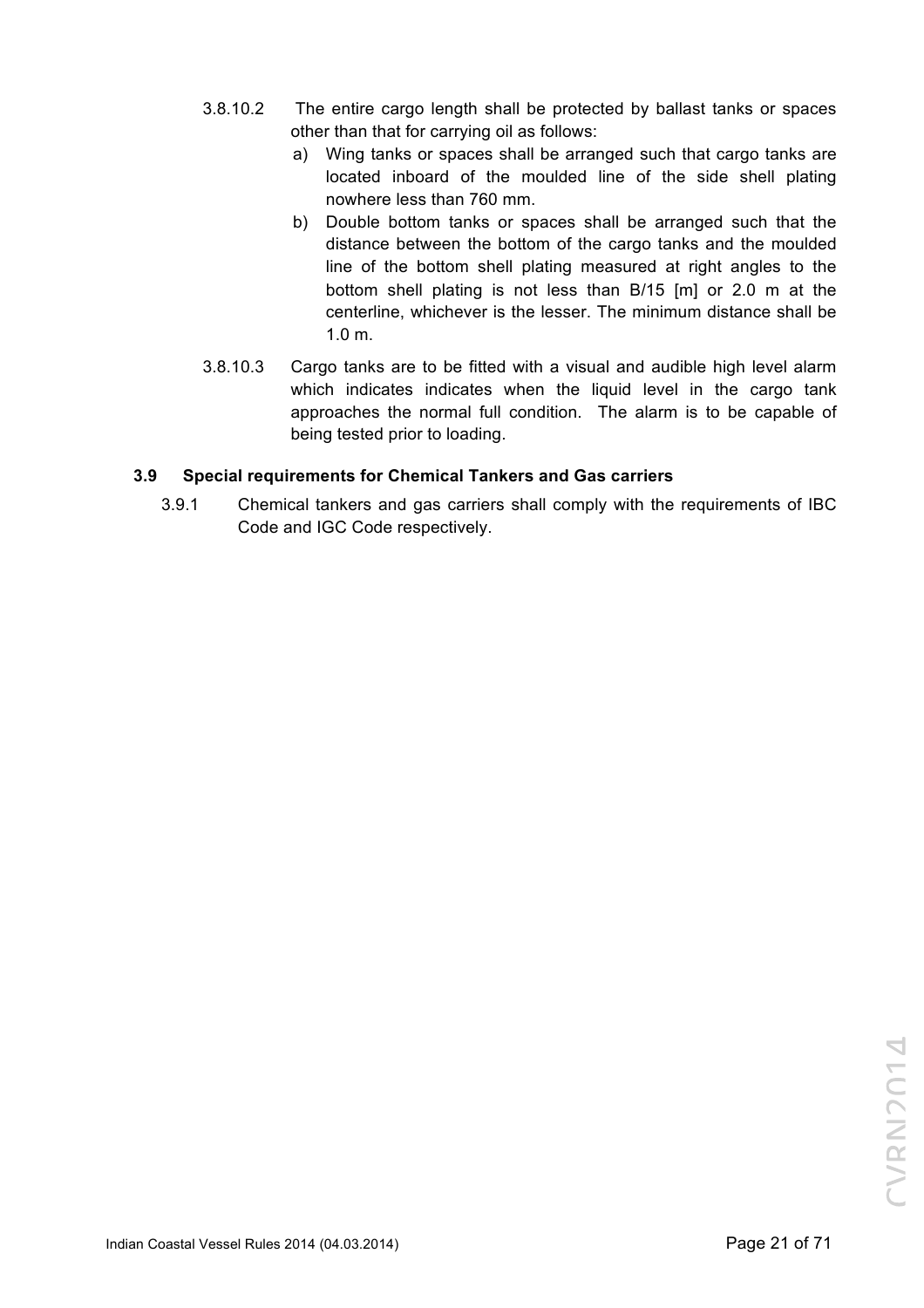# **ANNEX : 4 Prevention of Collisions**

# **4.1 Equivalence**

Pursuant to the exemption of Coastal vessels from provisions of Section 285 of the M.S. Act and M.S (Prevention of Collisions) Rules, 1987 (as amended), the regulations contained in this Annex provide an alternative safety standard in the conduct of maritime navigation, acceptable to the Administration.

# **4.2 Application**

This Annex shall apply to coastal vessels specified in Annex I.

# **4.3 Prevention of Collisions**

- 4.3.1 Coastal vessels of 500 GT and above shall comply with the requirements of the International Regulation for Prevention of Collisions at Sea (COLREG), 1972, as amended and as enacted / legislated in the M.S.Act, 1958 and relevant rules framed therein.
- 4.3.2 Coastal vessels of less than 500 GT shall comply with the requirements of the International Regulation for Prevention of Collisions at Sea (COLREG), 1972, as amended, as enacted or legislated in the M.S. Act and relevant rules framed therein except that the positioning of lights shall be as follows:
	- 4.3.2.1 Forward mast light shall be at a height of 4 m above the hull for vessels of 20 m length and 6 m for vessels of length 50 m and above. In the case of intermediate lengths the height may be interpolated.
	- 4.3.2.2 All other lights shall be positioned accordingly (as a function of the height of the forward mast light or beam, whichever is higher)
- 4.3.3 All equipment provided onboard coastal vessels shall be of approved type as per relevant IMO Resolution.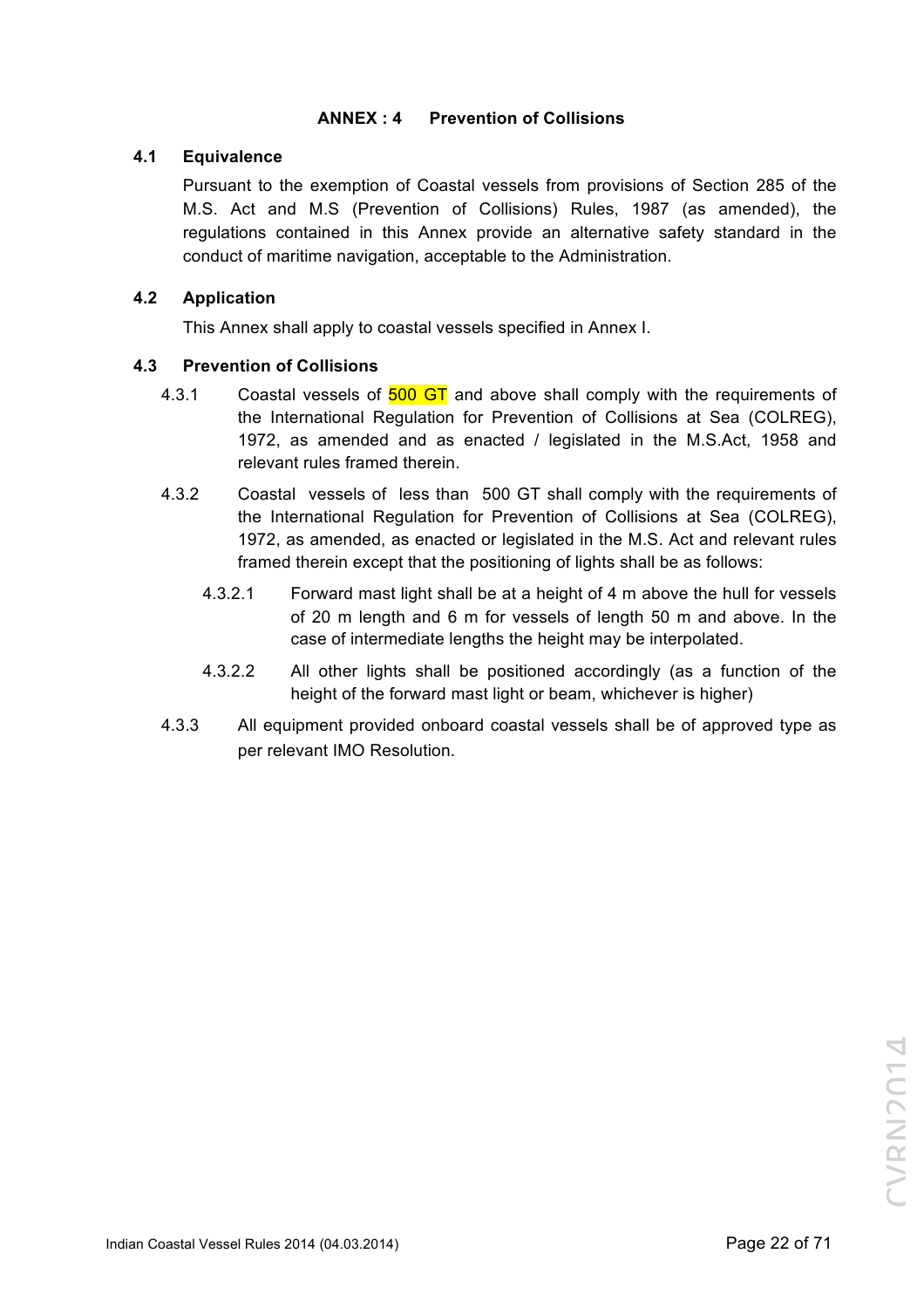# **ANNEX : 5 Life Saving Appliances**

# **5.1 Equivalence**

Pursuant to the exemption of Coastal vessels from provisions of Section 288 of the M.S. Act and M.S. (Life Saving Appliances Rules) 1991 (as amended), the regulations contained in this Annex provide an alternative safety standard acceptable to the Administration.

# **5.2 Application**

This Annex shall apply to coastal vessels specified in Annex I. The requirements specified in this annex are applicable to cargo vessels of less than 6000 GT, dredgers of less than 10000 GT and tankers of less than 3000 GT. Coastal vessels of higher GT than mentioned above are to comply with the requirements of Chapter III of the SOLAS Convention and the relevant part of M.S. (LSA) Rules.

# **5.3 Definitions**

For the purpose of this Annex:

- (i) *Approved* means approved as per SOLAS, BIS or equivalent ISO standards or as acceptable to the Director General.
- (ii) *Length* shall be defined as 96% of the total length on the waterline at 85% of the least moulded depth measured from the top of the keel, or the length from the fore-side of the stem to the axis of the rudder stock on that waterline, if that be greater. In ships designed with a rake of keel the waterline on which this is measured shall be parallel to the designed waterline.

# **5.4 Survival craft**

- 5.4.1 Every coastal vessel of less than 85 m length and costal tanker of less than 35 m length shall carry on each side of the vessel one or more inflatable life rafts (SOLAS Pack B) capable of being launched on either side of the vessel and of such aggregate capacity as will accommodate the total number of persons the vessel is certified to carry. However, one or more of such life rafts of such aggregate capacity as will accommodate at least the total number of persons the vessel is certified to carry shall be capable of being readily transferred from their stowage positions to both sides or from one side to the other side of the vessel at open deck level for launching.
- 5.4.2 Every coastal vessel of 85 m and above and every coastal tanker of 35 m length and above shall carry:
	- 5.4.2.1 one or more lifeboats complying with the requirements of applicable M.S. (Life Saving Appliances) Rules in force of such aggregate capacity on each side of the vessel as will accommodate total number of persons on board; and
	- 5.4.2.2 in addition, one or more inflatable life rafts (SOLAS Pack B) capable of being launched on either side of the vessel and of such aggregate capacity as will accommodate the total number of persons the vessel is certified to carry. However, one or more of such life rafts of such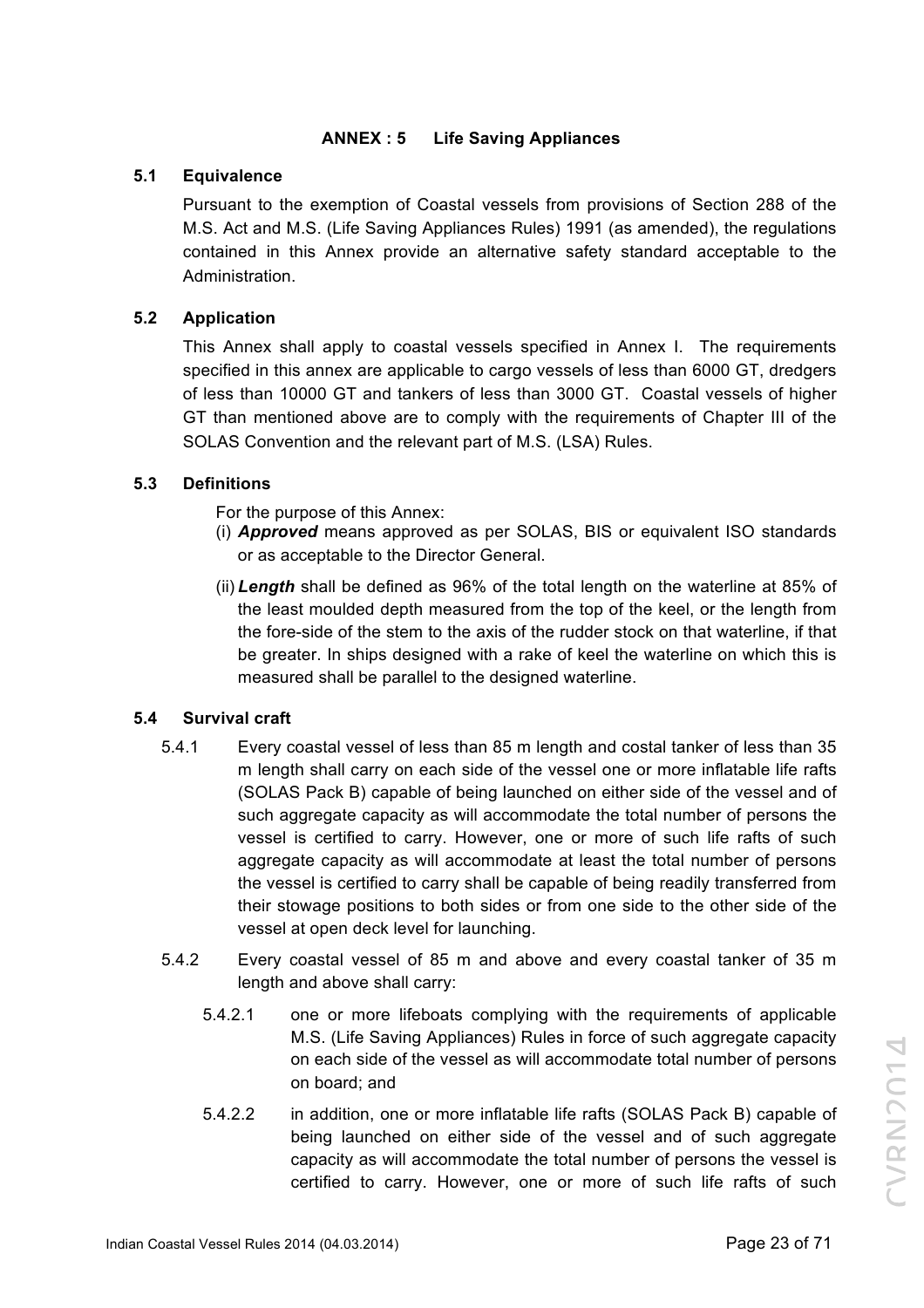aggregate capacity as will accommodate at least the total number of persons the vessel is certified to carry shall be capable of being readily transferred from their stowage positions to both sides or from one side to the other side of the vessel at open deck level for launching.

- 5.4.3 One of the lifeboats as specified in paragraph 5.4.2.1 may be designated as a rescue boat together with its launching and recovery arrangements and such rescue boat shall be deemed to satisfy the requirements of paragraph 5.5 of this Annex.
- 5.4.4 Coastal vessels where the horizontal distance from the extreme end of the stem or stern of the ship to the nearest end of the closest survival craft is more than 100 m shall carry, in addition to the liferafts required by paragraph 5.4.2.2 above, a liferaft stowed as far forward or aft, or one as forward and another as aft, as is reasonable and practicable. Such liferaft or liferafts may be securely fastened so as to permit manual release and need not be of the type which can be launched from an approved launching device.
- 5.4.5 Every inflatable life raft and hydrostatic release unit shall be serviced:
	- 5.4.5.1 at intervals not exceeding twelve months; however, in cases where it appears proper and reasonable, the Administration may extend this period up to a maximum of seventeen months;
	- 5.4.5.2 at an approved service station, which is competent to service them, maintains proper servicing facilities and uses only properly trained personnel.

# **5.5 Rescue Boats**

5.5.1 Coastal Vessels shall be required to carry a rescue boat or equivalent as per the following table:

| <b>Length of Vessel</b>         | Type of Boat                                                                                              |
|---------------------------------|-----------------------------------------------------------------------------------------------------------|
| Less than 24 m                  |                                                                                                           |
| $ 24 \text{ m} - 35 \text{ m} $ | 1 no. work boat of suitable type that can be lowered<br>and hoisted manually onto the vessel by 2 persons |
| 35 m – 85 m                     | 1 no. [work boat/zodiac] rescue boat of minimum 3<br>persons capacity with a davit**.                     |
| Above 85 m                      | 01 no rescue boat complying with LSA Code<br>requirements***                                              |

- **\*\*** The boat and davit shall be exempted from annual load testing requirements. Only operational test to satisfaction of surveyor need be carried out towards periodical surveys. Load test for two + one (injured person) (total 3 persons of 75Kg each) shall be carried out towards renewal survey.
- \*\*\* Annual servicing to be carried within 12-17 months of operation.

# **5.6 Lifejackets**

- 5.6.1 Lifejackets of approved type shall be provided for every person on board the vessel.
- 5.6.2 In addition, lifejackets shall be carried for persons on watch or duty and for use at remotely located survival craft stations in unlocked and clearly marked dry stowage positions in accordance with the following table: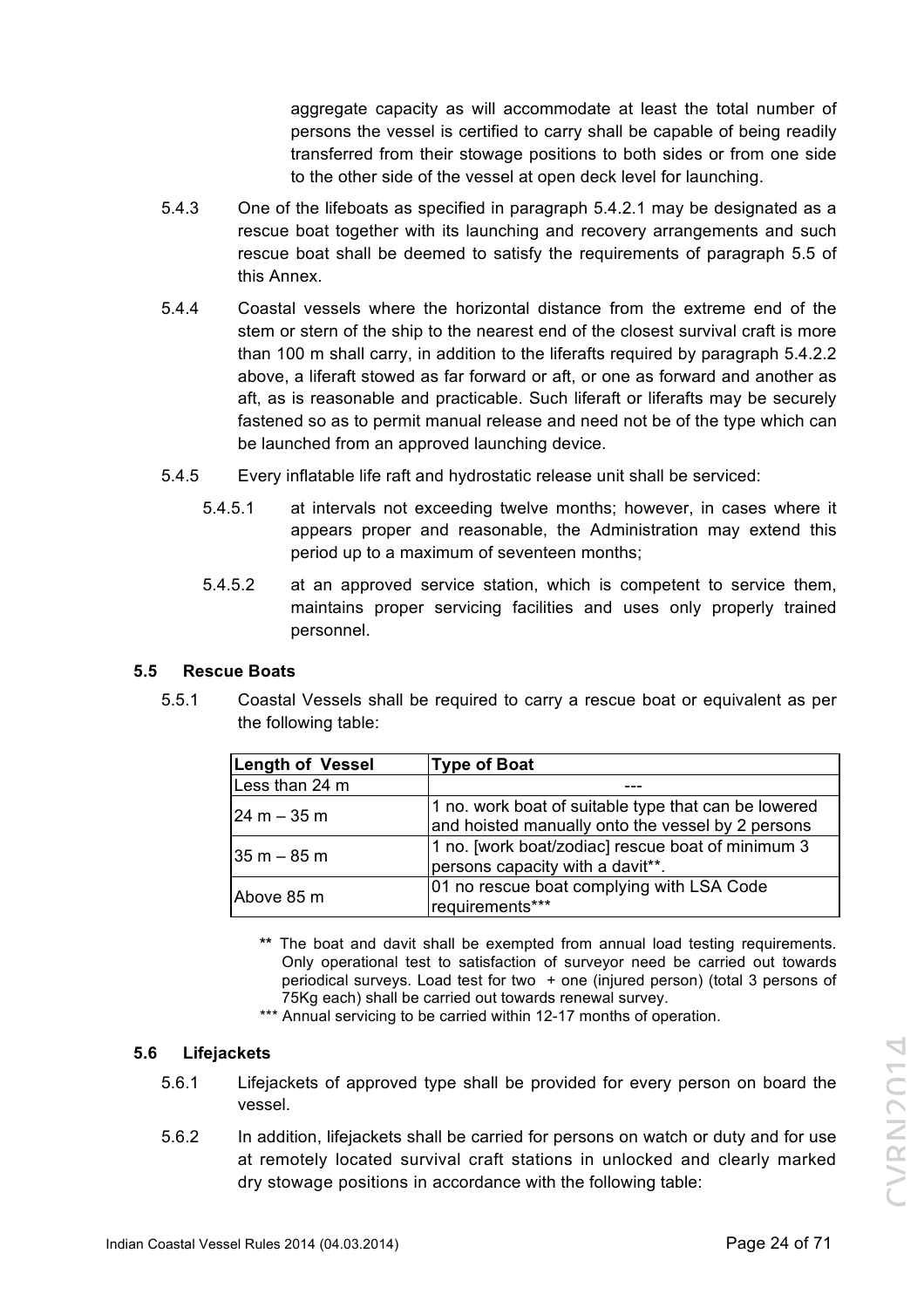| The number of persons that<br>the vessel is certified to carry | Minimum number of additional<br>lifejackets                                          |
|----------------------------------------------------------------|--------------------------------------------------------------------------------------|
| More than 16 persons                                           | Not less than 25% of the total number<br>of persons the vessel is certified to carry |
| 16 persons or less                                             | Not less than 4                                                                      |

- 5.6.3 Each lifejacket shall be fitted with a whistle firmly secured by a cord and a light and fitted with retro-reflective material.
- 5.6.4 Child life jackets need not be provided as children are not allowed on board. However, at least 1 No. be placed for survivors rescued at sea

# **5.7 Lifebuoys**

5.7.1 Coastal vessels shall carry not less than the number of lifebuoys determined according to the following table:

| Length of vessel in metres | <b>Minimum number of lifebuoys</b> |
|----------------------------|------------------------------------|
| Under 50                   |                                    |
| 50 and under 100           |                                    |
| 100 and under 150          | 10                                 |

- 5.7.2 At least half of the number of lifebuoys referred to in 5.7.1 shall be fitted with self-igniting lights.
- 5.7.3 At least one lifebuoy on each side of the vessel shall be fitted with a buoyant lifeline of at least 30 m in length.

# **5.8 Distress signals**

- 5.8.1 Every vessel shall be provided, with not less than 6 Rocket Parachute, 4 Red Hand Flares and 1 Orange Smoke Float Signals with validity of at least 3 years.
- 5.8.2 They shall be stowed on or near the place at which the vessel is normally navigated.
- 5.8.3 They shall be so placed as to be readily accessible and their position shall be plainly indicated.

# **5.9 Radio life-saving appliances**

- 5.9.1 All coastal vessels shall comply with carriage of distress and safety radio communication (DSRC) equipment as stipulated in Annex-7 of this Notification.
- 5.9.2 Vessels of greater than 500 GT but less than 3000 GT shall be provided with at least two (2) two-way VHF radiotelephone apparatus.
- 5.9.3 Vessels of 3000 GT and above shall be provided with at least three (3) twoway VHF radiotelephone apparatus.
- 5.9.4 Vessels of 3000 GT and above shall be provided with at least two (2) radio transponders (SART) which may be those carried in compliance of Annex-7 of this Notification.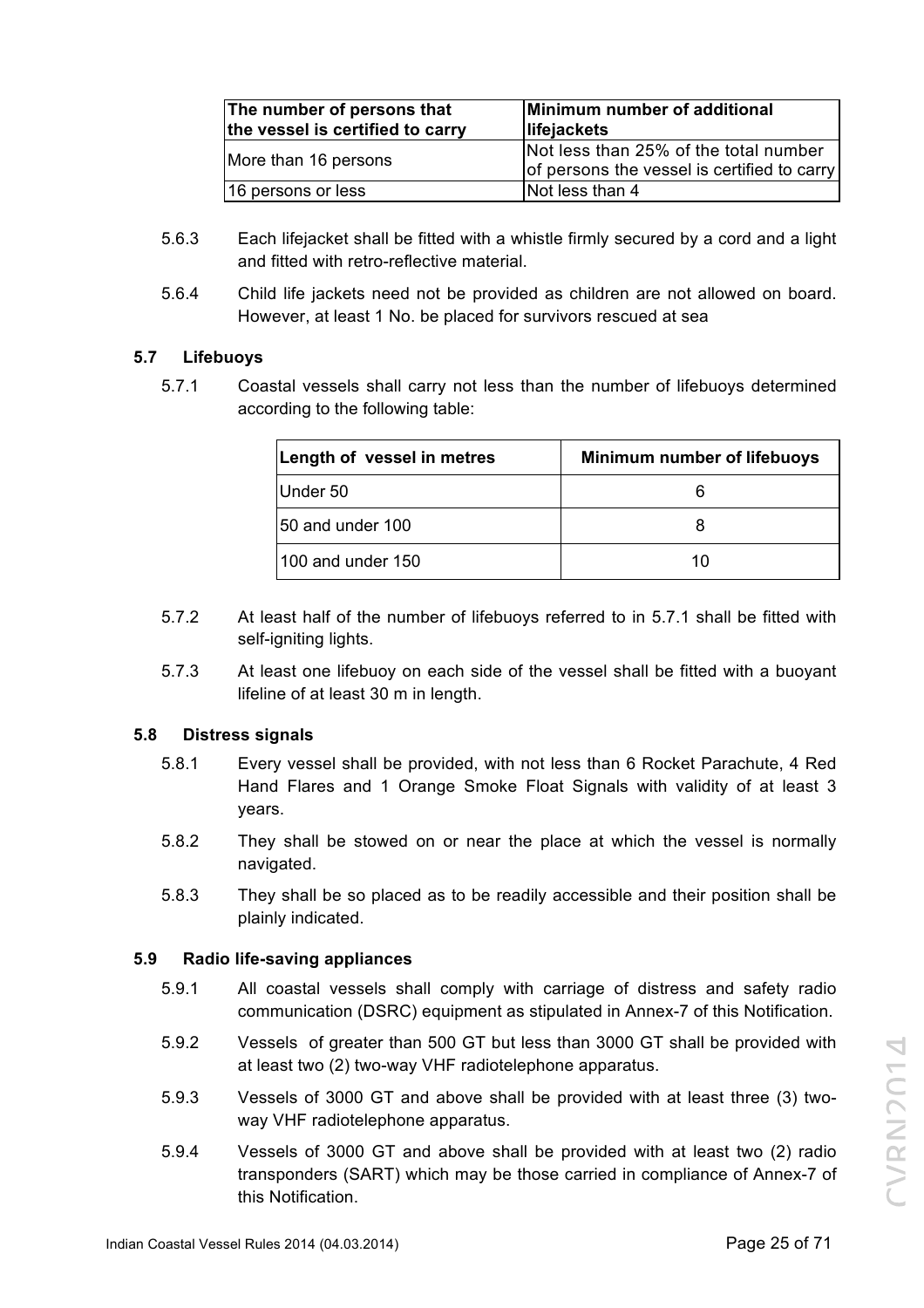# **5.10 General emergency alarm system**

- 5.10.1 Every vessel shall be provided with a general emergency alarm system capable of sounding the general emergency alarm signal consisting of seven or more short blasts followed by one long blast on the vessel's whistle or siren.
- 5.10.2 The system shall be capable of operation from the navigation bridge or control station as appropriate and shall be audible throughout all accommodation and normal working spaces

#### **5.11 Embarkation Ladder**

5.11.1 Coastal vessels of 3000 GT and above shall be provided with an embarkation ladder of specification prescribed in MS (LSA) Rules on each side of the ship for embarkation

#### **5.12 Line Throwing Appliances**

5.12.1 Coastal vessels of 1600 GT and above shall be provided with a set of Line throwing appliance (at least 4 Nos.) with validity of at least 3 years.

#### **5.13 Emergency instructions**

- 5.13.1 Clear instructions to be followed in the event of an emergency shall be provided and exhibited in conspicuous places throughout the vessel including the navigation bridge, machinery spaces and accommodation spaces.
- 5.13.2 Emergency Training & Drills with regard to familiarity and at least once during the tenure of the crew.

#### **5.14 Operational readiness, maintenance**

- 5.14.1 Maintenance of LSA to ensure operational readiness in port and at all times during the voyage.
- 5.14.2 All equipment provided onboard coastal vessels shall be of approved type as per relevant IMO Resolution.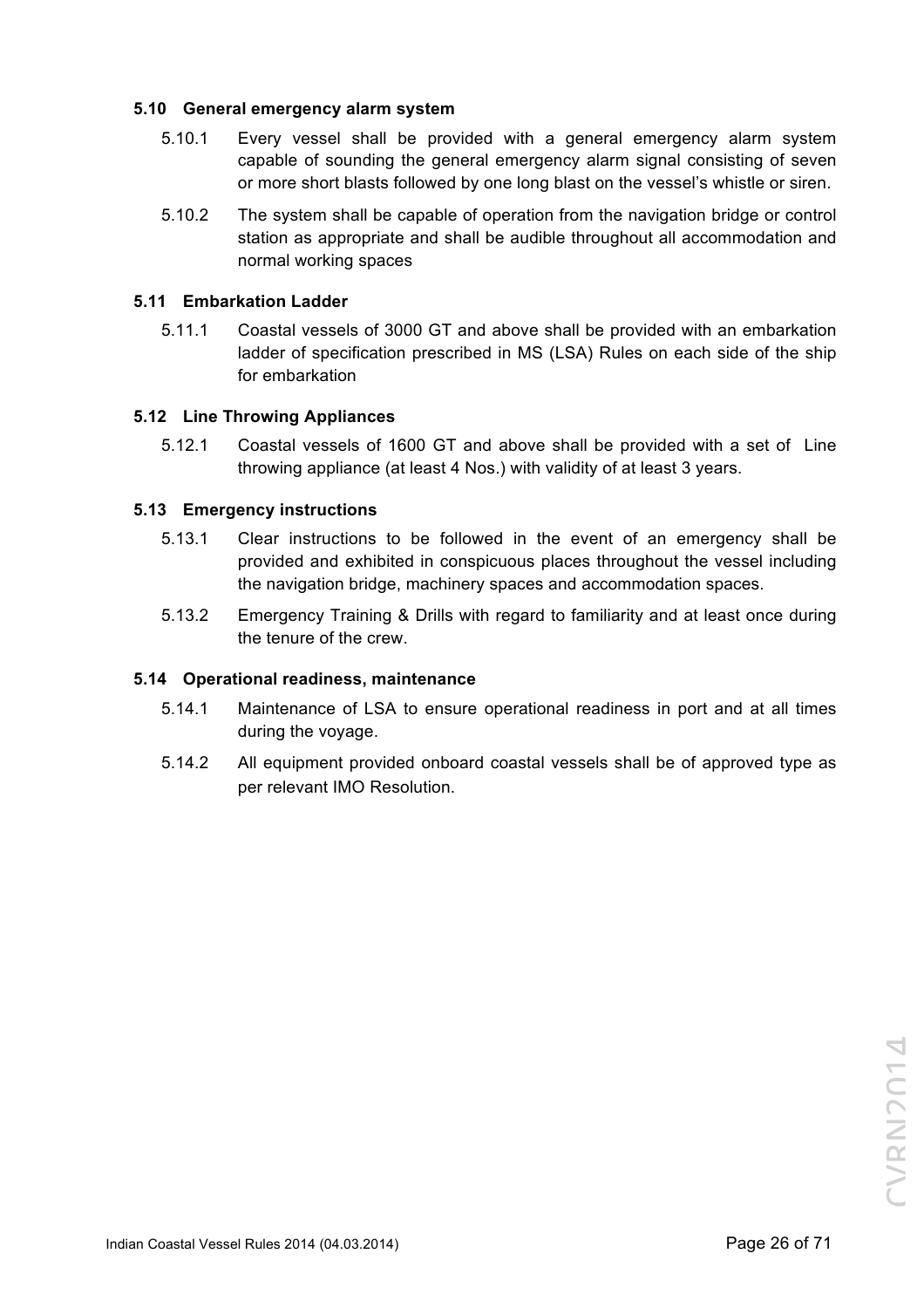# **ANNEX : 6 Fire Fighting Appliances**

# **6.1 Equivalence**

Pursuant to the exemption of Coastal Vessels from provisions of Section 289 and 290 of the M.S. Act and M.S. (Fire Fighting Appliances) Rules, 1991 (as amended), the regulations contained in this Annex provide an alternative safety standard acceptable to the Administration.

# **6.2 Definitions**

For the purpose of this Annex, *Approved* means approved as per BIS or equivalent ISO standards and suitable for marine use.

# **Part A**

# **6.3 Coastal tankers of less than 1600 GT and other vessels of less than 3000 GT**

6.3.1 Application

This part shall apply to tankers of less than 1600 GT and all other Coastal vessels other than tankers of less than 3000 GT.

# 6.3.2 Fire pumps

- 6.3.2.1 Every vessel shall be provided with at least two fire pumps having a total capacity of not less than 70 m<sup>3</sup>/hour, of which each pump shall be of minimum capacity of 25 m<sup>3</sup>/hour.
- 6.3.2.2 One of the pumps complying with the requirements of para 6.3.2.1 shall be independently driven.
- 6.3.2.3 Every fire pump shall be arranged to draw water directly from sea and discharge into a fixed fire main.
- 6.3.2.4 Centrifugal pumps or other pumps connected to the fire main through which back flow could occur shall be fitted with non-return valves.
- 6.3.2.5 If a fire in any one compartment could put all the fire pumps out of action, there shall be provided in a position outside such spaces an independently driven emergency fire pump which shall comply with the requirements of paragraph 6.3.2.1 for minimum capacity.
- 6.3.2.6 The emergency fire pump shall be capable of producing at least a jet of water of not less than 6 m from one hydrant and hose through a nozzle complying with the requirements of paragraph 6.3.4.8.
- 6.3.2.7 Where the fire pumps are capable of developing a pressure exceeding the design pressure of the fire mains, water service pipes, hydrants and hoses, relief valves shall be fitted. Such valves shall be so placed and adjusted as to prevent excessive pressure in the fire main system.
- 6.3.2.8 The pumps required for the provision of water for other fire extinguishing systems required by this Annex, their sources of power and their controls shall be installed outside the space or spaces protected by such systems and shall be so arranged that a fire in the space or spaces protected will not put any such system out of action.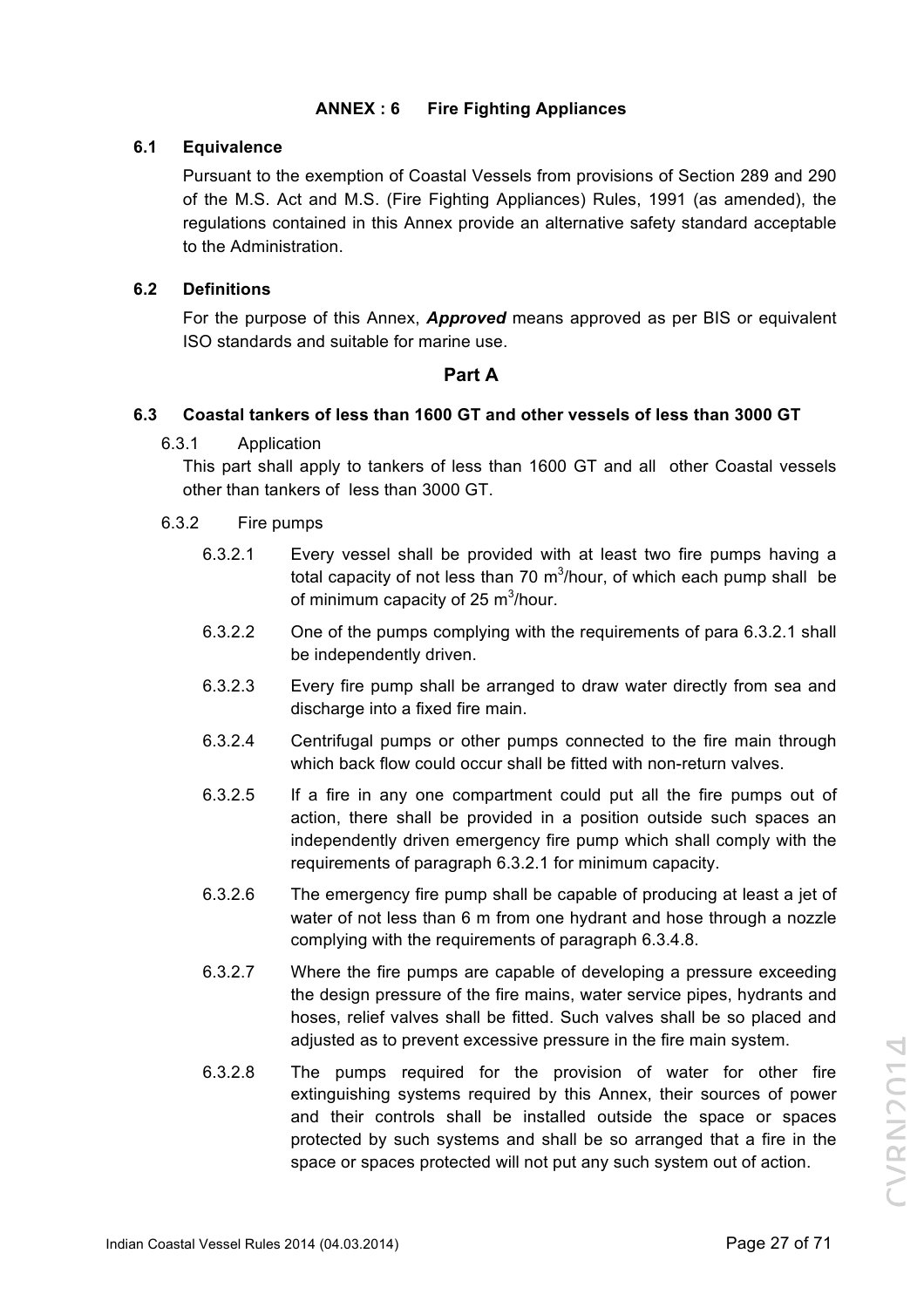- 6.3.3 Fire main, water service pipes, fire hydrants and fire mains
	- 6.3.3.1 In every vessel, a fire main of 65 mm size shall be laid with isolating valve on the weather deck for feeding any or all fire hydrants.
	- 6.3.3.2 In every vessel under this Notification, the number and position of hydrants shall be such that at least one jet of water from a single length of hose can reach any part of the vessel normally accessible to the crew while the vessel is being navigated and any part of any cargo space when empty. Furthermore, such hydrants shall be positioned near the accesses to the protected spaces.
	- 6.3.3.3 Material readily rendered ineffective by heat shall not be used for fire main and hydrants unless adequately protected. The pipes and hydrants shall be so placed that the fire hoses may be easily coupled to them.
	- 6.3.3.4 In vessels where deck cargo may be carried, the position of the hydrants shall be such that they are always accessible and the pipes shall be arranged as far as practicable to avoid risk of damage by such cargo.
	- 6.3.3.5 A valve shall be fitted to serve each fire hose so that any fire hose may be removed while the fire pumps are at work.
	- 6.3.3.6 The fire mains shall be provided with isolating valves located so as to permit optimum utilization in the event of physical damage to any part of the main. In the case of tankers, isolation valves are to be fitted on the poop front in a protected position and on tank deck at intervals of maximum 40 [m] to preserve the integrity of fire main system in case of fire.
	- 6.3.3.7 Fire mains shall have no connections other than those required for firefighting, except for the purposes of washing the deck and anchor chains or operating the chain locker bilge ejector.
- 6.3.4 Fire hoses and nozzles
	- 6.3.4.1 Every vessel shall be provided with a minimum of 2 fire hoses.
	- 6.3.4.2 Where hydrants are required in any machinery spaces, each hydrant shall be provided with a fire hose. Where practicable fire hoses shall be connected to the hydrants in such machinery spaces.
	- 6.3.4.3 A single length of fire hose shall not exceed 18 m.
	- 6.3.4.4 Fire hoses shall be oil-resistant and approved for marine use.
	- 6.3.4.5 Fire hoses of unlined canvas shall have a diameter of not less than 64 mm. Hoses of at least 45 mm internal diameter having a throughput comparable to that of 64 mm internal diameter unlined canvas at corresponding pressure may be used. Fire hoses of an internal diameter not less than 32 mm may be accepted in the accommodation spaces .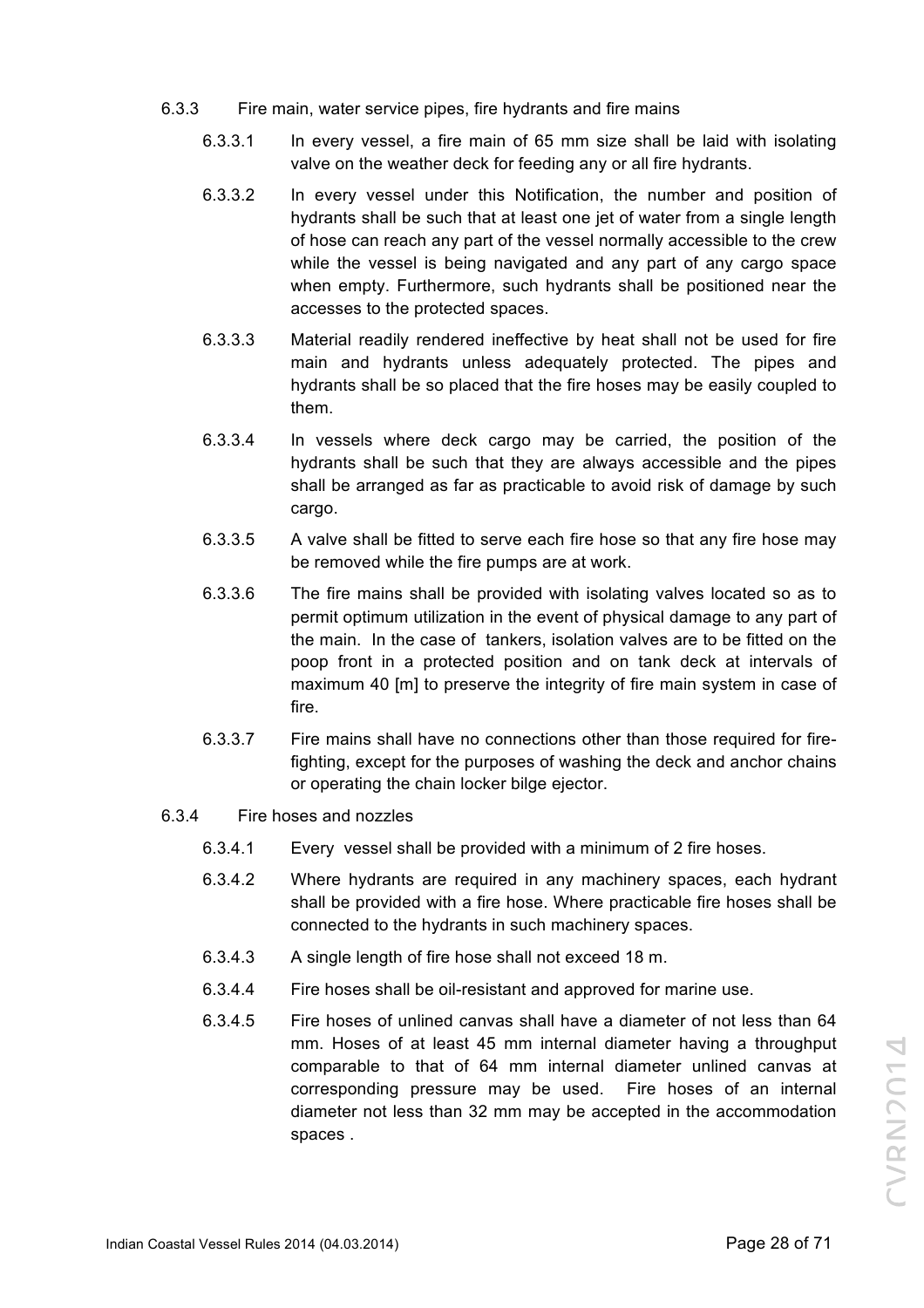- 6.3.4.6 Fire hoses provided in compliance with these requirements shall not be used for any purpose other than fire fighting or testing of the fire appliances.
- 6.3.4.7 Every fire hose shall be provided with an approved nozzle and the necessary couplings.
- 6.3.4.8 Standard nozzle size shall be 12 mm.
- 6.3.5 Fire extinguishers
	- 6.3.5.1 Fire extinguishers shall be of approved types and designs.
	- 6.3.5.2 The capacity of required portable fluid fire extinguishers shall be not more than 13.5 L and not less than 9 L. Other extinguishers shall have a fire extinguishing capability at least equivalent to that of a 9 L fluid fire extinguisher.
	- 6.3.5.3 The capacity of required portable carbon dioxide fire extinguishers shall not be less than 3 kg.
	- 6.3.5.4 The capacity of required portable dry powder fire extinguishers shall not be less than 4.5 kg.
	- 6.3.5.5 All required portable fire extinguishers shall not exceed 23 kg. in weight in a fully charged condition and shall be at least as portable as 13.5 litre fluid fire extinguisher.
	- 6.3.5.6 A spare charge shall be provided for every portable fire extinguisher provided in compliance with this Notification, except that for each such fire extinguisher which is of a type that cannot readily be recharged while the vessel is at sea an additional fire extinguisher of the same type, or its equivalent, shall be provided in lieu of a spare charge.
	- 6.3.5.7 Fire extinguishers shall be periodically examined and subjected to such tests as follows:
		- i. The condition of the charges of extinguishers other than carbon dioxide extinguishers, shall be checked annually. If on checking there is any indication of deterioration, the charges shall be renewed and, in any case, at least every four years. A record of the annual check shall be fixed to each fire extinguisher. Form fire extinguishers (pre-mixing type) to be recharged every year as per BIS Standards 2190:2010..
		- ii. Carbon dioxide extinguishers and gas propellant cartridges of other extinguishers shall be examined externally for corrosion and for loss of content annually. They shall be recharged or renewed if the loss of gas by weight exceeds 10% of the original charge as stamped on the bottles or cartridge, or have corroded excessively externally.
		- iii. All portable fire extinguishers, other than carbon dioxide extinguishers, shall be tested by hydraulic pressure once every four years and the date of such test legibly marked on the extinguisher. Hyd. test to be done for all portable fire extinguishers at every 3 years except  $CO<sub>2</sub>$  as per BIS Standards 2190:2010.
		- iv. New carbon dioxide extinguishers, which do not require to be recharged, shall be tested by hydraulic pressure 10 and 20 years after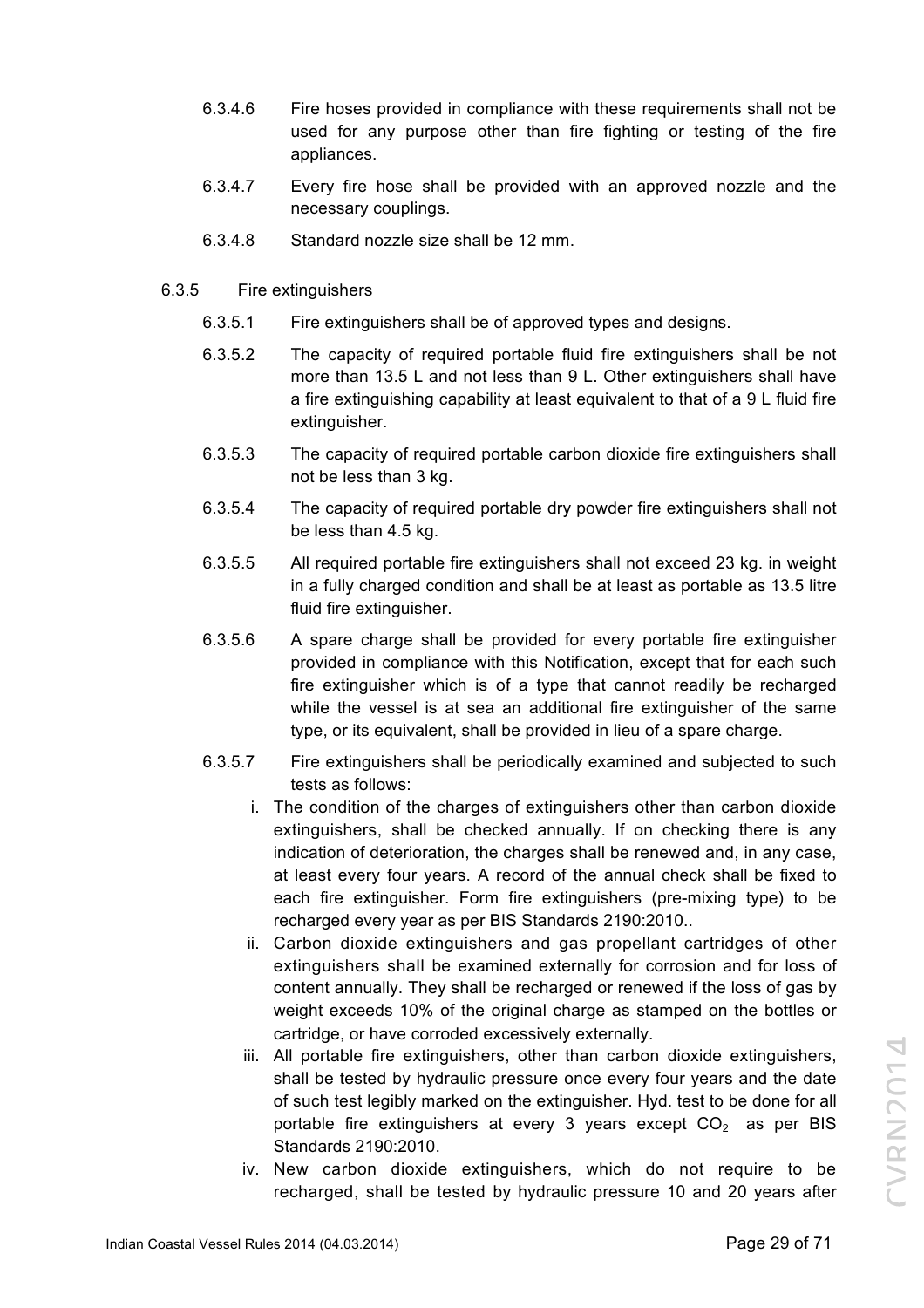manufacture and thereafter every five years.  $CO<sub>2</sub>$  portable fire extinguishers to be hyd. pressure tested at every 5 years as per BIS Standards 2190:2010.

- v. Carbon dioxide extinguishers, which require recharging, shall be pressure tested before being recharged if four years have elapsed since the last hydraulic test was carried out.
- 6.3.5.8 One of the portable fire extinguishers intended for use in any space shall be stowed near an entrance to that space.
- 6.3.5.9 HALON fire extinguishers shall not be used.
- 6.3.5.10 Each fire extinguisher shall as far as is practicable be clearly marked on the front with a label of durable material with at least the following information in English:
	- i. name of manufacturer;
	- ii. type of fire for which the extinguisher is suitable;
	- iii. type and quantity of extinguishing medium;
	- iv. approval details;
	- v. operating instruction supplemented by diagrams;
	- vi. intervals for recharging;
	- vii. temperature range over which the extinguisher will operate satisfactorily; and
	- viii. test pressure.

In addition, the year of manufacture, test pressure and any serial number shall be stamped on the outside of the container.

6.3.5.11 Coastal tankers of 500 GT and above are to be provided with a portable deck foam fire fighting system for the cargo tank deck.

# 6.3.6 Fire buckets

- 6.3.6.1 Fire buckets shall be of material, which is not readily flammable. They shall be painted red, clearly marked with the word "FIRE" and provided with lanyards of sufficient length, having regard to the size of the vessel.
- 6.3.6.2 The capaciy of each of the fire buckets referred to in this part shall be at least 9 L.
- 6.3.6.3 Fire buckets provided in compliance to this part shall not be used for any purpose other than extinguishing fires.
- 6.3.7 Portable fire extinguishers in accommodation spaces, service spaces and control stations In every vessel there shall be provided a sufficient number of approved

portable fire extinguishers to ensure that at least one extinguisher will be readily available for use in any part of accommodation spaces, service space and control stations. The minimum number of fire extinguishers to be provided in such vessels shall be 3. The arrangement of such fire extinguishers shall be to the satisfaction of the Administration.

6.3.8 Fire extinguishing systems and appliances in the machinery spaces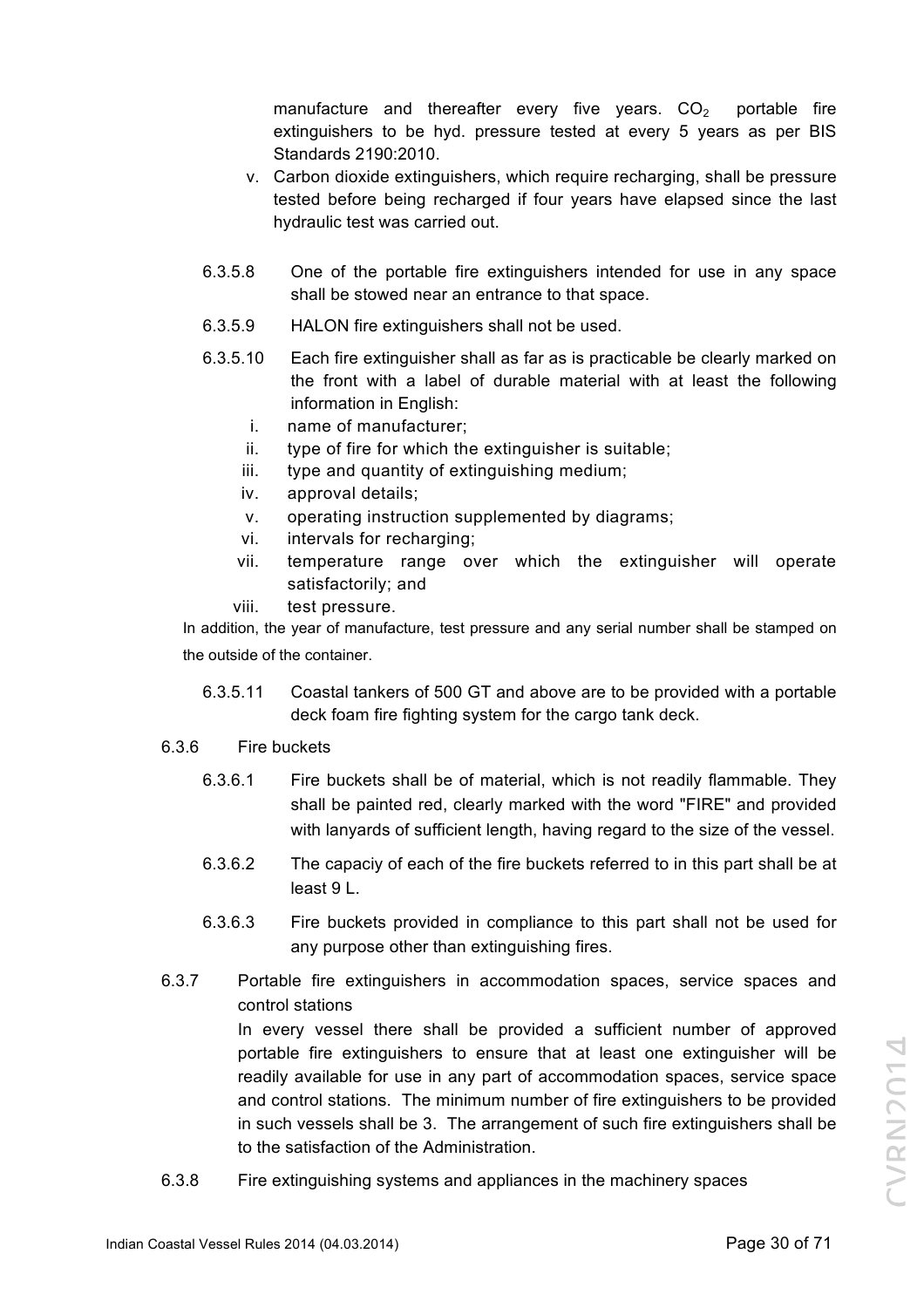- 6.3.8.1 In every vessel, there shall be provided for the protection of any space containing internal combustion type machinery having a total power output of 1500 kW and above:
	- 6.3.8.1.1 one of the following fixed fire-extinguishing systems:
		- a) a gas system;
		- b) a high expansion foam system or
		- c) a pressure water-spraying system
	- 6.3.8.1.2 at least one portable extinguisher suitable for extinguishing oil fires for each 750 kW of engine power output or part thereof, but the total number of such fire extinguishers so supplied shall be not less than two and not exceed six.
- 6.3.8.2 In vessel, there shall be provided for the protection of any space containing internal combustion type machinery having a total power output less than 1500 kW:
	- 6.3.8.2.1 at least two portable fire extinguishers suitable for extinguishing oil fires, and
	- 6.3.8.2.2 at least one non-portable foam fire extinguisher of least 45 litres capacity or a carbon dioxide extinguisher of 15 kg capacity. In vessels of less than 500 GT, the requirements prescribed above may be substituted by two additional portable fire extinguishers suitable for extinguishing oil fires.
- 6.3.9 Fireman's outfit
	- 6.3.9.1 Every vessel under this Notification shall be provided with at least one fire-fighter's outfit. Coastal tankers are to be provided with at least two firefighter's outfits.
	- 6.3.9.2 A firefighter's outfit shall consist of:
		- 6.3.9.2.1 personnel equipment comprising:
			- protective clothing of material to protect the skin from the heat radiating from the fire and from burns and scalding by steam. The outer surface of protective clothing shall be water-resistant;
			- boots and gloves of rubber or other electrically no conducting material;
			- a rigid helmet providing effective protection against impact;
			- an electric safety lamp (hand lantern) of an approved type with a minimum burning period of three hours; and
			- an axe to the satisfaction of the Administration; and
		- 6.3.9.2.2 breathing apparatus of an approved type, which may be either:
			- a smoke helmet or smoke mask which shall be provided with a suitable air pump and a length of air hose sufficient to reach from the open deck, well clear of hatch or doorway, to any part of the holds or machinery spaces. Where in order to comply with this paragraph, an air hose exceeding 36 m in length would be necessary, a self-contained breathing apparatus shall be substituted or provided, in addition, as determined by the Administration; or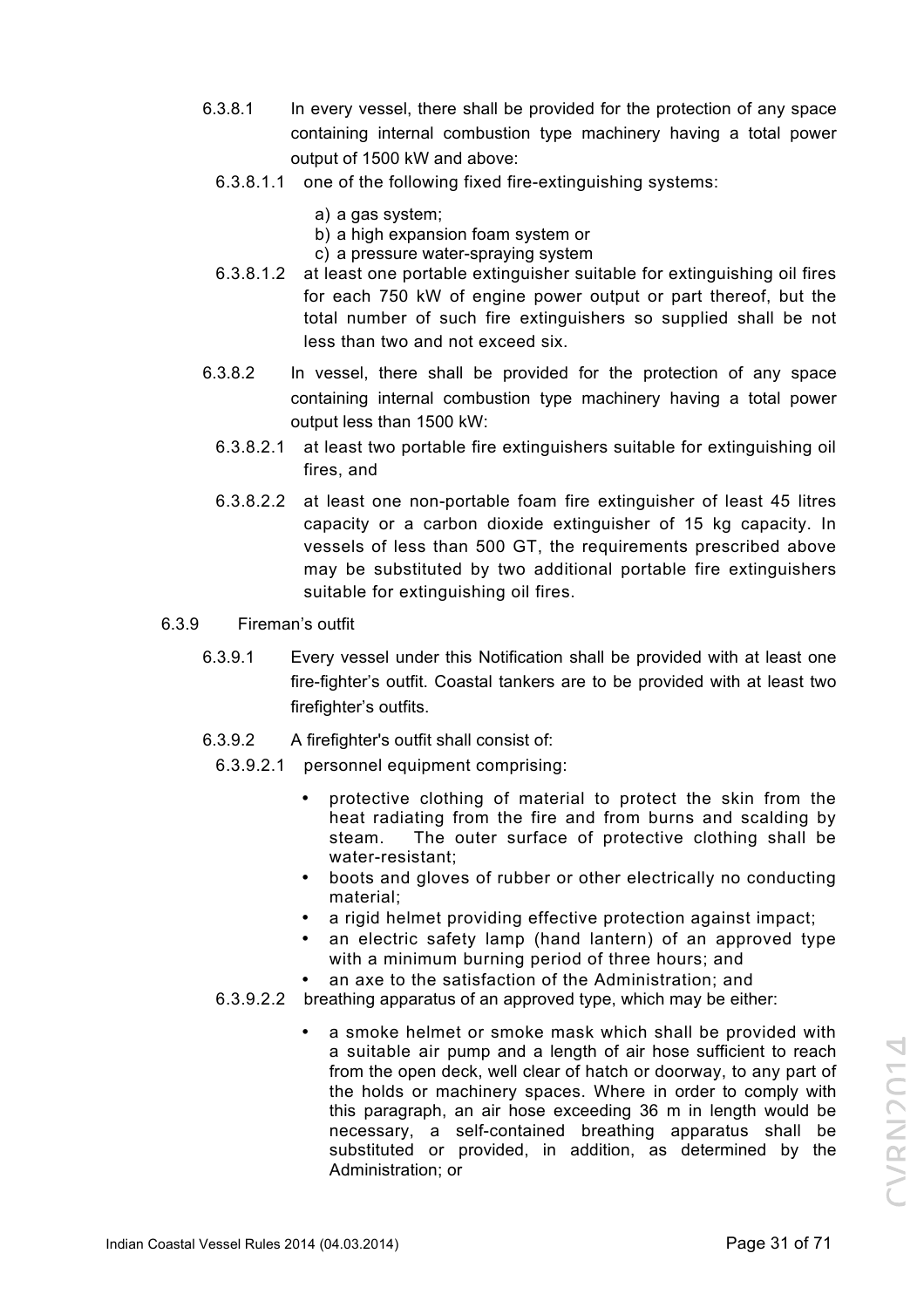- a self-contained compressed-air operated breathing apparatus, the volume of air contained in the cylinders of which shall be at least 1,200 L, or other self-contained breathing apparatus which shall be capable of functioning for at least 30 minutes. A number of spare charges, suitable for use with the apparatus provided, shall be available on board to the satisfaction of the Administration.
- 6.3.9.3 For each breathing apparatus a fireproof lifeline of sufficient length and strength shall be provided capable of being attached by means of a snap hook to the harness of the apparatus or to a separate belt in order to prevent the breathing apparatus becoming detached when the lifeline is operated.
- 6.3.9.4 The Administration may require additional sets of personal equipment and breathing apparatus, having due regard to the size and type of the vessel.
- 6.3.9.5 The firefighters' outfits or sets of personal equipment shall be so stored as to be easily accessible and ready for use and where more than one firefighter's outfit or more than one set of personnel equipment is carried, they shall be stored in widely separated positions.
- 6.3.10 Fireman's Axe

Every vessel under this Notification shall be provided with at least one fireman's axe in an easily accessible location outside the machinery, accommodation and service spaces.

6.3.11 Fire control plan

In every vessel, there shall be provided a permanently exhibited fire plan displayed conspicuously for use. The fire plan is to be in English or in the language of the vessel, if not English Plan needs to be approved by Administration or RO recognized by GOI.

# **Part B**

# **6.4 Coastal vessels other than tankers of more than 3000 GT and tankers of 1600- 3000 GT**

6.4.1 Application

This part shall apply to coastal cargo vessels of 3000≤ GT<6000 (10000 GT in case of dredgers (Part 'C') and coastal tankers of  $1600 \le GT \le 3000$ . . Oil tankers carrying of flash point not exceeding 60 deg C are to comply with the requirements of Ch II – 2 of the SOLAS Convention.

6.4.2 Definitions

For the purpose of this Annex, *Approved* means approved as per BIS or equivalent ISO standards and suitable for marine use.

- 6.4.3 Detection and alarm
	- 6.4.3.1 General requirements

All ships should be provided a fixed fire detection and fire alarm system appropriate for the space with manually operated call points for readily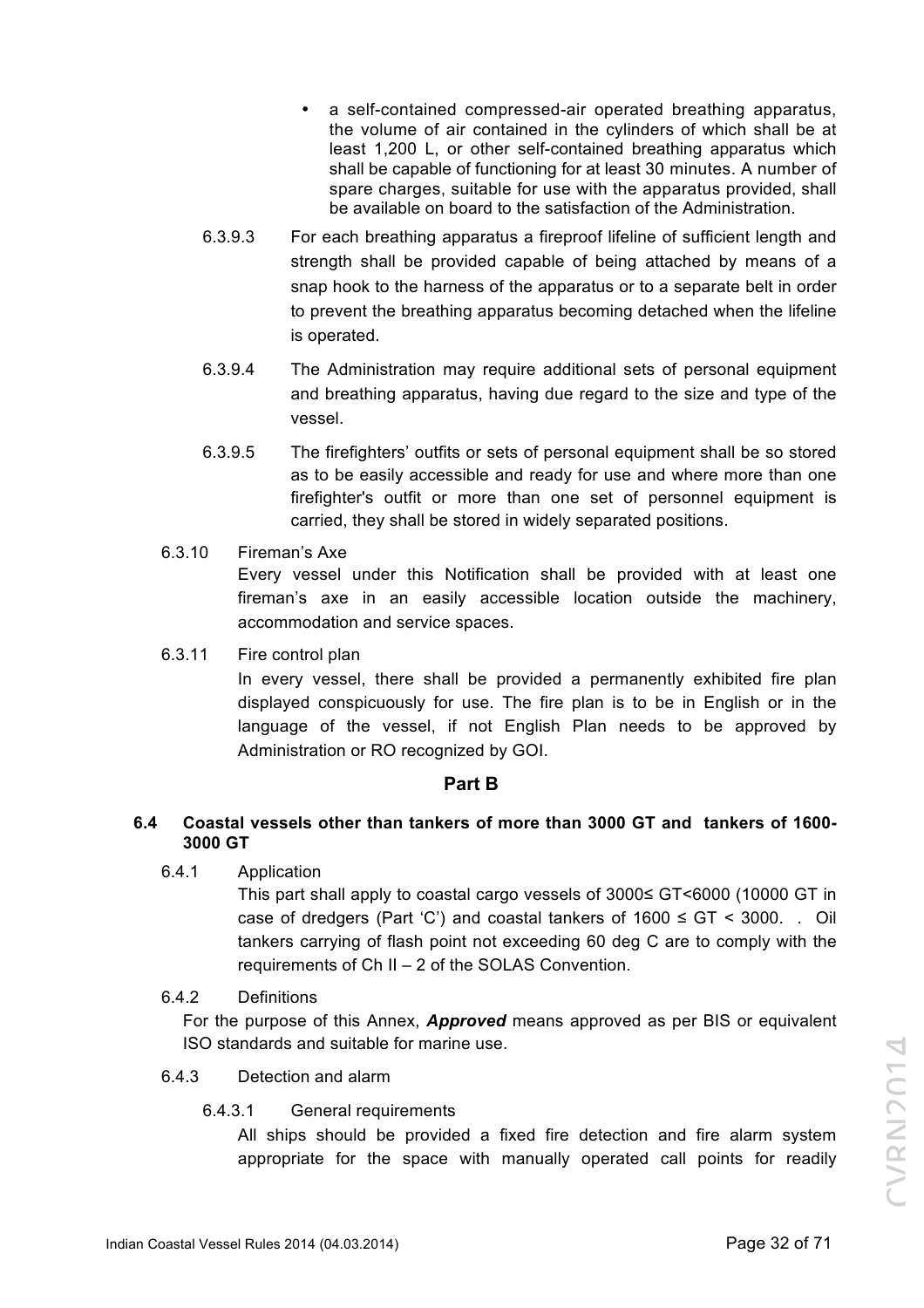accessible means of notification and fire patrols as effective means of detecting, locating and alerting the navigation bridge.

- 6.4.3.2 Protection of machinery spaces
	- 6.4.3.2.1 A fixed fire detection and fire alarm system should be installed in periodically unattended machinery spaces and other machinery spaces where automatic or remote control systems have been approved in lieu of continuous manning.
	- 6.4.3.2.2 The detection system so prescribed should not be based only on thermal detectors and be capable of audible and visual alarms distinct in both respects from the alarms of any other system not indicating fire.

# 6.4.3.3 Protection of accommodation spaces

Smoke detectors of an approved type should be installed in stairways, corridors and escape routes within accommodation spaces.

6.4.4 Containment of fire

See Annex 3 clause 3.3 of this Notification

- 6.4.5 Fire fighting
	- 6.4.5.1 Fire mains and hydrants
		- 6.4.5.1.1 Materials readily rendered ineffective by heat should not be used for fire mains and hydrants Isolation valves are to be fitted for all open deck fire main branches used for purposes other than fire fighting.
		- 6.4.5.1.2 In ships where deck cargo may be carried, the position of hydrants shall be such that they are always readily accessible and the pipes shall be arranged as far as practicable to avoid risk of damage by such cargo. The arrangements for ready availability of water supply should be to the satisfaction of the Administration or a recognised organisation acting on its behalf
	- 6.4.5.2 Diameter of fire mains
		- 6.4.5.2.1 The diameter of the fire main and water service pipes should be sufficient for the discharge of 140 m $^3$ /h
	- 6.4.5.3 Isolating valves and relief valves
		- 6.4.5.3.1 Isolating valves should be so arranged so that the fire main is not disabled due to fire in the machinery space and such valves are fitted in an easily accessible and tenable position outside machinery spaces. . In the case of tankers, isolation valves are to be fitted on the poop front in a protected position and on tank deck at intervals of maximum 40 [m] to preserve the integrity of fire main system in case of fire.
		- 6.4.5.3.2 A valve shall be fitted to serve each fire hydrant so that any fire hose may be removed while the fire pumps are in operation
		- 6.4.5.3.3 Relief valves should be provided in conjunction with fire pumps if the pumps are capable of developing pressure exceeding the design pressure of the fire main system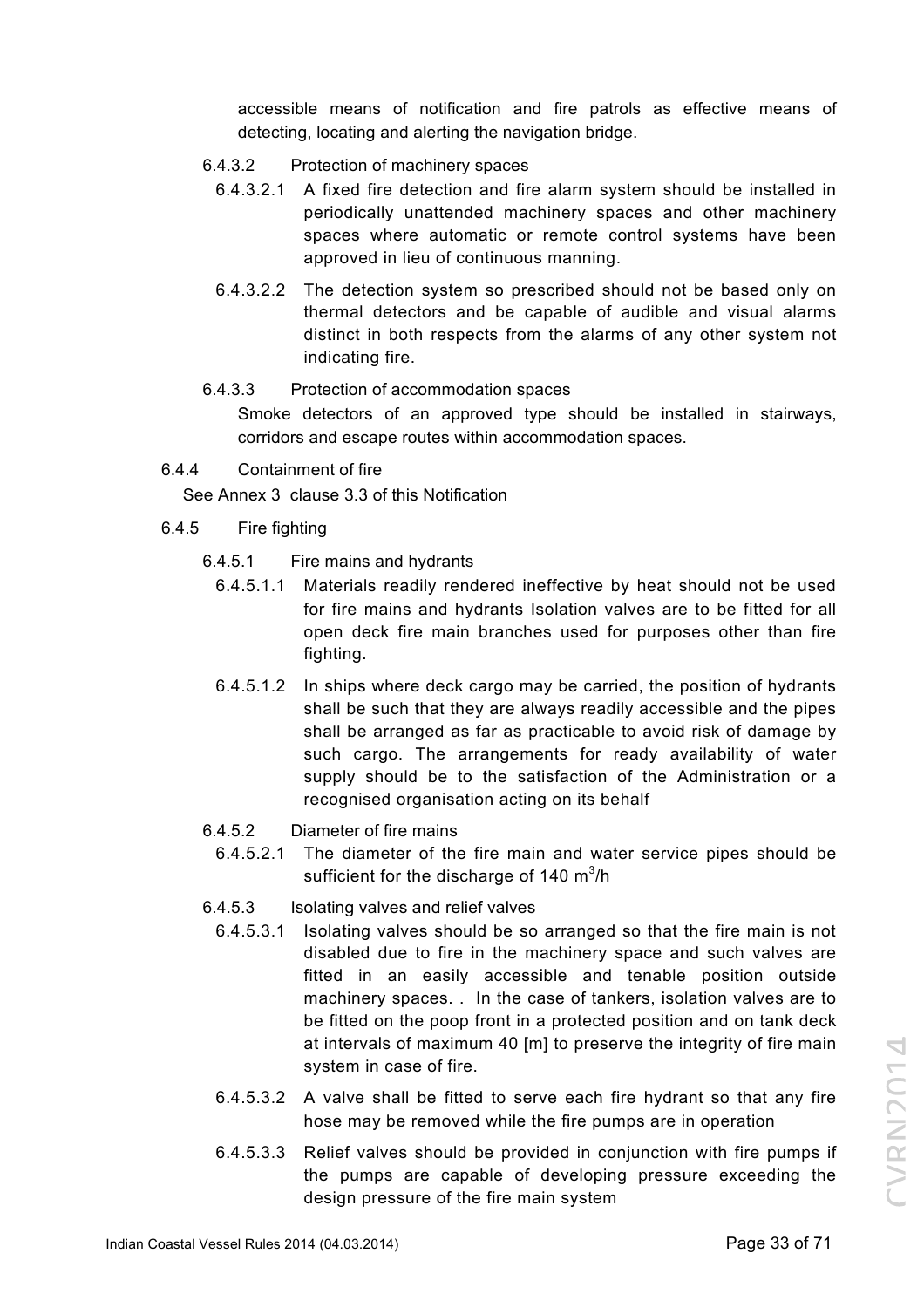- 6.4.5.4 Number and position of hydrants
	- 6.4.5.4.1 The number and position of hydrants should be such that at least two jets of water not emanating from the same hydrant, one of which should be from a single length of hose, may reach any part of the ship normally accessible to the crew while the ship is being navigated and any part of any cargo space when empty.
	- 6.4.5.4.2 Such hydrants should be position near the access to the protected spaces
- 6.4.5.5 Pressure at hydrants
	- 6.4.5.5.1 With the two pumps simultaneously delivering a quantity of water as specified in paragraph 6.4.6.4.1 through any adjacent hydrants, a minimum pressure of 0.25 N/mm<sup>2</sup> should be maintained at all hydrants, and
	- 6.4.5.5.2 The maximum pressure at any hydrant should be not exceed that at which the effective control of a fire hose can be demonstrated
- 6.4.5.6 International shore connection
	- 6.4.5.6.1 Ships should be provided with at least one international shore connection usable on either side of the ship.
- 6.4.6 Fire pumps
	- 6.4.6.1 Number of fire pumps
		- 6.4.6.1.1 Ships should be provided with at least two independently driven approved fire pumps
	- 6.4.6.2 Arrangement of fire pumps and fire mains
		- 6.4.6.2.1 If a fire in any one compartment could put all the pumps out of action, there should be an alternative means consisting of an approved emergency fire pump with its source of power and sea connection located outside the space where the main fire pumps or their sources of power are located.
		- 6.4.6.2.2 The space containing the emergency fire pump should not be contiguous to the boundaries of the machinery spaces or those spaces containing the two main fire pumps
		- 6.4.6.2.3 No direct access should be permitted between the machinery space and the space containing the emergency fire pump and its source of power. Alternatively, the access may be through a watertight door capable of being operated from a space remote from the machinery space and the space containing the emergency fire pump unlikely to be cut-off in the event of fire in those spaces. In such cases a second means of access to the space containing the emergency fire pump and its source of power is to be provided.
		- 6.4.6.2.4 Ventilation arrangement to the space containing the independent source of power for the emergency fire pump should be such as to preclude the possibility of smoke from machinery space fire entering or being drawn into that space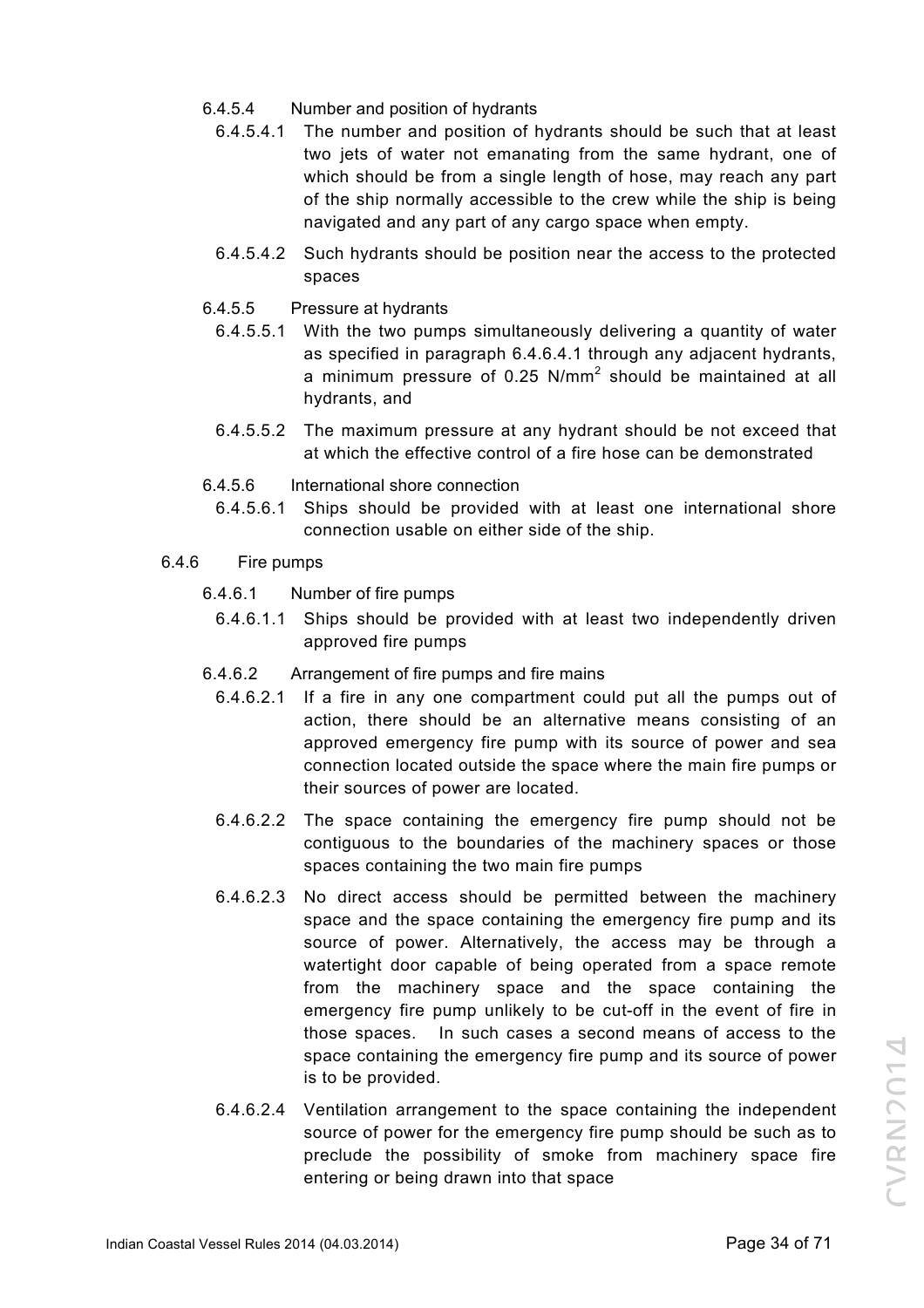- 6.4.6.3 Additional pumps accepted as fire pumps
	- 6.4.6.3.1 Sanitary, ballast, bilge or general service pumps may be accepted as one of the two fire pumps provided that they are not normally used for transfer or pumping oil, and
	- 6.4.6.3.2 Provided such pumps are capable of providing water to the fire mains
- 6.4.6.4 Capacity of fire pumps
	- 6.4.6.4.1 The two fire pumps, other than the emergency fire pump, should deliver a quantity of water not less than 140 m $^3$ /h
	- 6.4.6.4.2 Each of the two fire pumps, other than the emergency fire pump, shall have a minimum capacity of 25  $m^3/h$ , and Capable of delivering at least the two required jets of water as prescribed in paragraph 6.4.5.4.1
- 6.4.7 Fire hoses and nozzles
	- 6.4.7.1 General specifications
		- 6.4.7.1.1 Approved fire hoses should be of non-perishable material and shall be sufficient in length to project a jet of water to any of the spaces in which they may be required to be used.
		- 6.4.7.1.2 Each hose should be provided with a nozzle and the necessary couplings.
		- 6.4.7.1.3 Hoses specified in this Annex as "fire hoses" should, together with any necessary fittings and tools, be kept ready for use in conspicuous positions near the water service hydrants or connections
		- 6.4.7.1.4 Fire hoses should have a length of at least 10 m, but not more than
			- (i) 15 m in machinery spaces
			- (ii) 20 m in other spaces and open decks, and
			- (iii) 25 m for open decks on ships with a maximum breadth in excess of 30 m
		- 6.4.7.1.5 Unless one hose and nozzle is provided for each hydrant in the ship, there should be complete interchangeability of hose couplings and nozzles.
	- 6.4.7.2 Number and diameter of fire hoses
		- 6.4.7.2.1 Ships should be provided with fire hoses, the number and diameter of which, should be to the satisfaction of the Administration or recognised organisation acting on its behalf.
		- 6.4.7.2.2 As a guideline, ships should be provided with one fire hose for each 30 m in length of the ship and one spare, but in no case less than five in all.
	- 6.4.7.3 Size and types of nozzles
		- 6.4.7.3.1 Standard nozzle sizes should be 12 mm, 16 mm and 19 mm or as near thereto as possible.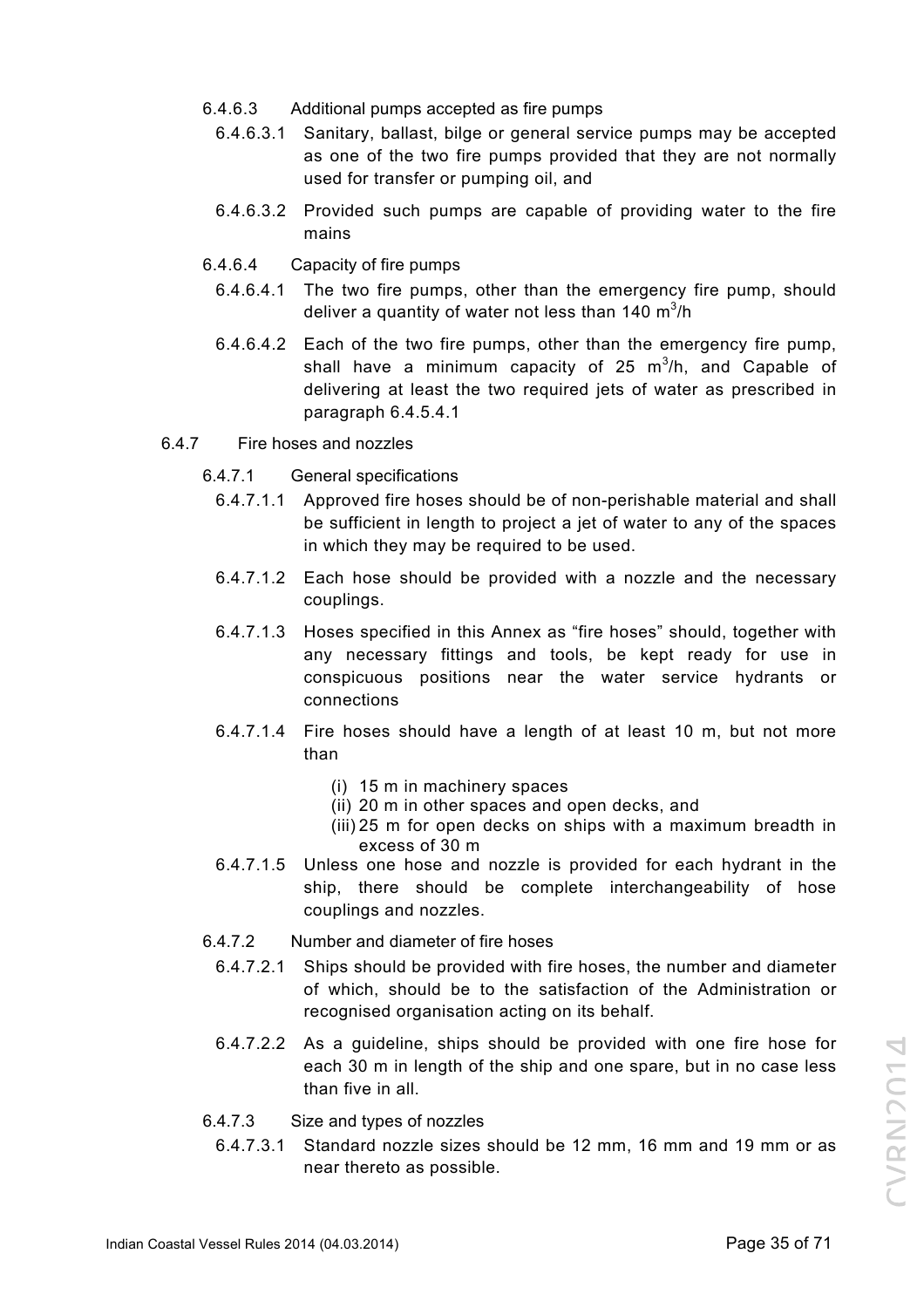- 6.4.7.3.2 Larger diameter nozzles may be permitted at the discretion of the Administration or recognised organisation acting on its behalf.
- 6.4.7.3.3 Nozzles should be of a dual-purpose type (i.e. spray/jet type) approved for marine use incorporating a shutoff
- 6.4.8 Portable fire extinguishers
	- 6.4.8.1 Ships should carry at least five approved portable fire extinguishers to be used in accommodation spaces, service spaces and control stations.
	- 6.4.8.2 One of the portable fire extinguishers intended for use in any space shall be stowed near the entrance to that space.
	- 6.4.8.3 Carbon dioxide fire extinguishers should not be placed in accommodation spaces.
	- 6.4.8.4 Fire extinguishers should be situated ready for use at easily visible places, which can be reached quickly and easily at any time in the event of fire.
	- 6.4.8.5 Portable fire extinguishers should be provided with devices which indicate whether they have been used.
	- 6.4.8.6 Spare charges should be provided for 100% of the first ten extinguishers and 50% of the remaining fire extinguishers capable of being recharged on board.
- 6.4.9 Fixed fire fighting systems
	- 6.4.9.1 Types of fixed fire-extinguishing systems
		- 6.4.9.1.1 A fixed fire fighting system required in 6.4.10 of this Annex may be any of the following:
			- (i) A fixed gas fire-extinguishing system,
			- (ii) A fixed high-expansion foam fire-extinguishing system,
			- (iii) A fixed pressure water-spraying fire-extinguishing system
	- 6.4.9.2 Closing appliances for fixed fire-extinguishing systems
		- 6.4.9.2.1 Where a fixed gas fire-extinguishing system is used, openings which may admit air to, or allow gas to escape from, a protected space shall be capable of being closed from outside the protected space.
	- 6.4.9.3 Storage rooms of fire-extinguishing medium
		- 6.4.9.3.1 When a fire-extinguishing medium is stored outside a protected space, it should be stored in a room which is located behind the forward collision bulkhead, and is used for no other purposes.
		- 6.4.9.3.2 Any entrance to such a storage room should preferably be from the open deck and should be independent of the protected space.
		- 6.4.9.3.3 If the storage space is located below deck, it should be located no more than one deck below the open deck and should be directly accessible by a stairway or ladder from the open deck.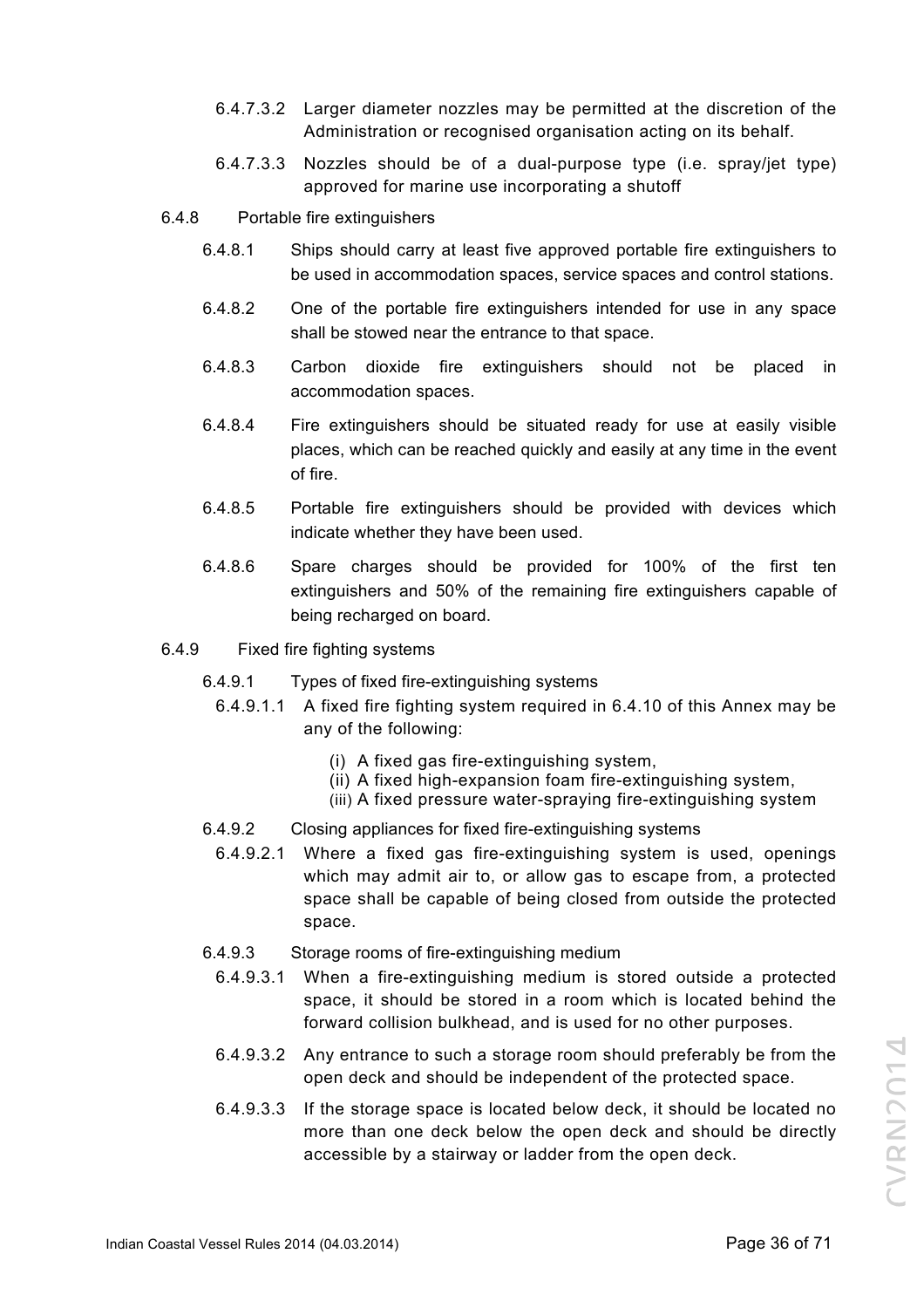- 6.4.9.3.4 Spaces which are located below deck shall be fitted with mechanical ventilation system designed to take exhaust air from the bottom of the space and shall be sized to provide at least 6 air changes per hour.
- 6.4.10 Fire extinguishing systems in machinery spaces
	- 6.4.10.1 Fixed fire-extinguishing arrangements
		- 6.4.10.1.1 Machinery spaces containing oil-fired boilers, oil fuel units or internal combustion engines having aggregate total output of not less than 375 kW should be provided with one of the fixed fireextinguishing systems in 6.4.9.1.
		- 6.4.10.1.2 In addition to the above, for machinery spaces of 500  $m^3$  and above, a fixed water based or equivalent local application fire extinguishing system should be provided to protect areas such as the following without the need of engine shutdown, personnel evacuation or sealing of spaces:
			- (i) Fire hazard portion of internal combustion machinery used for main propulsion and power generation
			- (ii) Boiler fronts
			- (iii) Fire hazard portions of incinerators
			- (iv) Purifiers for heated fuel oil
		- 6.4.10.1.3 Activation of local application system shall give a visual and distinct audible alarm in the protected space and continuously manned stations.
- 6.4.11 Additional fire-extinguishing systems
	- 6.4.11.1 There should be at least one approved portable foam applicator unit
	- 6.4.11.2 There should be minimum two foam-type fire extinguishers, each of at least 45 litre capacity or equivalent in spaces containing internal combustion machinery. In the case of boiler rooms containing boilers of 175 kW and above, one foam extinguisher of at least 135 litre capacity is to be provided.
	- 6.4.11.3 There should be sufficient number of portable foam extinguishers which should be so located that, as far as practicable, no point in the space is more than 10 m from an extinguisher.
- 6.4.12 Fire extinguishing arrangements in control stations, accommodation and service spaces
	- 6.4.12.1 Sprinkler systems
		- 6.4.12.1.1 A fixed fire detection and fire alarm system should be so installed and arranged as to provide smoke detection in all corridors, stairways and escape routes within accommodation spaces.
		- 6.4.12.1.2 Where fire protection method IIC of SOLAS Ch II-2 is adopted, an approved automatic sprinkler, fire detection and fire alarm system should be so installed and arranged as to protect accommodation spaces, galleys and other service spaces, except spaces which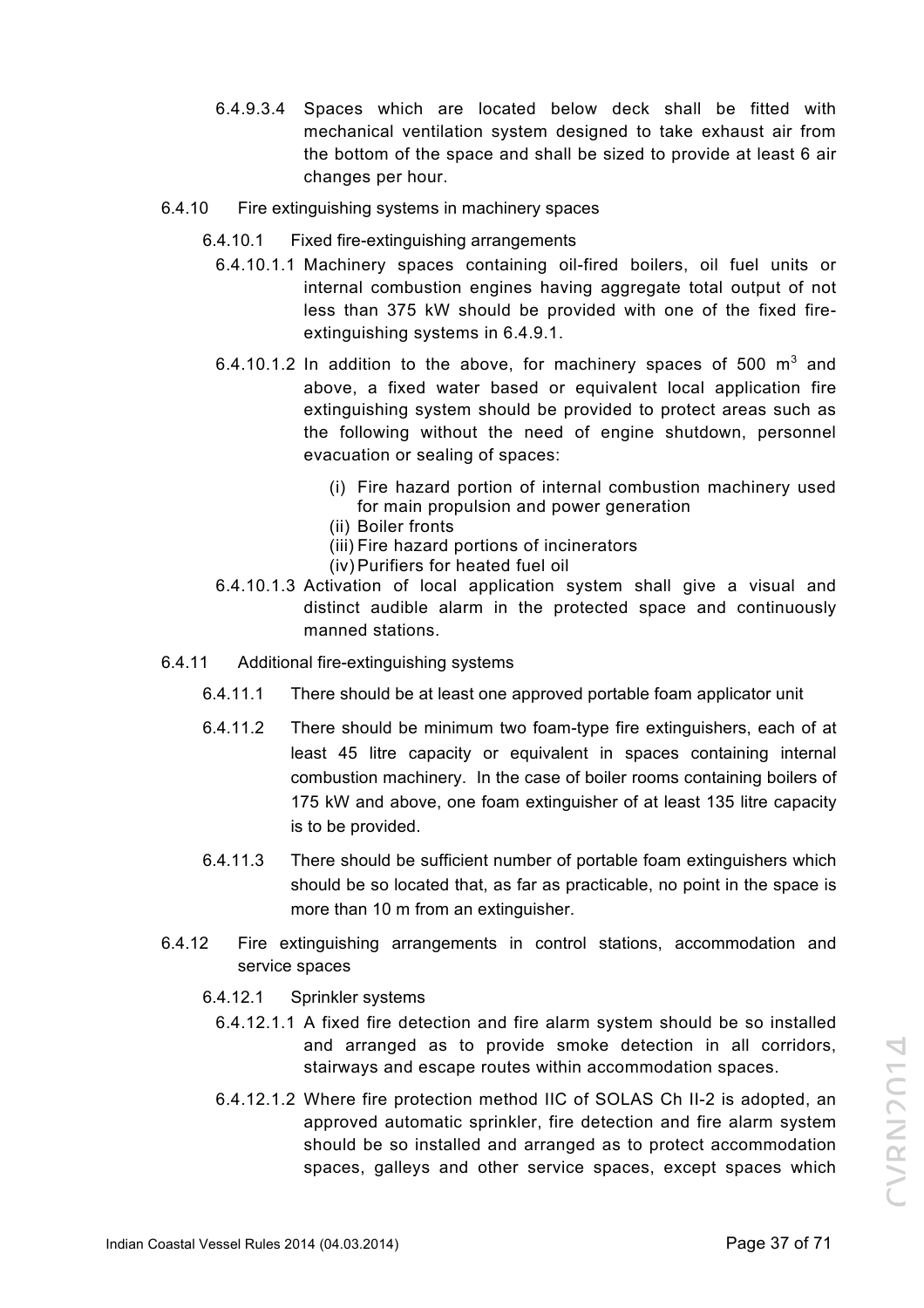afford no substantial fire risk such as void spaces, sanitary spaces etc.

6.4.12.2 Spaces containing flammable liquid

Paint lockers and flammable liquid lockers, at a minimum, should be protected by a portable carbon dioxide fire extinguisher of adequate size. A discharge port shall be arranged in the locker to allow the discharge of the extinguisher without having to enter the protected space. Alternatively, paint lockers may be protected by a dry powder system designed for 0.5 [Kg powder/ m3] or a water spraying or sprinkler system designed for 5 [l/m2.min].

- 6.4.12.3 Deep-fat cooking equipment is not to be provided unless the following systems and equipment are fitted.
- 6.4.12.4 Deep-fat cooking equipment, where provided, should be fitted with the following:
	- (i) An approved fire-extinguishing system,
	- (ii) A primary and backup thermostat with an alarm to alert the operator in the event of failure of either thermostat
	- (iii) Arrangements for automatically shutting off the electrical power upon activation of the fire-extinguishing system
	- (iv) An alarm for indicating operation of the fire-extinguishing system in the galley where the equipment is installed.
	- (v) Controls for manual operation of the fire-extinguishing system which are clearly labeled for ready use by the crew.
- 6.4.13 Fire Fixed gas fire-extinguishing systems for cargo spaces
	- 6.4.13.1 Any vessel engaged in the carriage of dangerous goods or cargoes of other than low fire risk should be provided with an approved fixed carbon dioxide or inert gas fire-extinguishing system
- 6.4.14 Fire-fighter's outfits
	- 6.4.14.1 Vessels should carry at least two fire-fighter's outfits. Tankers are to be provided with additional two fire fighting outfits.
	- 6.4.14.2 The fire-fighter's outfits should be kept ready for use in an easily accessible location that is permanently and clearly marked. Coastal tankers of 500 GT and above are to be provided with a portable deck foam fire fighting system for the cargo tank deck.
- 6.4.15 Notification of crew
	- 6.4.15.1 A general emergency alarm system should be used for notifying the crew of a fire
- 6.4.16 Operational requirements
	- 6.4.16.1 Operational readiness and maintenance
		- 6.4.16.1.1 At all times while a ship is in service, fire protection systems and fire fighting systems and appliances should be maintained ready for use, and fire protection systems and fire fighting systems and appliances should be properly tested and inspected
		- 6.4.16.1.2 A ship is not in service when: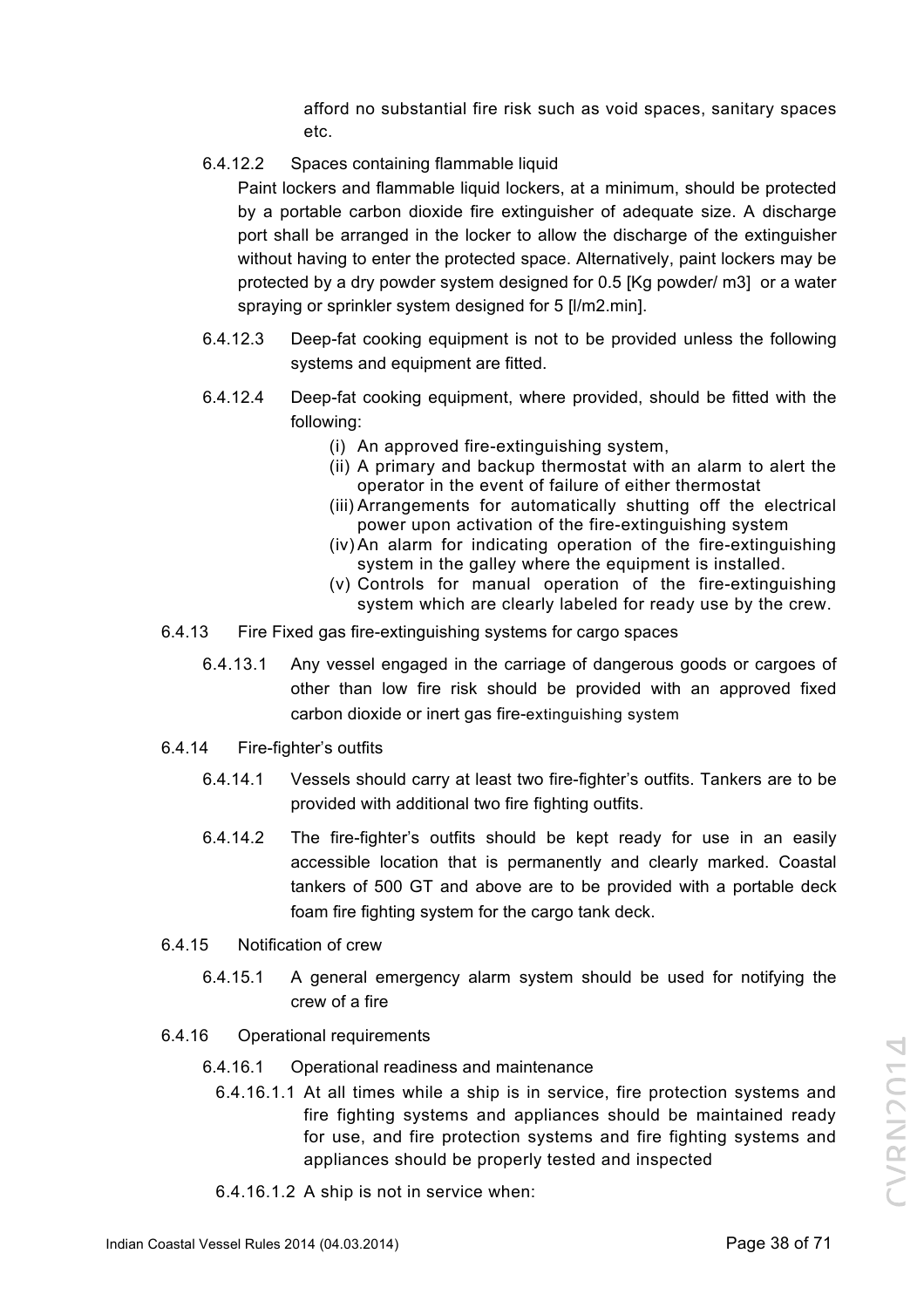- (i) it is in for repairs or lay-up (either at anchor or in port) or in dry-dock; and
- (ii) it is declared not in service by the owner or the owner's representative.
- 6.4.16.1.3 Portable extinguishers which have been discharged should be immediately recharged or replaced with an equivalent unit.
- 6.4.16.1.4 A maintenance plan should be developed and implemented for ensuring reliability of fire-fighting systems and appliances in accordance with the circulars/ orders/notices issued by the Directorate General of Shipping from time to time.
- 6.4.16.1.5 The maintenance plan should be kept on board and should be available for inspection whenever required by the Administration or recognised organisation acting on its behalf.
- 6.4.16.1.6 The maintenance plan should include at least the following firefighting systems and appliances, where installed:
	- fire mains, fire pumps and hydrants, including hoses, nozzles and international shore connections;
	- fixed fire detection and fire alarm systems;
	- fixed fire-extinguishing systems and other fire-extinguishing appliances;
	- automatic sprinkler, fire detection and fire alarm systems;
	- ventilation systems, including fire and smoke dampers, fans and their controls;
	- emergency shutdown of fuel supply;
	- fire doors including their controls:
	- general emergency alarm systems;
	- emergency escape breathing devices;
	- portable fire extinguishers, including spare charges; and
	- fire-fighter's outfits.
- 6.4.16.1.7 The maintenance plan may be computer-based.
- 6.4.17 Instructions, on-board training and drills
	- 6.4.17.1 Crew members should receive instruction on fire safety on board the ship.
	- 6.4.17.2 Crew members should receive instructions on their assigned duties**.**
	- 6.4.17.3 Parties responsible for fire extinguishing should be organised. These parties should have the capability to complete their duties at all times while the ship is in service.
	- 6.4.17.4 Crew members should be trained to be familiar with the arrangements of the ship as well as the location and operation of any fire-fighting systems and appliances that they may be called upon to use.
	- 6.4.17.5 Training in the use of emergency escape breathing devices should be considered as part of on-board training.
	- 6.4.17.6 Performance of crew members assigned fire-fighting duties should be periodically evaluated by conducting on-board training and drills to identify areas in need of improvement, to ensure competency in firefighting skills is maintained, and to ensure the operational readiness of the fire-fighting organisation.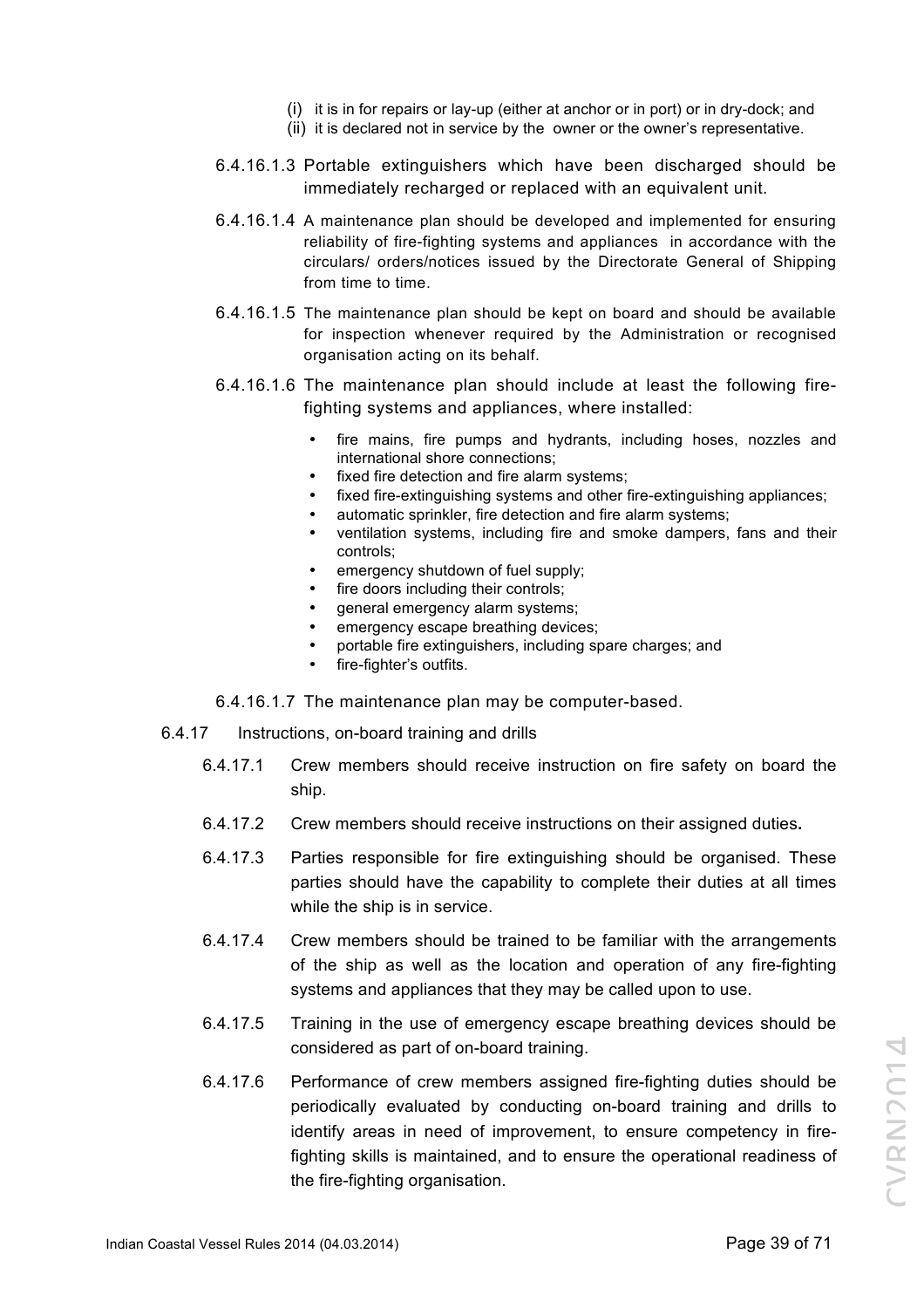#### 6.4.18 Training Manual

- 6.4.18.1 A training manual, written in the working language of the ship, should be provided in each crew mess room and recreation room or in each crew cabin and should explain the following:
	- general fire safety practice and precautions related to the dangers of smoking, electrical hazards, flammable liquids and similar common shipboard hazards;
	- general instructions on fire-fighting activities and fire-fighting procedures, including procedures for notification of a fire and use of manually operated call points;
	- meanings of the ship's alarms;
	- operation and use of fire-fighting systems and appliances;
	- operation and use of fire doors;
	- operation and use of fire and smoke dampers; and
	- escape systems and appliances.

#### 6.4.19 Fire control plan

- 6.4.19.1 General arrangement plans should be permanently exhibited for the guidance of the ship's officers, showing clearly for each deck the control stations, the various fire sections enclosed by "A" class divisions, the sections enclosed by "B" class divisions together with particulars of the fire-detection and fire alarm systems, the sprinkler installation, the fire extinguishing appliances, means of access to different compartments, decks, etc. and the ventilating system, including particulars of the fan control positions, the position of dampers and identification numbers of the ventilating fans serving each section. Alternatively, at the discretion of the Administration or the recognised organisation acting on its behalf, the aforementioned details may be set out in a booklet, a copy of which should be supplied to each officer, and one copy should at all times be available on board in an accessible position. Plans and booklets should be kept up to date; any alterations thereto should be recorded as soon as practicable. Description in such plans and booklets should be in English, or in the working language of the ship, if not English.
- 6.4.19.2 A duplicate set of the fire control plan or a booklet containing such plans should be permanently stored in a prominently marked weathertight enclosure outside the deckhouse for the assistance of shore-side firefighting personnel.

## 6.4.20 Operations

- 6.4.20.1 All ships should be provided with a fire safety operational booklet that should contain the necessary information and instructions for the safe operation of the ship and cargo handling operations in relation to fire safety.
- 6.4.20.2 The booklet shall include information concerning the crew's responsibilities for the general fire safety of the ship while loading and discharging of cargo and while under way. Necessary fire safety precautions for handling general cargoes should be explained.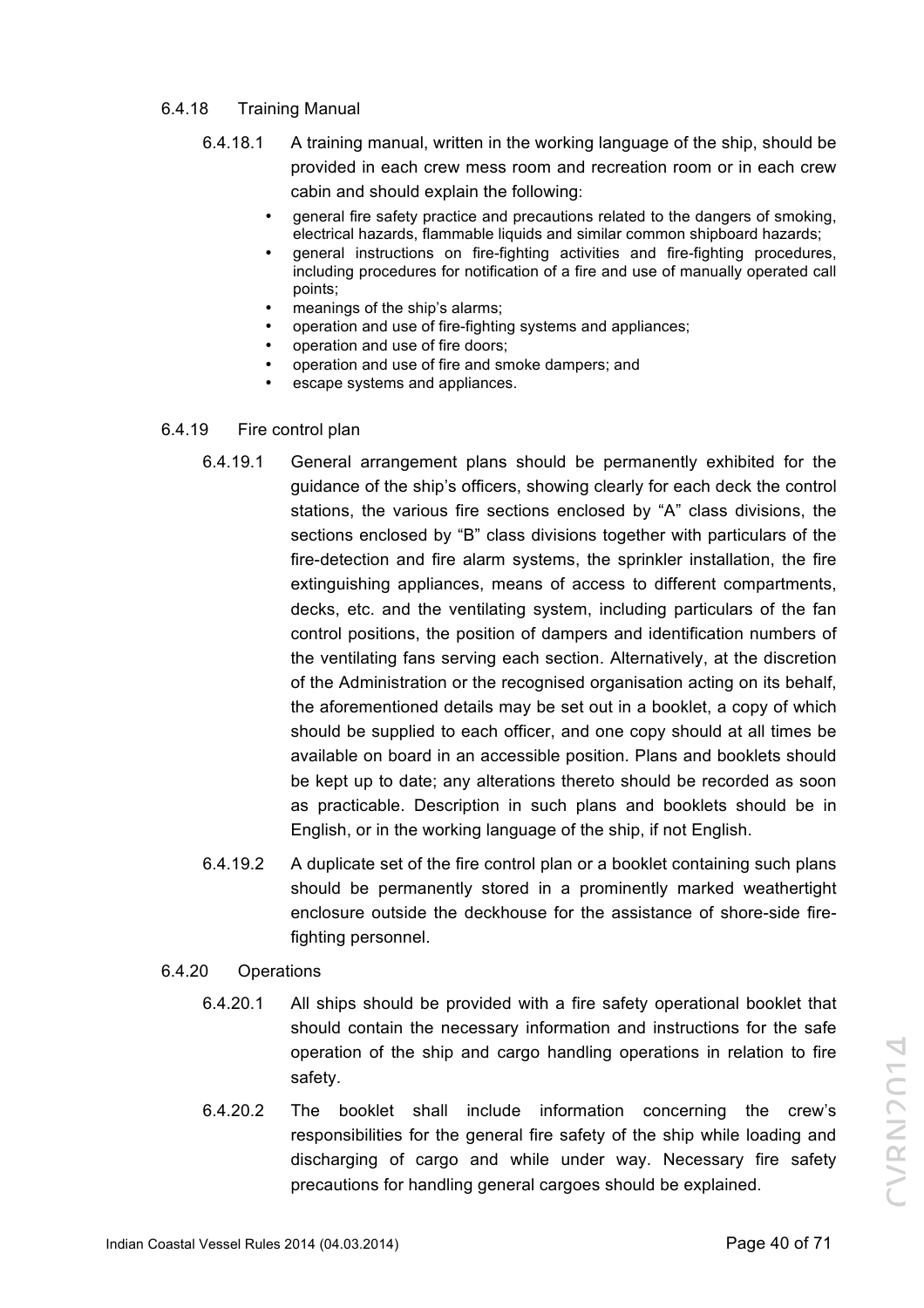- 6.4.20.3 For ships carrying dangerous goods and flammable bulk cargoes, the fire safety operational booklet should provide pertinent fire-fighting and emergency cargo handling instructions.
- 6.4.20.4 The fire safety operational booklet should be provided in each crew mess room and recreation room or in each crew cabin.
- 6.4.20.5 The fire safety operational booklet should be written in English or the working language of the ship, if not English.
- 6.4.20.6 The fire safety operational booklet may be combined with the training manuals required by paragraph 6.4.18.1.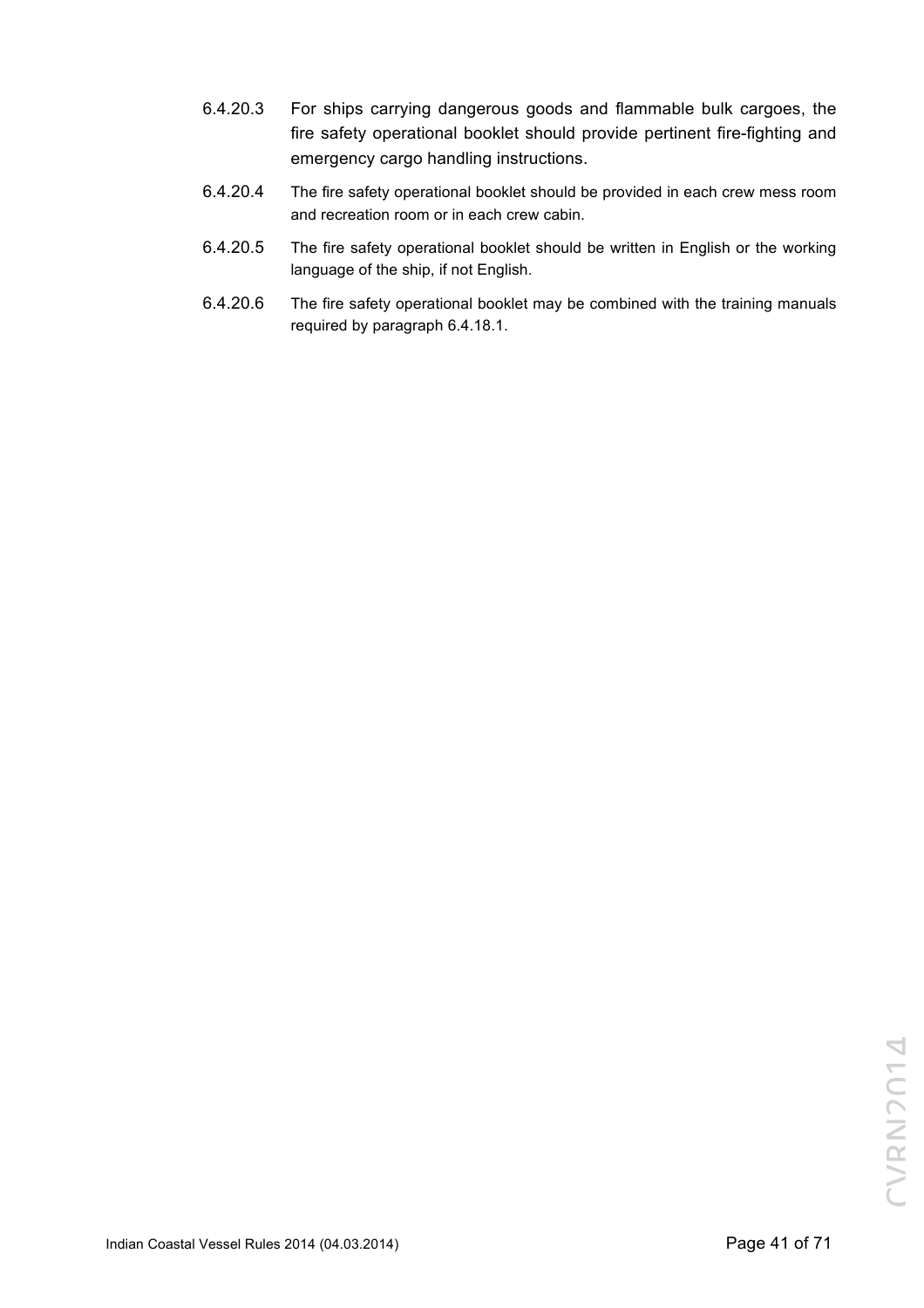# **ANNEX : 7 Radio Communications**

## **7.1 Equivalence**

[[Pursuant to the exemption of Coastal vessels from provisions of Section 291 of the M.S. Act, M.S (Radio) Rules, 1983 (as amended) and M.S. (Distress and Safety Radio Communication) Rules 1995 (as amended), the regulations contained in this Annex provide an alternative safety standard acceptable to the Administration.]

# **7.2 Application**

This Annex shall apply to coastal vessels specified in Annex I.

# **7.3 Radio communication equipment**

- 7.3.1 All Coastal vessels of less than 500 GT shall be provided with:
	- a VHF radio installation capable of transmitting and receiving
	- radiotelephony on Channel 6, Channel 13 and Channel 16
	- DSC on Channel 70
	- An additional VHF radio installation, which could be a portable/hand-held VHF, capable of transmitting and receiving radiotelephony on Channel 6, Channel 13 and Channel 16
	- a Class B automatic identification system (AIS)
	- a radio transponder (SART) capable of operating in the 9 GHz band, which shall be so stowed that it can be easily utilized
	- a satellite emergency position-indicating radio beacon (EPIRB)
	- a receiver capable of receiving NAVTEX service broadcasts
- 7.3.2 All Coastal Vessels of 500 GT and above but less than 1600 GT shall be provided with:
	- a VHF radio installation capable of transmitting and receiving
	- radiotelephony on Channel 6, Channel 13 and Channel 16
	- DSC on Channel 70
	- An additional VHF radio installation, which could be a portable/hand-held VHF, capable of transmitting and receiving radiotelephony on Channel 6, Channel 13 and Channel 16
	- a Class A automatic identification system (AIS)
	- a radio transponder (SART) capable of operating in the 9 GHz band, which shall be so stowed that it can be easily utilized
	- a satellite emergency position-indicating radio beacon (EPIRB)
	- a receiver capable of receiving NAVTEX service broadcasts
- 7.3.3 All Coastal Vessels of 1600 GT and above but less than 6000 GT shall be provided with:
	- a VHF radio installation capable of transmitting and receiving
		- § radiotelephony on Channel 6, Channel 13 and Channel 16
		- § DSC on Channel 70
	- An additional VHF radio installation, which could be a portable/hand-held VHF, capable of transmitting and receiving radiotelephony on Channel 6, Channel 13 and Channel 16
	- a Class A automatic identification system (AIS)
	- two radio transponders (SART) capable of operating in the 9 GHz band, which shall be so stowed that it can be easily utilized
	- a satellite emergency position-indicating radio beacon (EPIRB)
	- a receiver capable of receiving NAVTEX service broadcasts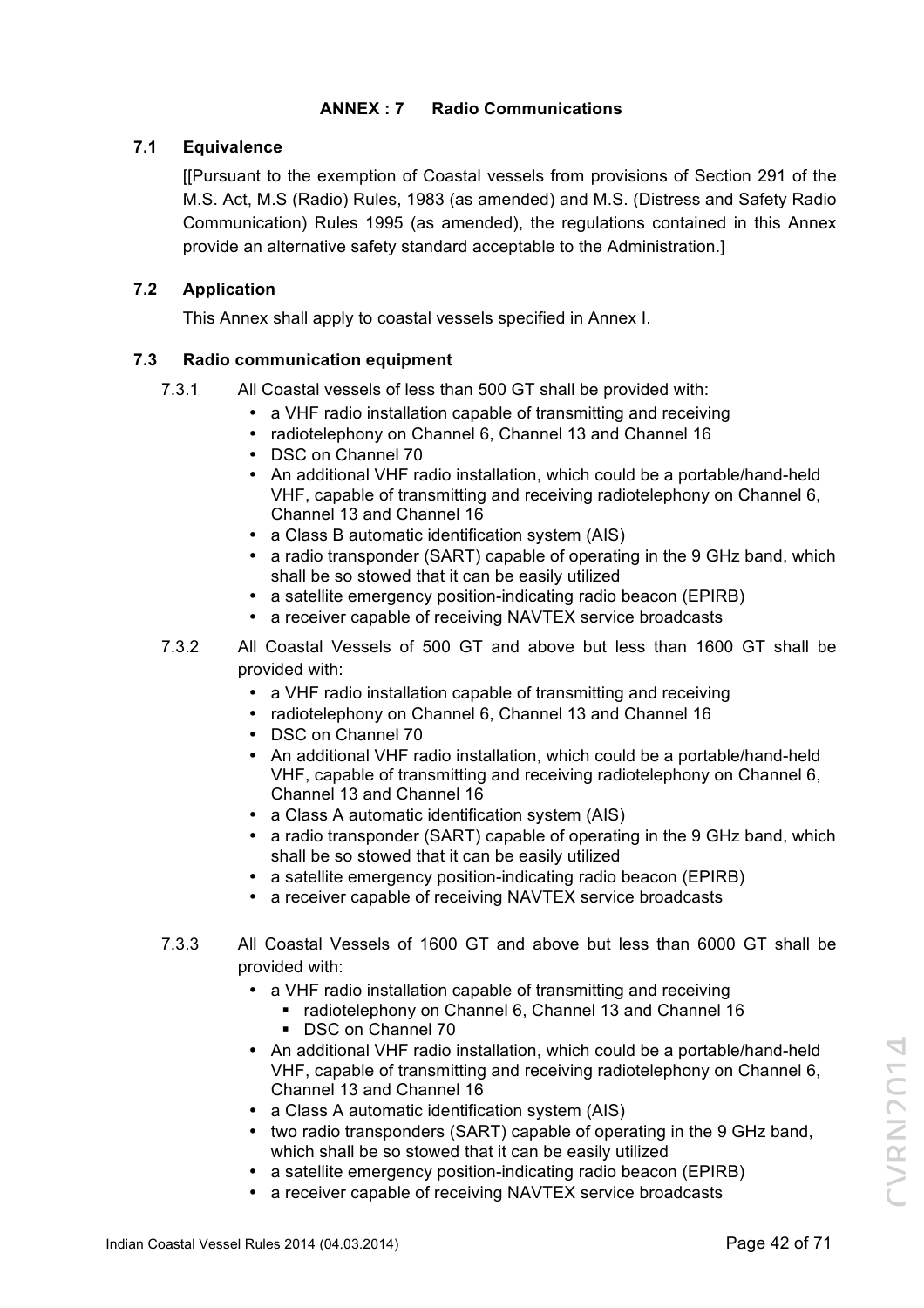- an Inmarsat ship earth station capable of:
	- transmitting and receiving distress and safety communications using direct-printing telegraphy
	- initiating and receiving distress priority calls
	- maintaining watch for shore-to-ship distress alerts, including those directed to specifically defined geographical areas
	- transmitting and receiving general radiocommunications, using either radiotelephony or direct-printing telegraphy
- 7.3.4 All coastal vessels of 6000 GT and above are to comply with requirements of Ch IV of the SOLAS Convention with respect to carriage of Radio Communication Equipment.
- 7.3.5 All equipment provided onboard coastal vessels shall be of approved type as per relevant IMO Resolution.

# **7.4 Operators and documentation**

- 7.4.1 All coastal vessels of 500 GT and above shall be required to have at least one operator holding a general or restricted certificate for radiocommunication equipment on board that should be acceptable to the Ministry of Communications, Government of India
- 7.4.2 All Coastal vessels shall be required to have a Mobile Station Licence issued by the WPC wing, Ministry of Communications and IT.
- 7.4.3 All vessels shall also carry Ship Station Licence issued by the MoC.
- 7.4.4 An appropriate Radio Publication (either Admirality / or ITU) may be carried on board.
- 7.4.5 A copy of Intercode may also be carried on board for reference.
- 7.4.6 An adequate back up arrangement for electrical power to deal with emergency situation be made available.
- 7.4.7 Operational readiness and maintenance maintenance of radio equipments to ensure operational readiness in port and at all times during the voyage.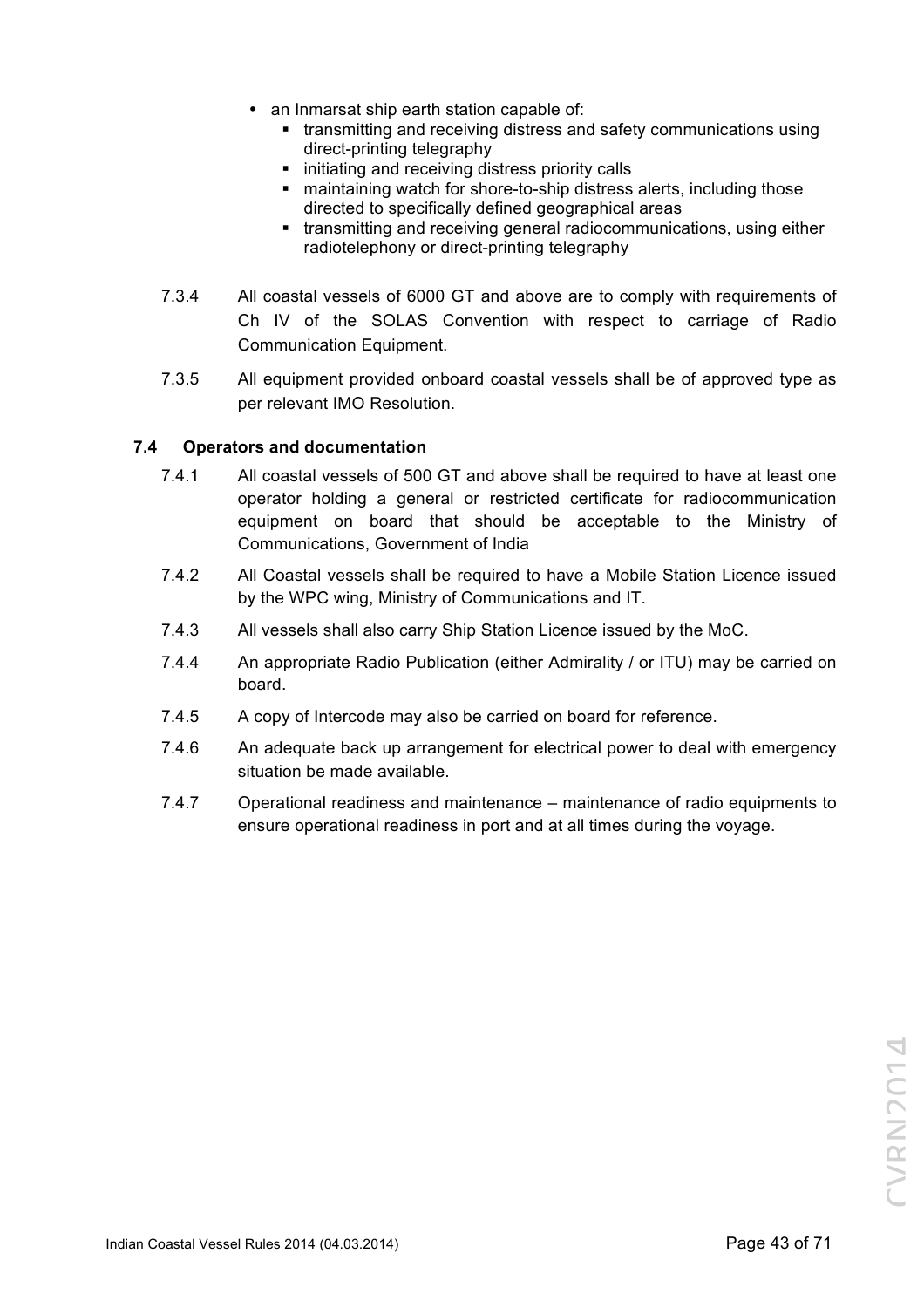# **ANNEX : 8 Safety of Navigation**

## **8.1 Equivalence**

Pursuant to the exemption of Coastal Vessels from provisions of Section 356 of the M.S. Act and M.S. (Safety of Navigation) Rules 1997 (as amended), the regulations contained in this Annex provide an alternative safety standard acceptable to the Administration.

# **8.2 Application**

This Annex shall apply to coastal vessels specified in Annex-I. Coastal vessels of 10000 GT and above are to comply with the applicable requirements of Chapter V of the SOLAS Convention and relevant provisions of M.S. (Safety of Navigation) Rules, 1997.

# **8.3 Approval and performance standards of navigational equipment**

All equipment provided onboard coastal vessels shall be of approved type as per relevant IMO Resolution.

# **8.4 Navigational equipment**

8.4.1 Coastal vessels shall be provided with the following navigational equipment:

| <b>Equipment *</b>                                                                    | <b>GT</b> |                         |                          |                           |
|---------------------------------------------------------------------------------------|-----------|-------------------------|--------------------------|---------------------------|
|                                                                                       | GT < 500  | $500 \leq GT$<br>< 1600 | $1600 \leq GT$<br>< 3000 | $3000 \le G T$ <<br>10000 |
| <b>Magnetic Compass</b><br>(with Azimuth Mirror for<br><b>Terrestrial Navigation)</b> | 1         | 1                       | 1                        | 1                         |
| Spare Magnetic<br>Compass                                                             | 1         | 1                       | 1                        | 1                         |
| Gyro-Compass <sup>1</sup>                                                             |           | 1                       | 1                        | 1                         |
| <b>Gyro-Compass Heading</b><br>and Bearing Repeater                                   |           |                         |                          | 1                         |
| Radar <sup>2</sup>                                                                    | 1         | 1                       | $\overline{2}$           | $\overline{2}$            |
| Simplified Voyage<br>Recorder with float free<br>capsule                              |           |                         |                          | 1                         |
| GPS $3$                                                                               | 1         | 1                       | $\overline{2}$           | $\overline{2}$            |
| Rudder Angle Indicator                                                                | 1         | 1                       | 1                        | 1                         |
| <b>Aneroid Barometer</b>                                                              | 1         | 1                       | 1                        | 1                         |
| Echo Sounder with<br>recordable data                                                  |           |                         | 1                        | 1                         |
| Aldis Lamp OR<br>Searchlight                                                          | 1         | 1                       | 1                        | 1                         |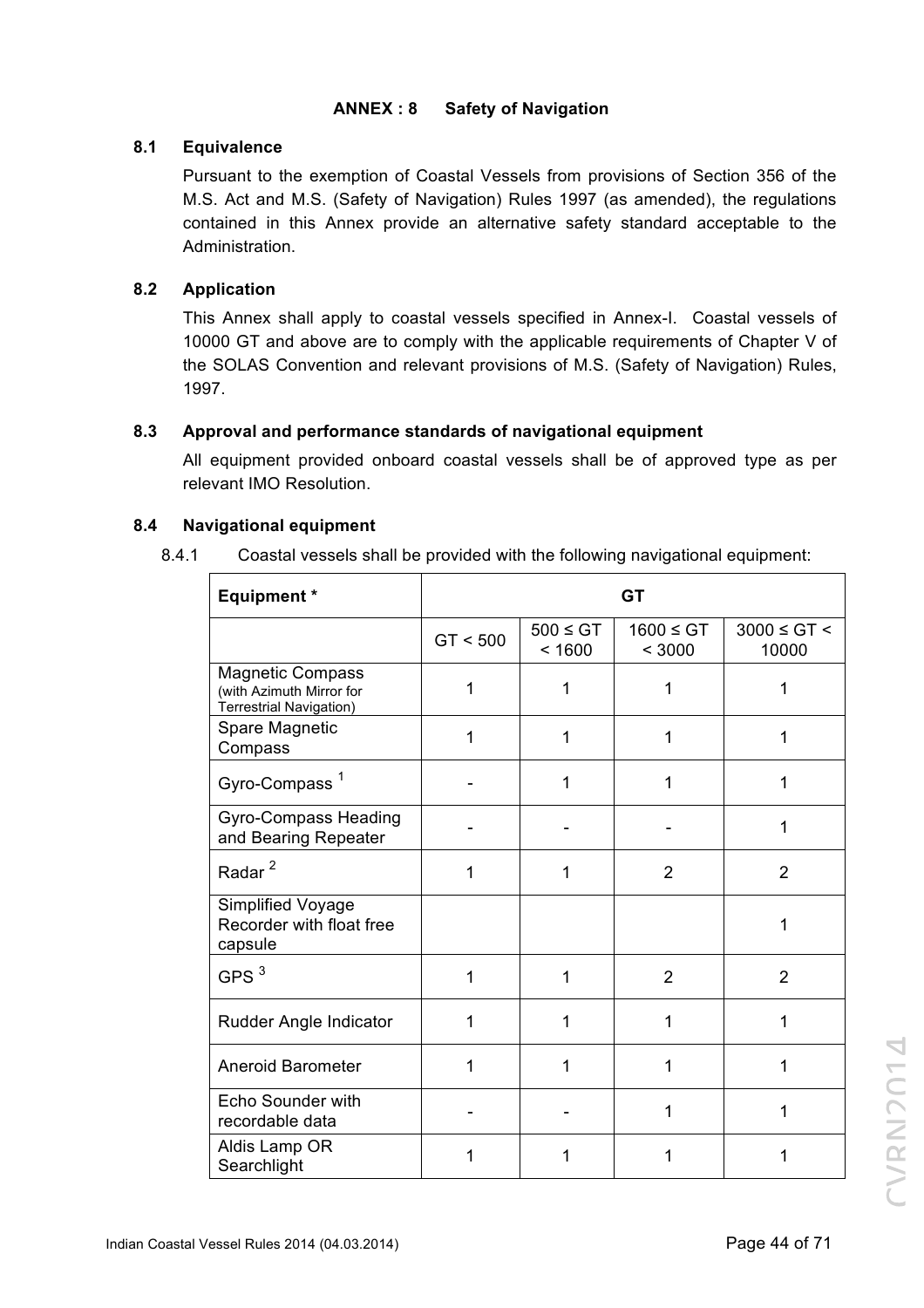| Passage Charts                       | Yes    | Yes    | Yes    | Yes    |
|--------------------------------------|--------|--------|--------|--------|
| <b>Nautical Almanac</b>              | 1      |        |        |        |
| <b>Tide Tables</b>                   | Yes    | Yes    | Yes    | Yes    |
| Sound signal - Horn &<br><b>Bell</b> | 1 each | 1 each | 1 each | 1 each |
| Radar reflector                      |        |        |        |        |

**Notes**

• Please see Notes below for equipment specification and equivalencies

- 1. For vessels of 500 GT and above but less than 1600 GT, a transmission heading device may be provided in lieu of a gyro-compass
- 2 (i) All vessels shall, at a minimum, be provided with a 9 GHz radar having following minimum specifications:
	- a) X-band
	- b) 180 mm display and
	- c) 24 NM range.
	- (iii) All vessels of 3000 GT and above and Tankers of 1600 GT and above shall be provided with a 3 GHz radar, or where considered appropriate by the Administration, a second X-band radar having minimum specifications as prescribed in (i) above and an electronic plotting aid or other means to plot electronically the range and bearing of targets to determine collision risk.

3. Coastal vessels of 1600 GT and above but less than 3000 GT shall be provided with two GPS, of which one may be portable/hand-held.

- 8.4.2 (All vessels shall participate in established ship routing system by the Administration in the concerned Ports, Maritime Boards and VTS.
- 8.4.3 All vessels shall participate in established ship reporting systems i.e. INDSAR.
- 8.4.4 All vessels shall carry Indian charts and Nautical Publication for the intended voyage.
- 8.4.5 All vessels shall be safely & adequately manned for its size and operational area.
- 8.4.6 All vessels shall have safe access or equivalent arrangement to receive and disembark pilots.
- 8.4.7 All vessels to prepare voyage plan and Master to use discretion in maritime navigation and ensure proper use of distress signals.
- 8.4.8 All Navigational Equipments and system be maintained in operational condition for safety of Navigation.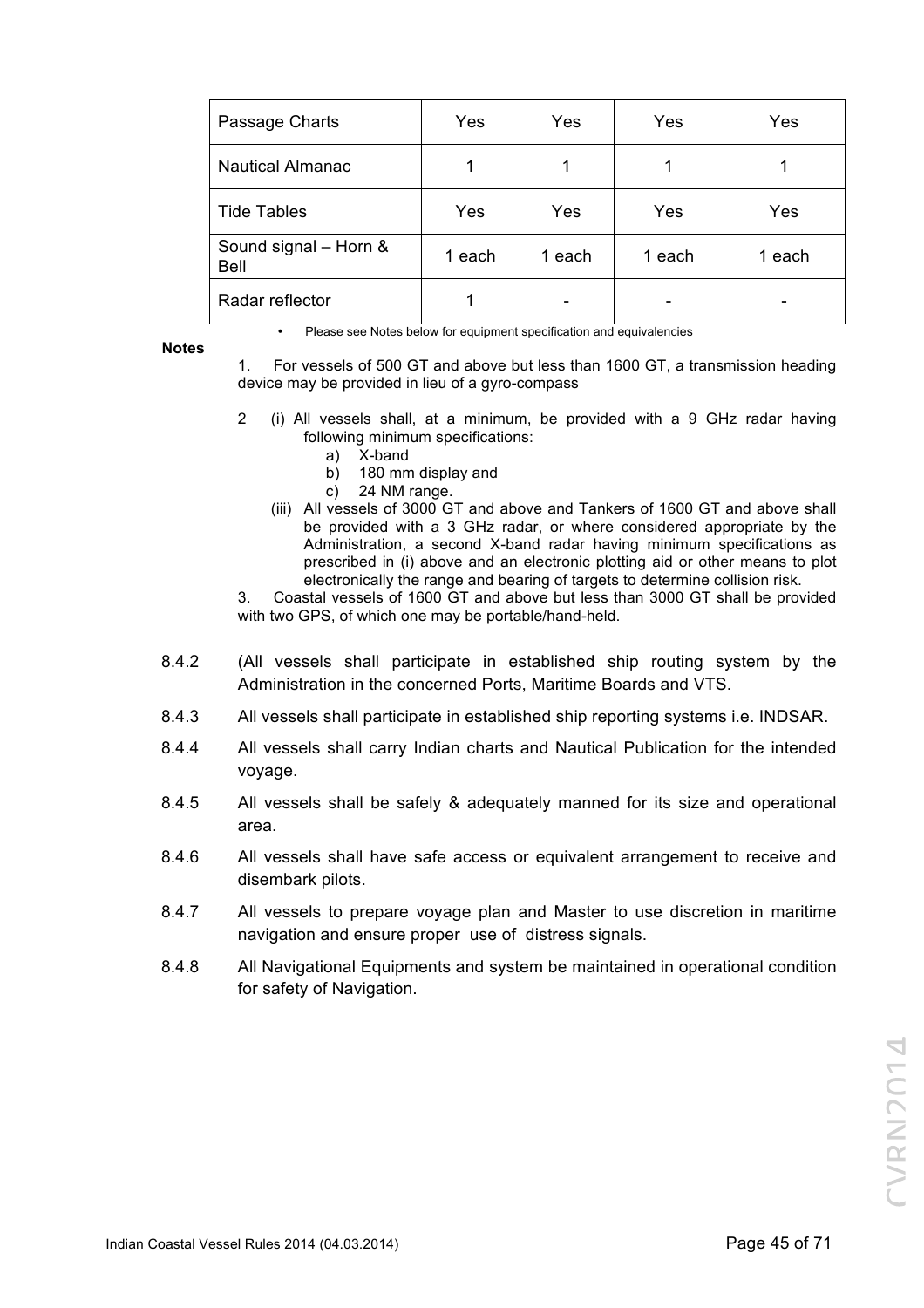## **ANNEX : 9 Survey and certification**

## **9.1 Equivalence**

Pursuant to the exemption of Coastal vessels from provisions of Section 299A, 300, 303, 307(2) and 318 of the M.S. Act and M.S. (Safety Convention Certificates) Rules 1995 (as amended), the regulations contained in this Annex provide an alternative safety standard acceptable to the Administration.

# **9.2 Application**

This Annex shall apply to coastal vessels specified in Annex I

# **9.3 Inspection and survey**

- 9.3.1 The inspection and survey of Coastal vessels, for the enforcement of the provisions of the Notification, shall be carried out by officers of the Administration. The Administration may, however, entrust the inspections and surveys either to surveyors nominated for the purpose or to organisations recognised by it.
- 9.3.2 When a nominated surveyor or recognised organisation determines that the condition of the Coastal vessel or its equipment does not correspond substantially with the particulars of the certificate or is such that the Coastal vessel is not fit to proceed to sea without danger to the Coastal vessel, or persons on board, such surveyor or organisation shall ensure that corrective action is taken and shall in due course notify the Administration.
- 9.3.3 In the event as set forth in para 9.3.2, the nominated surveyor or recognised organisation may allow the Coastal vessel to proceed to sea provided that the corrective actions as prescribed during the survey are undertaken to be carried out by the owner or manager within a stipulated period.

## **9.4 Surveys**

- 9.4.1 The structure, machinery, life-saving appliances, pollution prevention equipment and measures, radio installations and other equipment should be subject to the surveys specified below:
	- (a) an initial survey before the Coastal vessel is put in service;
	- (b) a renewal survey at intervals specified by the Administration but not exceeding five years;
	- (c) an intermediate survey within three months before or after the  $2^{nd}$  or  $3<sup>rd</sup>$  anniversary date of the Indian Coastal Vessel Safety Certificate;
	- (d) An annual survey within three months before or after each anniversary date of the Indian Coastal Vessel Safety Certificate.
	- (e) A minimum of two inspections of the outside of the Coastal vessel's bottom should be carried out during the five year period of validity of the Indian coastal Vessel Safety Certificate provided the interval between any two such inspections shall not exceed thirty-six months. For Coastal vessels less than 15 years of age, the intermediate drydocking survey can be an in-water survey using CCTV.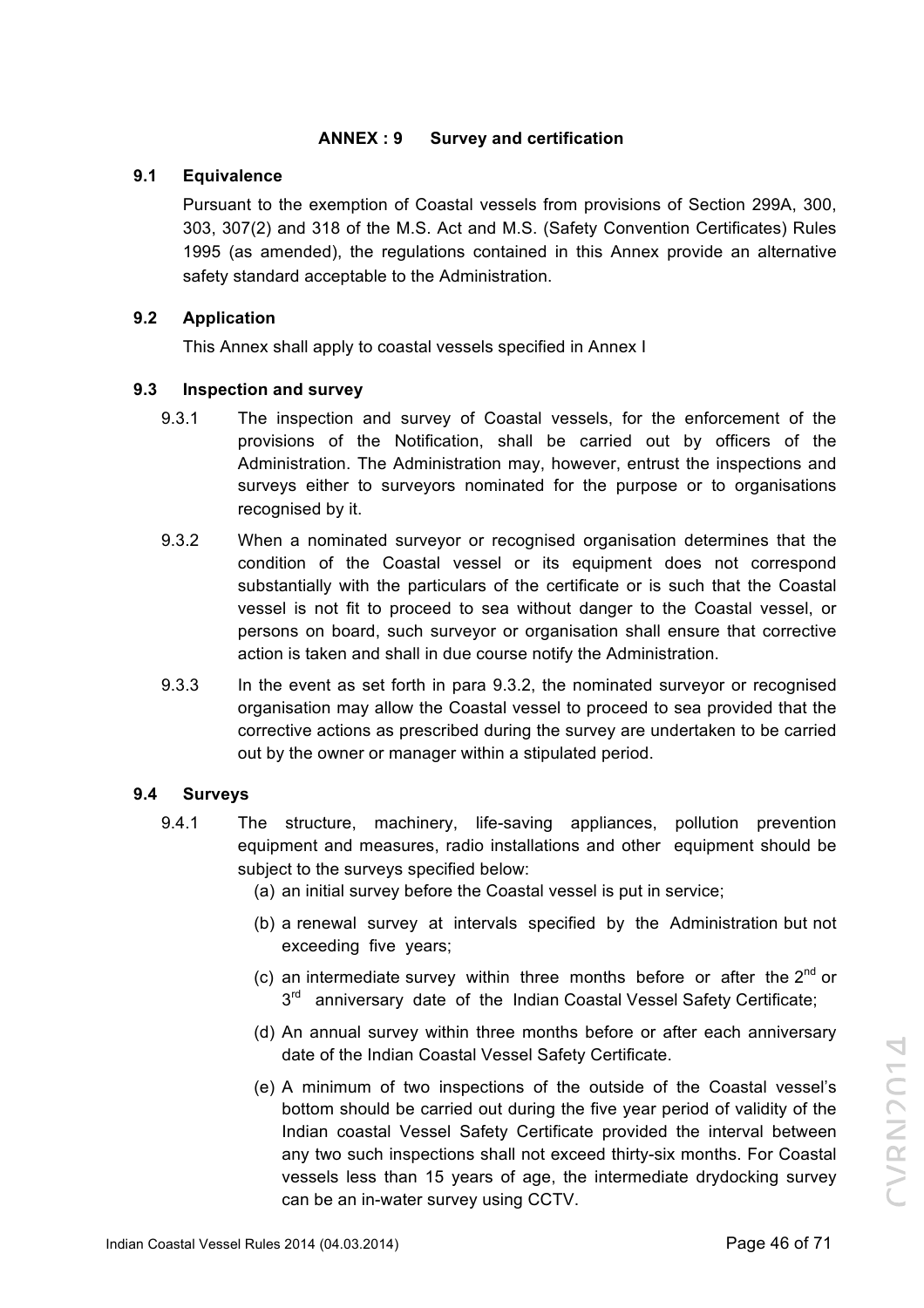- 9.4.2 These surveys shall include surveys required under the provisions of the applicable Load Line rules as amended of the Administration or a recognised organisation acting on its behalf.
- 9.4.3 The surveys referred to in para 9.4.1 shall include the following:
	- 9.4.3.1 The structure, machinery and equipment, other than those items surveyed with the life-saving appliances and installations;
	- 9.4.3.2 The fire safety systems and appliances, life-saving appliances and arrangements, the Coastal vessel borne navigational equipment, means of embarkation for pilots and other equipment;
	- 9.4.3.3 The fire control plans, nautical publications, lights, shapes, means of making sound signals and distress signals;
	- 9.4.3.4 The radio installations; and
	- 9.4.3.5 the pollution prevention equipment of the Coastal vessel.
- 9.4.4 The initial or renewal survey shall include the following:
	- 9.4.4.1 the initial survey of a coastal vessel shall include a complete inspection of the items referred to in paragraph 9.4.1 to ensure that the arrangements, materials, scantling and workmanship of the structure, boilers, and other pressure vessels, their appurtenances, main and auxiliary machinery including steering gear and associated control systems, electrical installations and other equipment comply with the requirements of the Notification, are in satisfactory condition and are fit for the service for which the is intended;
- 9.4.5 the intermediate survey shall include an inspection of the structure, machinery and equipment referred to in paragraph 9.4.1 to ensure that they have been maintained satisfactorily for the service for which the vessel is intended;
- 9.4.6 the inspection of the outside of the Coastal vessel's bottom and survey of related items inspected at the same time shall be such as to ensure that they remain satisfactory for the service for which the vessel is intended.

## **9.5 Maintenance of conditions after survey**

- 9.5.1 The owner or master of every coastal vessel should ensure that:
	- the condition of the vessel and its equipment is maintained to conform with the provisions of this Notification to ensure that the vessel in all respects will remain fit to proceed to sea without danger to the vessel, persons on board or the environment;
	- after any survey of the vessel under para 9.4.1 has been completed, no significant change should be made in the structural arrangement, machinery, equipment and other items covered by the survey, without the permission of the Administration or a recognised organisation acting on its behalf; and
	- whenever an accident occurs to the vessel or a defect is discovered. either of which affects the safety of the vessel or the efficiency or completeness of its life-saving appliances or other equipment, a request be made immediately to the Administration or a recognised organisation acting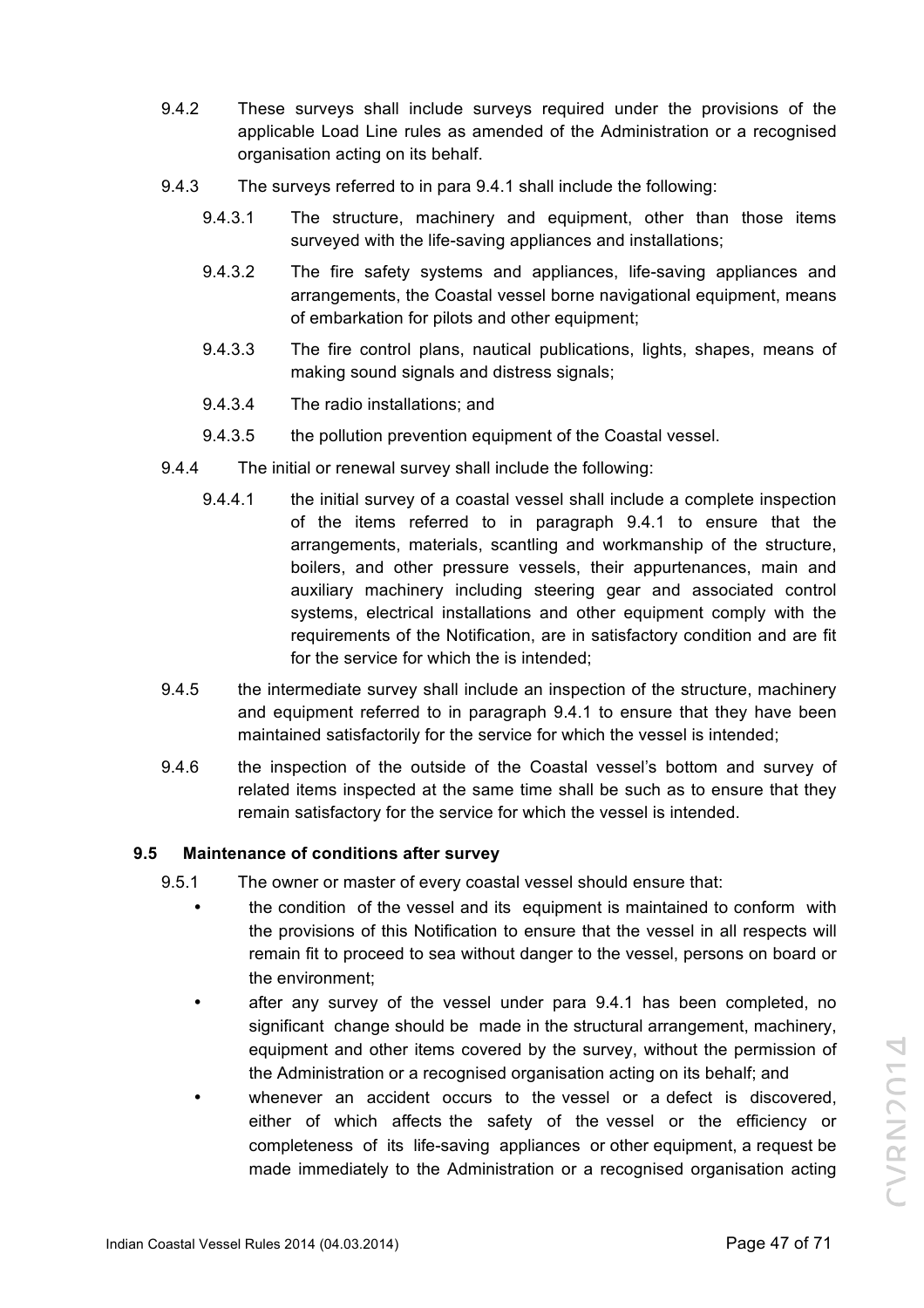on its behalf for a survey, as may be required by para 9.4.2 to be carried out as soon as practicable.

#### **9.6 Issue or endorsement of certificates**

- 9.6.1 Certificates called an Indian Coastal Vessel Safety Certificate and Indian Coastal Vessel Pollution Prevention Certificate shall be issued after an initial or renewal survey of a vessel which complies with the requirements of this **Notification**
- 9.6.2 The Indian Coastal Vessel Safety Certificate referred to in paragraph 9.6.1 shall be supplemented by a Record of Equipment and Ship Information which shall be permanently attached thereto and which shall contain:
- 9.6.3 A record of equipment and operations information in compliance with all the relevant Annexes of this Notification for Indian Coastal Vessels;
- 9.6.4 The certificates referred to in this section shall be issued or endorsed by the Administration or by a recognised organisation acting on its behalf.

#### **9.7 Duration and validity of certificates**

- 9.7.1 An Indian Coastal Vessel Safety Certificate and Indian Coastal Vessel Pollution Prevention Certificate should be issued for a period specified by the Administration or a recognised organisation acting on its behalf which should not exceed five years.
- 9.7.2 The renewal survey is completed within three months before the expiry date of the existing certificate, the new certificate should have same anniversary date as previous certificate and validity not exceeding five years from the date of expiry of the existing certificate.
- 9.7.3 When the renewal survey is completed after the expiry date of the existing certificate, the new certificate should be valid from the date of completion of the renewal survey to a date not exceeding five years from the date expiry of the existing certificate.
- 9.7.4 When the renewal survey is completed more than three months before or after the expiry date of the existing certificate, the new certificate should be valid from the date of completion of the renewal survey to a date not exceeding five years from the date of completion of the renewal survey.
- 9.7.5 Where a certificate is issued for a period of less than five years, the Administration or a recognised organisation acting on its behalf may extend the validity of the certificate beyond the expiry date to the maximum period specified in paragraph 9.7.1, provided that the surveys referred to in paragraph 9.4.1, which are applicable when a certificate is issued for a period of five years are carried out as appropriate.
- 9.7.6 Where a renewal survey has been completed and new certificate cannot be issued or placed on board the Coastal vessel before the expiry date of the existing certificate, the Administration or a recognised organisation acting on its behalf shall endorse the existing certificate and such a certificate should be accepted as valid for a further period which should not exceed five months from the expiry date.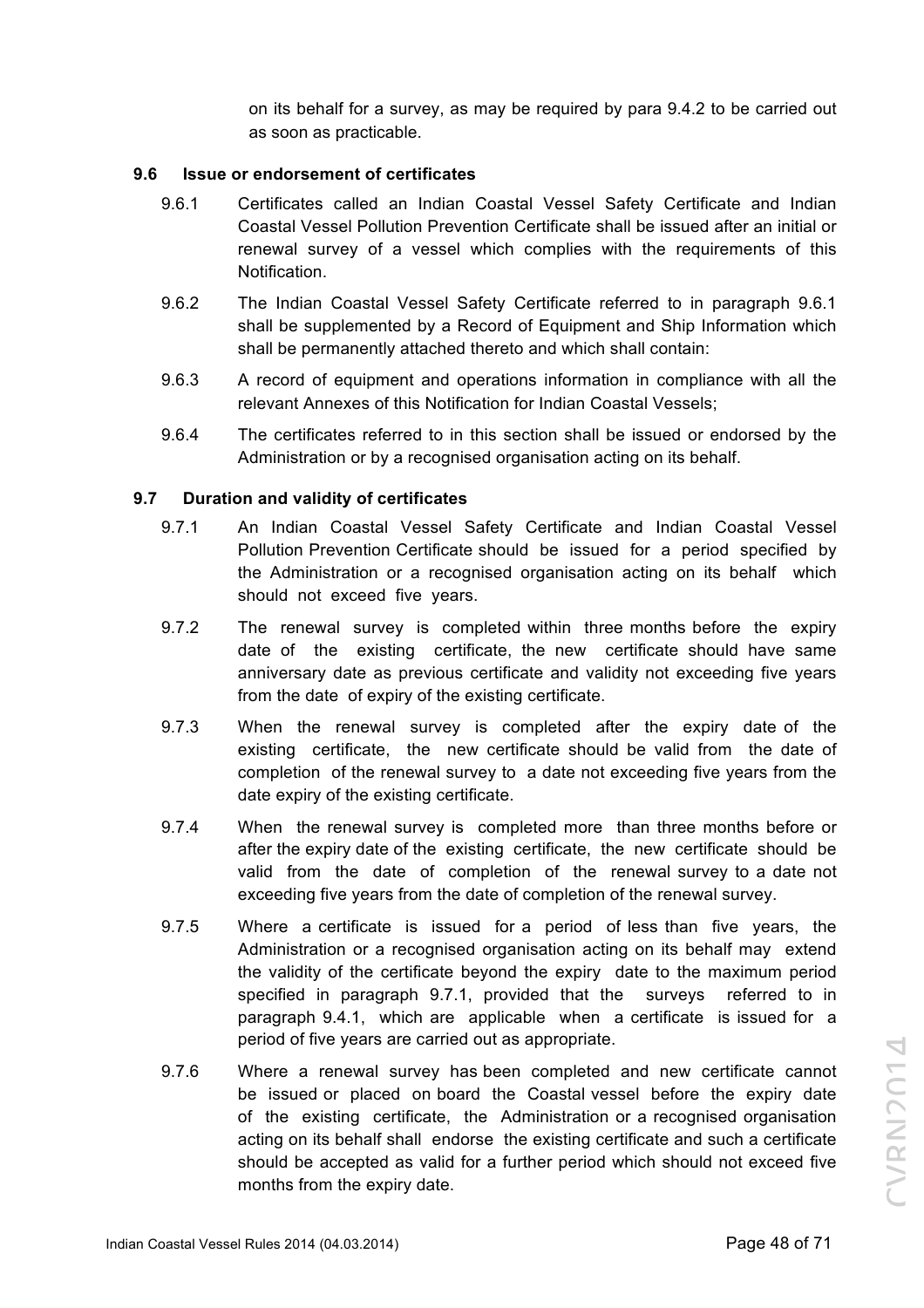- 9.7.7 Where a Coastal vessel at the time when a certificate expires is not in a position to be surveyed, the Administration or a recognised organisation acting on its behalf may extend the period of validity of the certificate but this extension shall be granted only in cases where it appears proper and reasonable to do so. No certificate shall be extended for a period longer than three months.
- 9.7.8 A certificate issued under paragraph 9.7 shall cease to be valid in any of the following cases:
	- a) where the relevant surveys and inspections are not completed within the periods specified under paragraph 9.4.1;
	- b) where the certificate is not endorsed in accordance with the requirements of this Notification; and
	- c) where the vessel is withdrawn from the Indian Registry.

# **9.8 Availability of certificates**

The certificates issued under paragraph 9.6 shall be readily available on board for examination at all times.

## **9.9 Form of certificates**

The certificates and the record of equipment and information should be drawn up in the form corresponding to the models given below: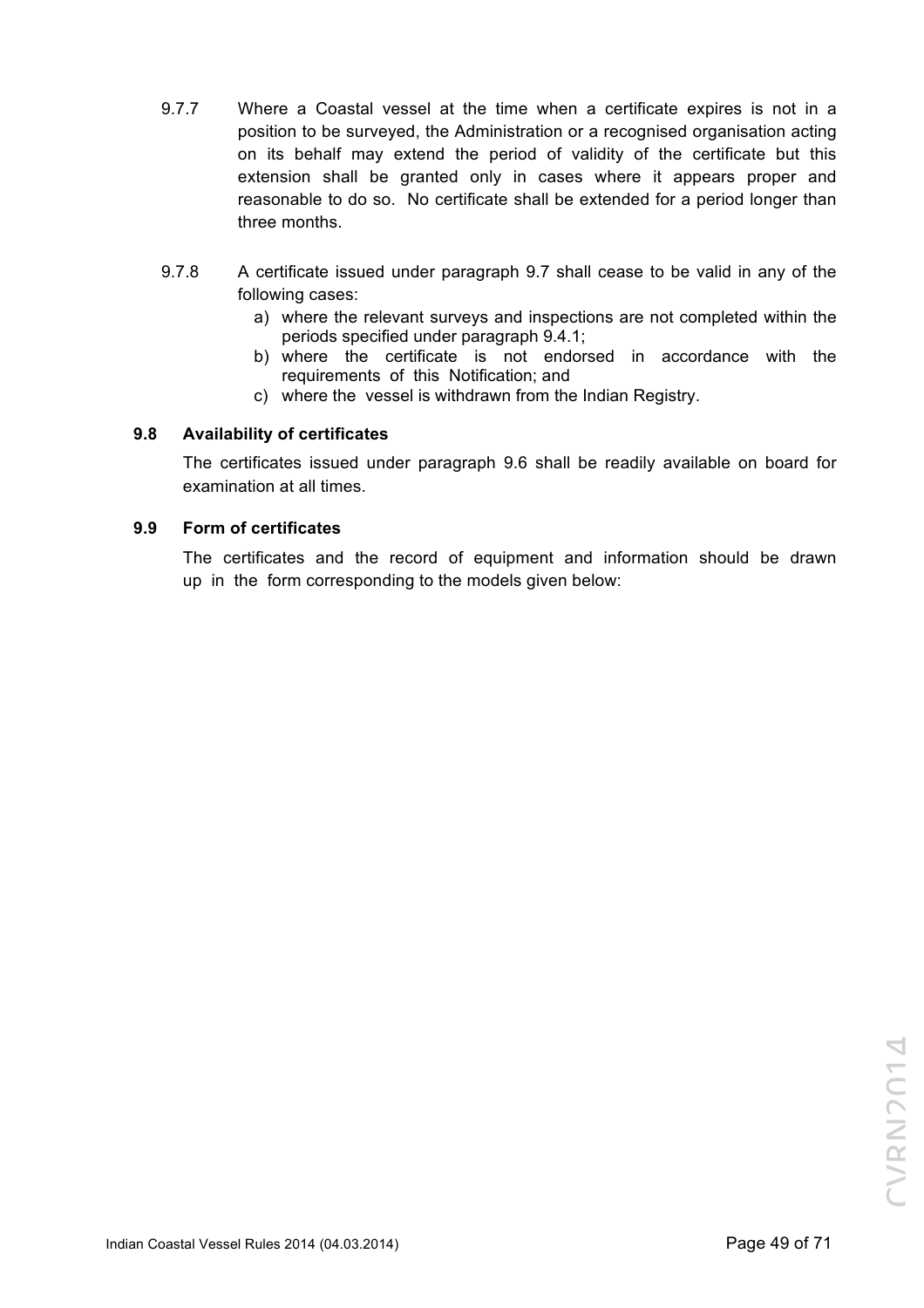**Form of Indian Coastal Vessel Safety Certificate**

# **Indian Coastal Vessel Safety Certificate**

**This Certificate should be supplemented by a Record of Equipment and Ship Information**

**Issued under the provisions of the**

#### **NOTIFICATION FOR INDIAN Coastal Vessel, (DGS Order 1 of 2014)**

#### **under the authority of The Government of India**

#### **By**

#### *(Recognised Organisation acting on behalf of the Government of India)*

| Name of Ship | <b>Official No./</b><br><b>Call Sign</b> | <b>Port of Registry</b> | <b>Year of Built</b> | <b>Gross Tonnage</b> |
|--------------|------------------------------------------|-------------------------|----------------------|----------------------|
|              |                                          |                         |                      |                      |

**Type of Ship**<sup>∗</sup>

**: Cargo ship Tanker Dredger**

**Operating Area : Indian Coastal Operations (not more than 20Nm from nearest land) This is to certify:**

**1 That the coastal vessel has been surveyed in accordance with the applicable provisions of the Notification for Coastal Vessels**

#### **2 That the survey showed that:**

the Coastal vessel complied with the requirements of the Notification for Indian Coastal Vessels as regards :

- 1. the structure, stability, machinery and electrical installations as defined in Annex III of the Notification for Indian Coastal Vessels.
- 2. the safety equipment, safety navigation and radio communication equipment as defined in Annexes IV, V, VI, VII and VIII of the Notification for Indian Coastal Vessels
- 3. all relevant requirements of the Domestic Safety Management Code as defined in Annex XI of the Notification for Indian Coastal Vessels
- 4. all relevant requirements of the Ship Security measures as defined in Annex XII of the Notification for Indian Coastal Vessels.
- 5. all relevant requirements for the carriage of cargo as defined in Annex XIII of the Notification of Indian Coastal Vessels
- 6. a freeboard of **come interest of the coastal vessel's** mm was assigned and marked on the coastal vessel's side at amidship.
- 7. in all other respects the coastal vessel complied with the relevant requirements of the Notification for Indian Coastal Vessels.

 $\overline{a}$ 

<sup>∗</sup> Delete as appropriate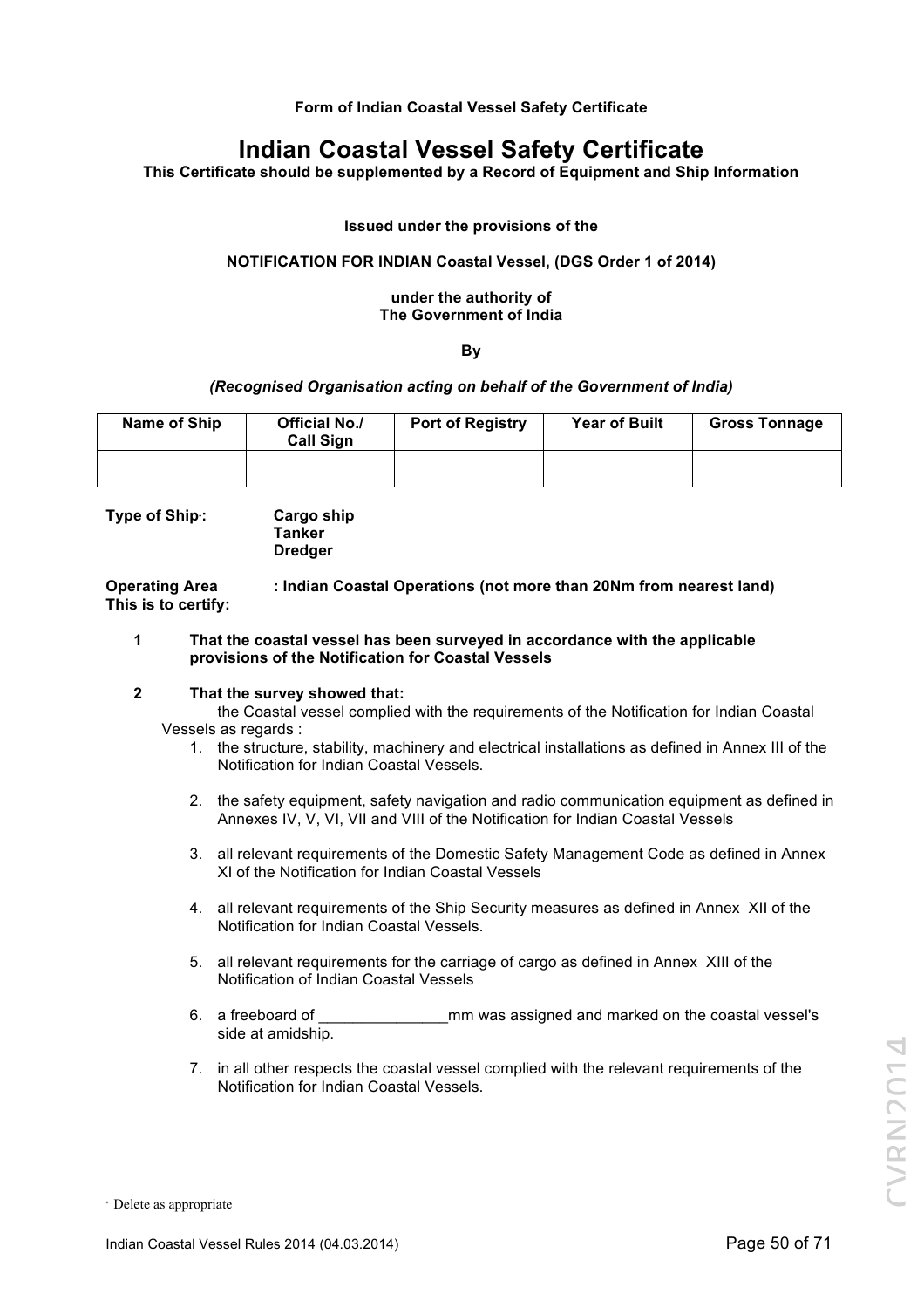Completion date of the survey on which this certificate is based……………..

This certificate is valid until ................................................ subject to the annual surveys, intermediate survey and inspections of the outside of the Coastal vessel's bottom in accordance with Annex IX of the Notification for Indian Coastal Vessels.

| lssued at       |                                                            |
|-----------------|------------------------------------------------------------|
|                 | (Place of issue of certificate)                            |
|                 |                                                            |
| (Date of Issue) | (Signature of authorised official issuing the certificate) |

(Seal or stamp of the issuing authority, as appropriate).

#### **Endorsement for intermediate survey relating to condition of structure, machinery and equipment as required by Annex IX of the Notification for Indian Coastal Vessels:**

THIS IS TO CERTIFY that, at an intermediate survey required by Annex IX of the Notification for Indian Coastal Vessels, the vessel was found to comply with the relevant requirements of the said Notification

| Annual survey                 |                                                  |
|-------------------------------|--------------------------------------------------|
|                               | (Signature of authorised official)               |
|                               |                                                  |
|                               |                                                  |
|                               | (Seal or stamp of the authority, as appropriate) |
| Annual/Intermediate<br>Survey | (Signature of authorised official)               |
|                               |                                                  |
|                               |                                                  |
|                               | (Seal or stamp of the authority, as appropriate) |
| Annual/Intermediate           |                                                  |
| Survey                        | (Signature of authorised official)               |
|                               |                                                  |
|                               | (Seal or stamp of the authority, as appropriate) |
| Annual survey                 | (Signature of authorised official)               |
|                               |                                                  |
|                               |                                                  |
|                               | (Seal or stamp of the authority, as appropriate) |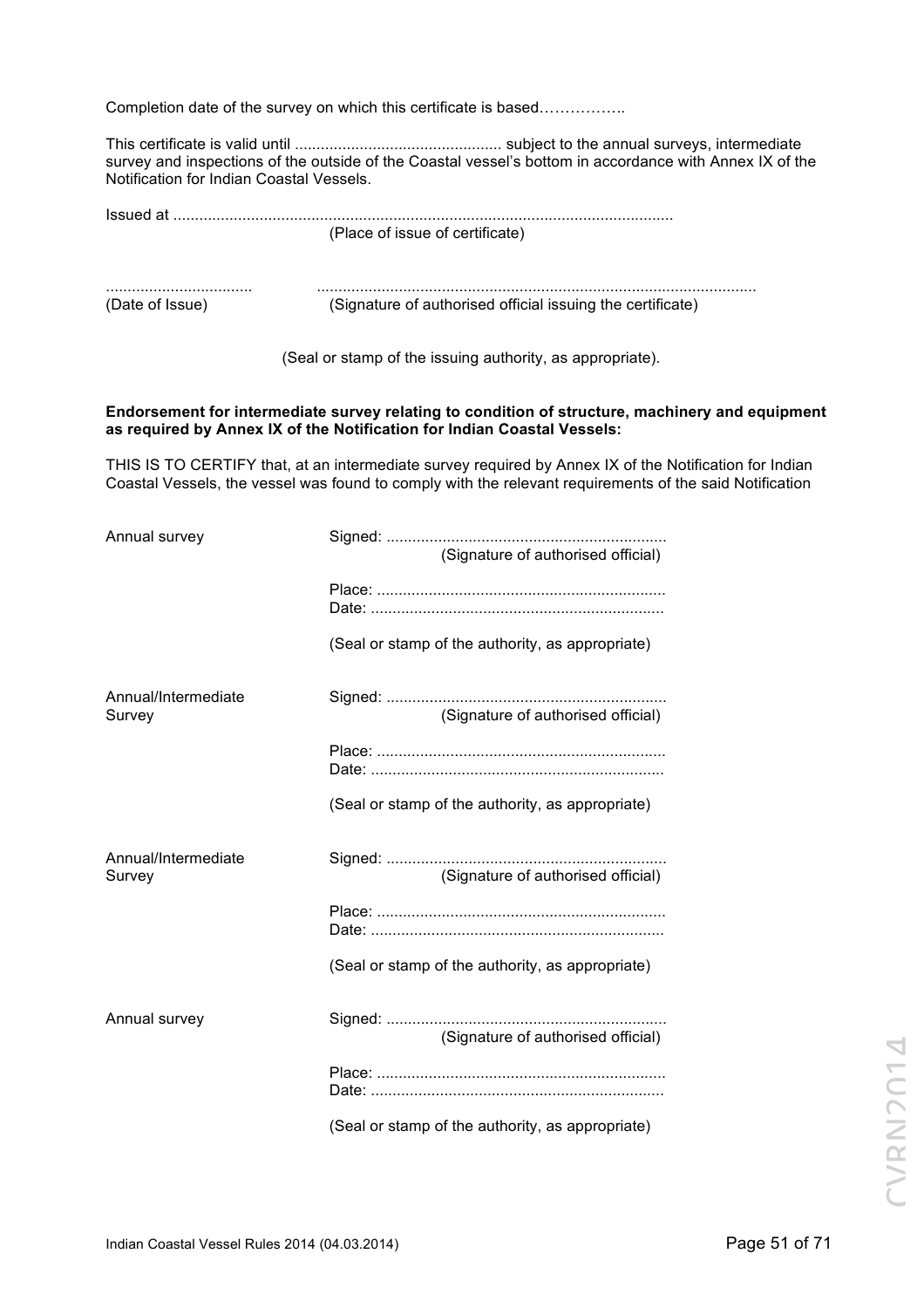#### **Endorsement for inspection of the outside of the Coastal vessel's bottom**

THIS IS TO CERTIFY that inspections of the outside of the Coastal vessel's bottom as required by Annex IX of the Notification for Indian Coastal Vessels, the vessel was found to comply with the relevant requirements of the said Notification.

| First Inspection:  | (Signature of authorised official)               |
|--------------------|--------------------------------------------------|
|                    | (Seal or stamp of the authority, as appropriate) |
| Second Inspection: | (Signature of authorised official)               |
|                    | (Seal or stamp of the authority, as appropriate) |

#### **Endorsement where the renewal survey of the Coastal vessel has been extended**

THIS IS TO CERTIFY that the validity of this certificate is hereby extended until ................................................................. as the Coastal vessel was considered to comply with the relevant provision of the Notification for Indian Coastal Vessels for the period of extension.

> Signed: ................................................................. (Signature of authorised official)

| (Seal or stamp of the authority, as appropriate) |
|--------------------------------------------------|

#### **Endorsement where the renewal survey of the Coastal vessel has been completed**

THIS IS TO CERTIFY that the validity of this certificate is hereby extended until ................................................................. as the Coastal vessel was considered to comply with the relevant provision of the Notification for Indian Coastal Vessels for the period of extension.

| (Signature of authorised official)               |
|--------------------------------------------------|
|                                                  |
|                                                  |
|                                                  |
| (Seal or stamp of the authority, as appropriate) |

## **Form of Record of Equipment and Ship Information**

# **[ TO BE ATTACHED ]**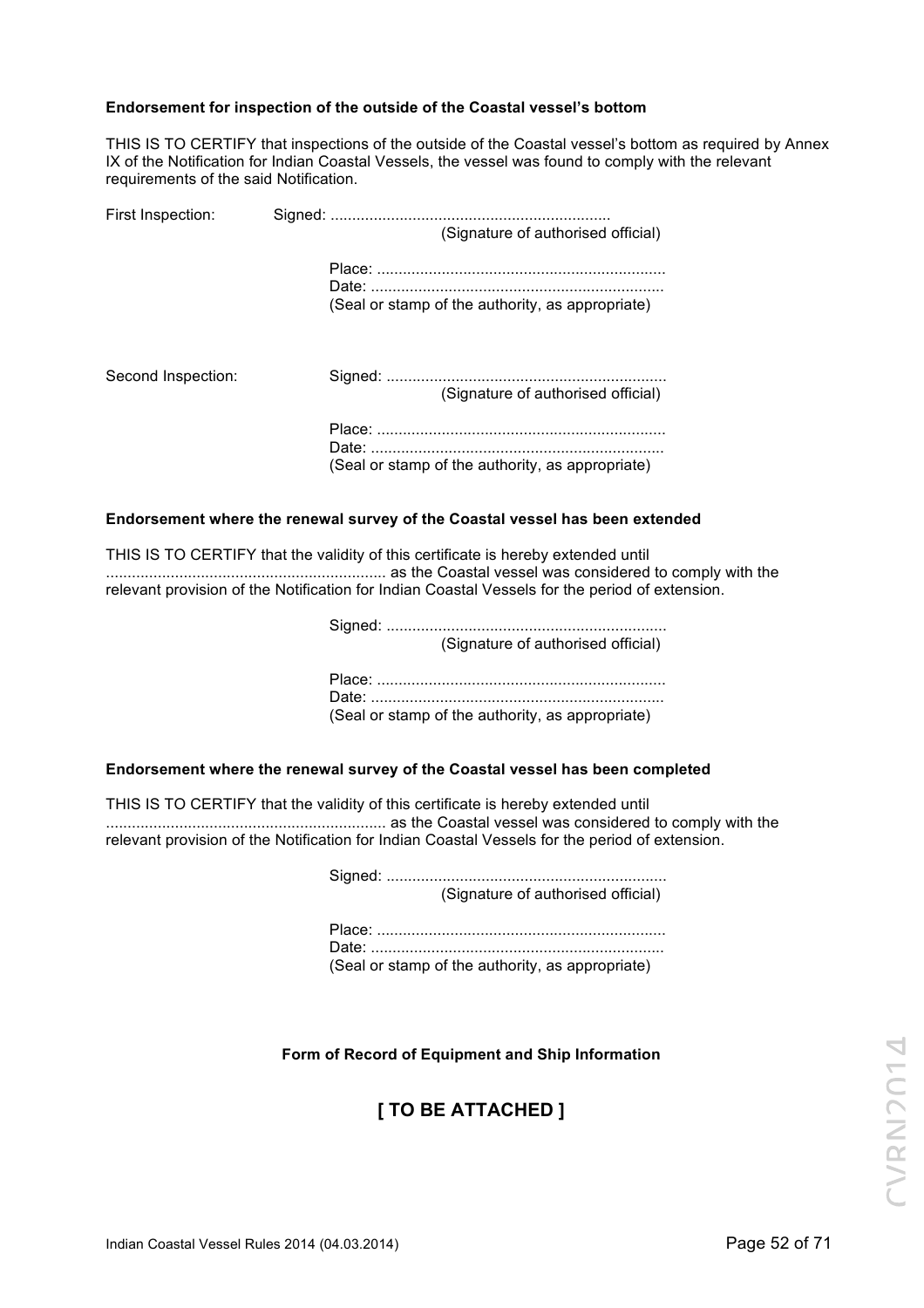## **ANNEX : 10 Prevention of Pollution**

#### **10.1 Equivalence**

Pursuant to the exemption of Coastal vessels from provisions of Section 356 (O) of the M.S. Act and Merchant Shipping (Prevention of Pollution by Oil from Ships) Rules, 2010 , the regulations contained in this Annex provide an alternative safety standard acceptable to the Administration.

# **10.2 Application**

- 10.2.1 This Annex shall apply to coastal vessels other than tankers specified in Annex I of less than 6000 GT (less than 10000 GT in case of dredgers) and tankers of less than 3000 GT
- 10.2.2 Coastal vessels of higher Gross Tonnage than specified in 10.2.1 are to comply with the relevant requirements of the MARPOL 73/78 Convention except Chapter IV of Annex VI regarding energy efficiency

## **10.3 Prevention of pollution by oil**

- 10.3.1 discharge into the sea of oil or oily mixtures from coastal vessels of 400 GT and above shall be prohibited except when the following conditions are satisfied:
	- 10.3.1.1 The vessel is proceeding en route
	- 10.3.1.2 The oily mixture is processed through a type approved oily water separator
	- 10.3.1.3 The oil content of the effluent without dilution does not exceed 15 parts per million
	- 10.3.1.4 The oily mixture does not originate from cargo pump-room bilges of Coastal tankers; and
	- 10.3.1.5 The oily mixture, in case of Coastal Tankers, is not mixed with oil cargo residues
- 10.3.2 Coastal vessels of 400 GT and above but less than 3000 GT, that do not comply with the requirements prescribed in paragraph 10.2.1,may be provided with a holding tank of sufficient capacity, for oily bilge water. The oily bilge generated in the machinery spaces shall be collected in the holding tank and periodically discharged to shore reception facilities. Suitable permanent arrangement with a standard discharge connection is to be provided for this purpose. The minimum capacity of aforementioned holding tank shall be 1 m<sup>3</sup>.
- 10.3.3 Coastal vessels below 400 GT, that do not comply with requirements prescribed in paragraph 10.2.1 or 10.2.2, may be provided with suitable fixed or portable holding tank(s) with compatible pumping arrangement for discharging to shore reception facilities.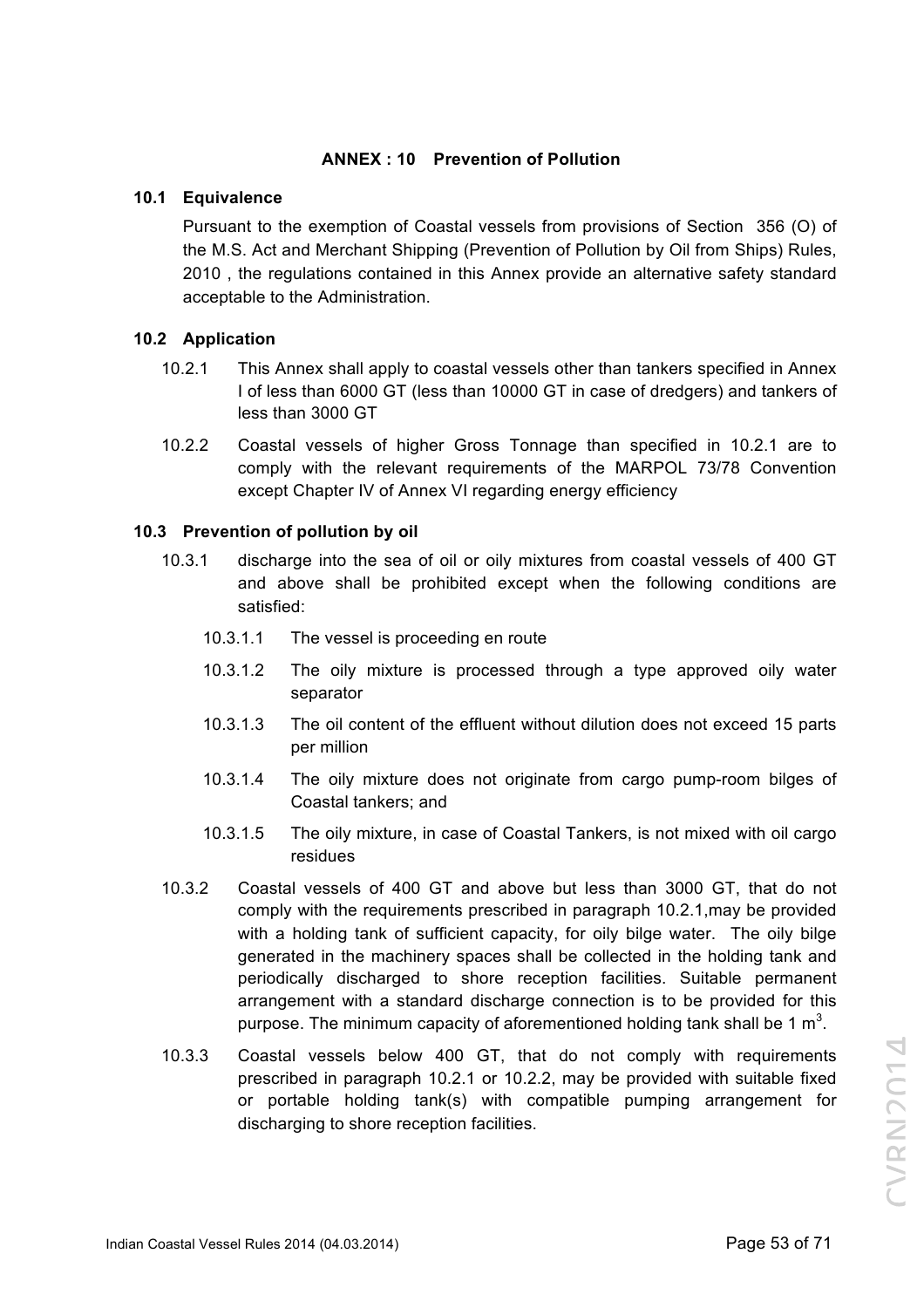# **10.4 Standard Discharge Connection**

10.4.1 To enable pipes of reception facilities to be connected with the ship's discharge pipeline for residues from machinery bilges and from the holding tank, as specified in paragraph 10.2.2 above, both lines shall be fitted with a standard discharge connection in accordance with the following table, namely:-

| Description          | Dimension                                                                                                                                                |
|----------------------|----------------------------------------------------------------------------------------------------------------------------------------------------------|
| Outside diameter     | 215 mm                                                                                                                                                   |
| Inner diameter       | According to pipe outside diameter                                                                                                                       |
| Bolt circle diameter | 183 mm                                                                                                                                                   |
| Slots in flange      | 6 holes 22 mm in diameter equidistantly placed on a bolt<br>circle of the above diameter, slotted to the flange periphery.<br>The slot width to be 22 mm |
| Flange thickness     | $20 \text{ mm}$                                                                                                                                          |
| Bolts and nuts:      | 6, each of 20 mm in diameter and of suitable length                                                                                                      |
| quantity, diameter   |                                                                                                                                                          |
|                      | The flower shall be declared to concentrate on the concentration integral discussion of 40F.                                                             |

Standard dimensions of flanges for discharge connections :

The flange shall be designed to accept pipes up to a maximum internal diameter of 125 mm and shall be of steel or other equivalent material having a flat face. This flange, together with a gasket of oil-proof material, shall be suitable for a service pressure of 600 kPa

## **10.5 Discharge of oil from tankers**

10.5.1 All the cargo tank washing may be discharged to appropriate shore reception facilities.

## **10.6 Control of discharge of residues of vegetable oils**

- 10.6.1 Discharge to the sea of residues of vegetable oils as such and ballast water, tank washings or other mixtures containing vegetable oils is permitted only under the following conditions:
	- a) .1 The ship is proceeding en-route at a speed of 7 knots
	- b) .2 The discharge is made below the waterline through underwater discharge outlets not exceeding the the maximum rate for which the underwater discharge outlets are designed
	- c) .3 The discharge is made at a distance of not less than 12 nautical miles from the nearest land in a depth of water of not less than 25 m.

## **10.7 Shipboard oil pollution emergency plan**

- 10.7.1 Every Coastal tanker of 150 GT and above shall carry on board a shipboard oil pollution emergency plan approved by the Administration or Recognized organization.
- 10.7.2 All coastal tankers of 5000 deadweight and above shall have prompt access to computerized shore based damage stability and residual structural strength calculation programs from an RO or approved by an RO.

#### **10.8 Ship to ship transfer (STS) operations**

10.8.1 Any oil tanker involved in STS operations shall carry on board an approved Plan prescribing how to conduct STS operations (STS operations Plan)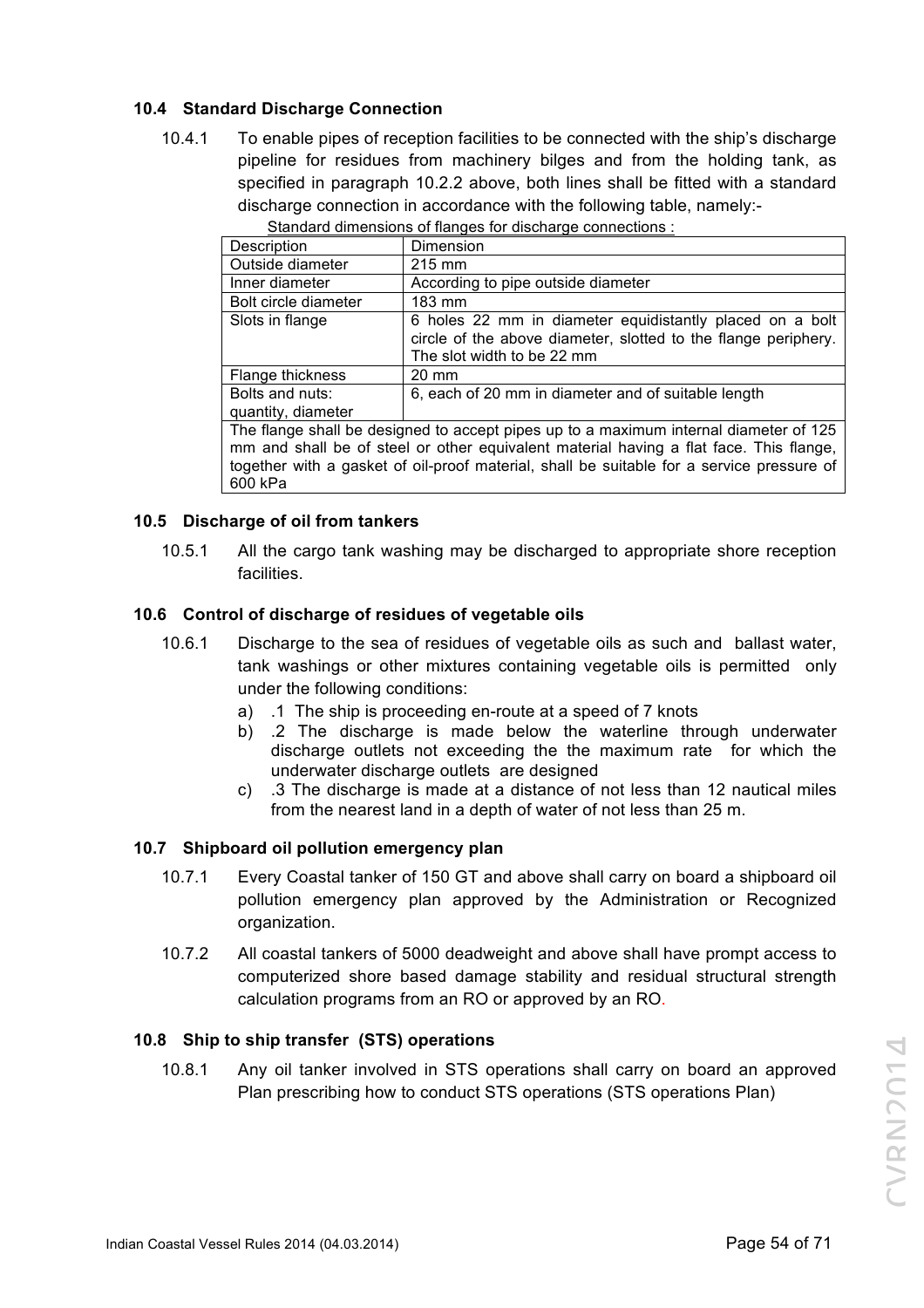# **10.9 Prevention of pollution of sea by sewage:**

- 10.9.1 Every Coastal Vessel of 400 GT and above and vessels of less than 400 GT which are certified to carry more than 15 persons shall be equipped with one of the following sewage systems, namely:-
- 10.9.2 a sewage treatment plant, of the type approved by the Central Government, after taking into consideration the standards and test methods developed by the International Maritime Organization; or
- 10.9.3 a sewage comminuting and disinfecting system, approved by the Central Government, provided that such system shall be fitted with such facilities for temporary storage of sewage when the ship is less than three nautical miles from the nearest land; or
- 10.9.4 a holding tank of such capacity as may be specified by the Central Government, for the retention of all sewage, having regard to the operation of the ship, number of persons on board and relevant factors. The minimum size of the holding tank may be obtained by following formula:-

Minimum capacity of the holding tank = 60 Ltrs x No. of persons  $x$  1 day Provided that such holding tank shall be constructed in such a manner as may be specified by the Central Government and shall have means to indicate visually the amount of its contents.

10.9.5 Standard discharge connection for Coastal Vessel of 400 GT and above and vessels of less than 400 GT which are certified to carry more than 15 persons – To enable pipes of reception facilities to be connected with the ship's discharge pipeline, the line shall be fitted with a standard discharge connection, in accordance with the following table, namely:-

| <b>Description</b>                                                                  | <u>standard amnonomo or nangoo ior aloonargo oomnootiono</u><br><b>Dimension</b> |  |  |
|-------------------------------------------------------------------------------------|----------------------------------------------------------------------------------|--|--|
| Outside diameter                                                                    | 210 mm                                                                           |  |  |
| Inner diameter                                                                      | According to pipe outside diameter                                               |  |  |
| Bolt circle diameter                                                                | 170 mm                                                                           |  |  |
| Slots in flange                                                                     | 4 holes 18 mm in diameter, equidistantly placed                                  |  |  |
|                                                                                     | on a bolt circle of the above diameter, slotted to                               |  |  |
|                                                                                     | the flange periphery with the slot width of 18 mm                                |  |  |
| Flange thickness                                                                    | 16 mm                                                                            |  |  |
| Bolts and nuts: quantity                                                            | 4, each of 16 mm in diameter and of suitable                                     |  |  |
| and diameter                                                                        | length                                                                           |  |  |
| The flange shall be designed to accept pipes up to a maximum internal               |                                                                                  |  |  |
| diameter of 100 mm and shall be of steel or other equivalent material having a      |                                                                                  |  |  |
| flat face and this flange, together with a suitable gasket, shall be suitable for a |                                                                                  |  |  |
| service pressure of 600 kPa.                                                        |                                                                                  |  |  |
| For ships having a moulded depth of 5 m and less, the inner diameter of the         |                                                                                  |  |  |
| discharge connection may be 38 mm.                                                  |                                                                                  |  |  |

Standard dimensions of flanges for discharge connections:

## **10.10 Discharge of sewage**

- 10.10.1 Subject to the provisions of paragraph 10.3.1 above, the discharge of sewage into the sea is prohibited, except under the following circumstances, namely:
	- a) the Coastal vessel has in operation a sewage treatment plant, which has been type approved by the Central Government; or
	- b) the Coastal vessel is discharging comminuted and disinfected sewage using such system as specified in paragraph 10.9.3 above, at a distance of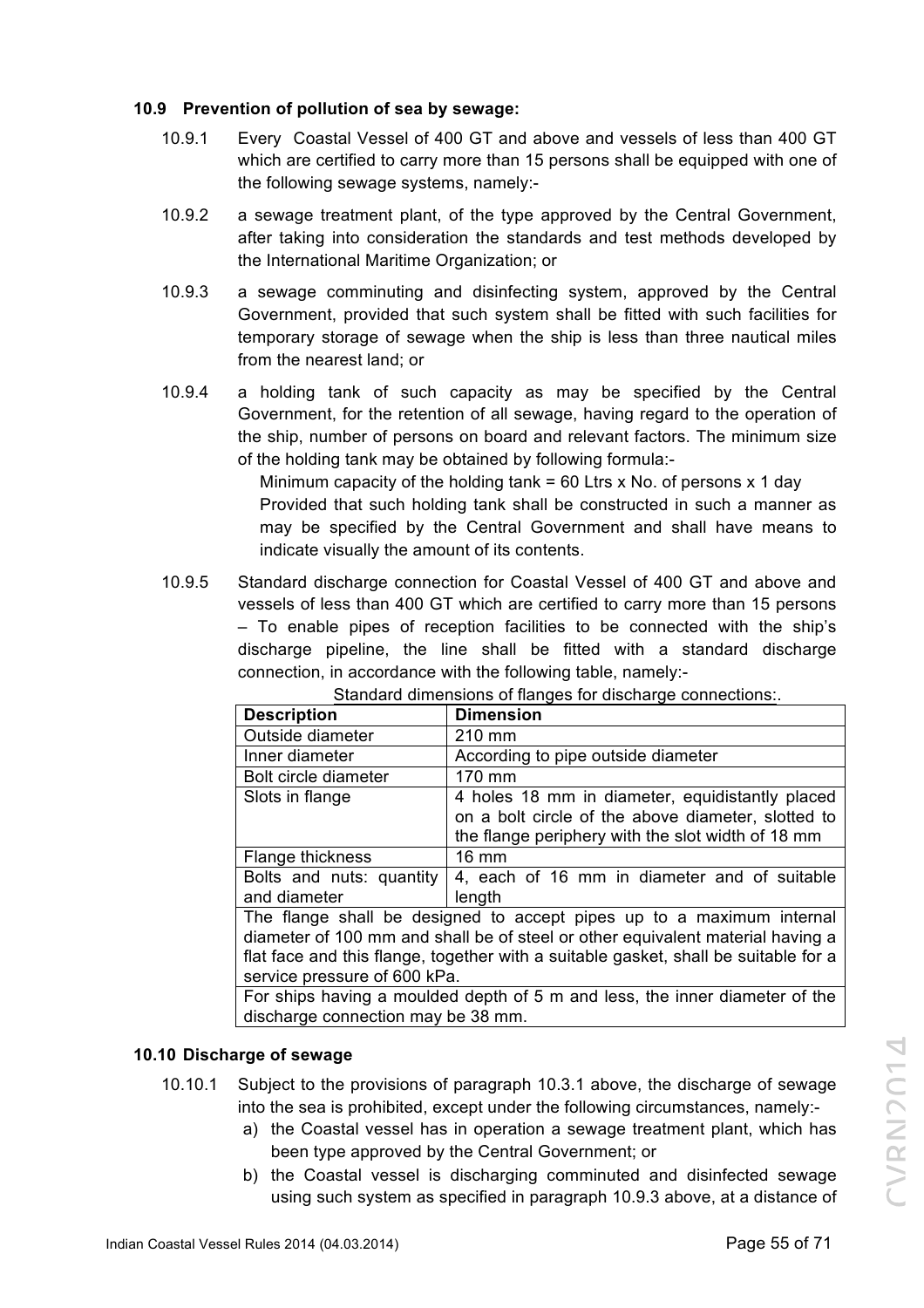more than three nautical miles from the nearest land, provided that the sewage that has been stored in holding tank shall not be discharged instantaneously but at a moderate rate when the ship is en route and proceeding at not less than four knots; or

c) the Coastal vessel is discharging sewage that has been stored in the holding tank as specified in paragraph 10.9.4 above, at a distance of more than twelve nautical miles from the nearest land, provided that the sewage that has been stored in holding tank shall not be discharged instantaneously but at a moderate rate when the ship is en route and proceeding at not less than four knots.

#### **10.11 Prevention of pollution of sea by garbage:**

10.11.1 All costal sea vessels shall comply with the respective Merchant Shipping Rules and other notices, circulars or orders issued by the Directorate General of Shipping from time to time to the extent applicable to such vessels..

#### **10.12 Prevention of pollution of sea by air:**

10.12.1 All coastal vessels shall comply with the respective Merchant Shipping Rules and other notices, circulars or orders issued by the Directorate General of Shipping from time to time to the extent applicable to such vessels.

#### **10.13 Pollution Prevention Record Book and Indian Coastal Vessel's Pollution Prevention Certificate**

- 10.13.1 Every Coastal vessel, irrespective of size, shall be provided with a **Pollution Prevention Record Book** for recording the transfer/discharge of oil/oily water, sewage and garbage in line with paragraphs 10.3, 10.9 and 10.11 of this Annex.
- 10.13.2 The Pollution Prevention Record Book as a minimum shall record disposal of following:
	- Port/Location of transfer/discharge
	- Date & Time of transfer/discharge
	- Quantity of transfer/discharge
- 10.13.3 Coastal vessels provided with a separate Oil Record Book, Garbage Record Book and Sewage Record book shall be deemed to satisfy the requirements set out in paragraph 10.13.1.
- 10.13.4 Whenever any oil/oily water, sewage or garbage is transferred to a shore reception facility, the receipt from the receiver is to be kept on board at least until the next survey.
- 10.13.5 A relevant certificate incorporating surveys as specified in Annex IX paragraph 9.4.1 to 9.4.5 and demonstrating compliance with all pollution prevention aspects of the vessel shall be carried on board. A certificate should be drawn up in the form corresponding to the model given below.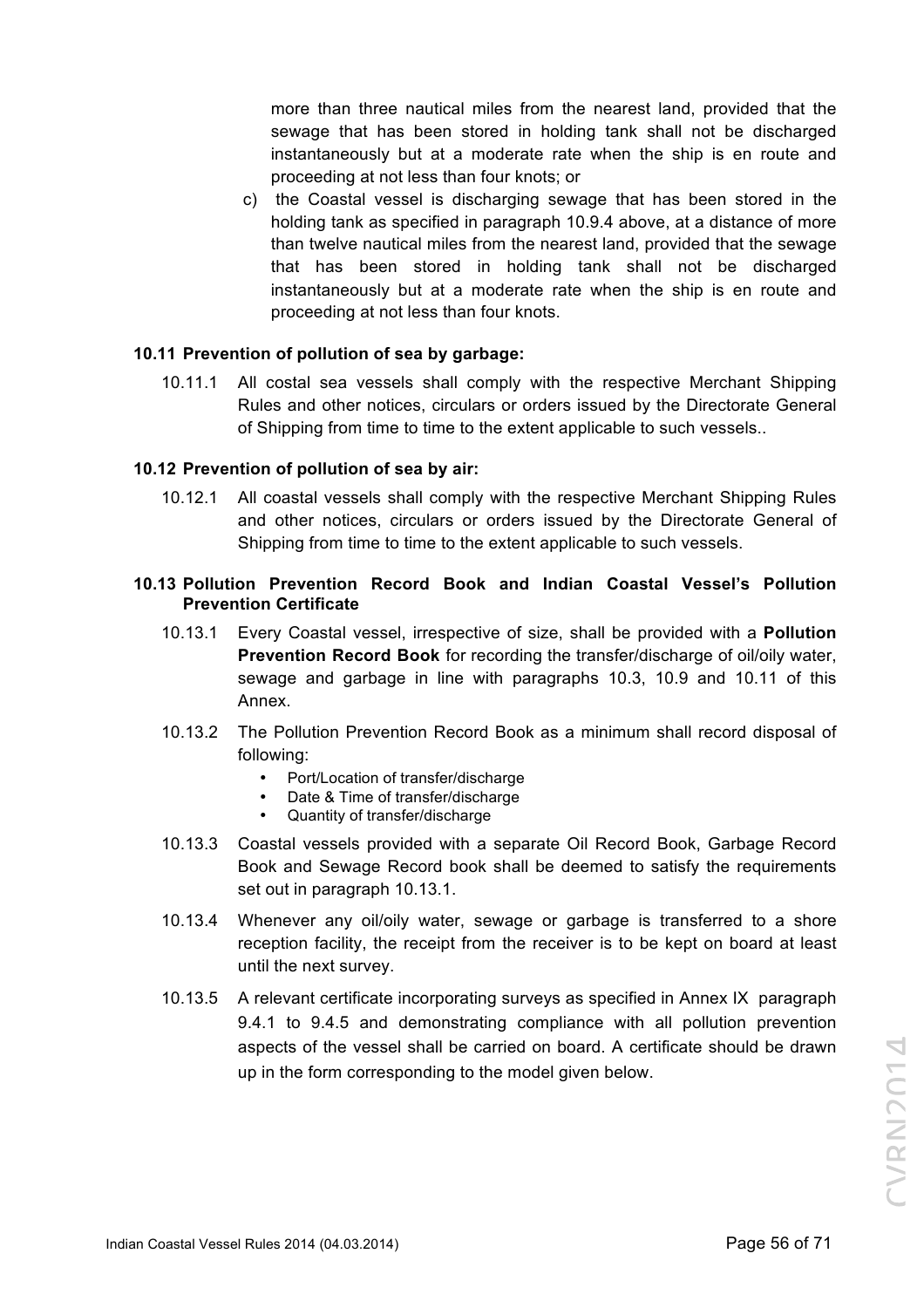# **INDIAN COASTAL VESSEL POLLUTION PREVENTION CERTIFICATE**

#### Issued under the provisions of the NOTIFICATION FOR INDIAN COASTAL VESSELS under the authority of the Government of India

by (Recognised Organization acting on behalf of the Government of India)

| Name of ship | Official No./ | Port of  | Gross   | Deadweight of | Year of | Type of |
|--------------|---------------|----------|---------|---------------|---------|---------|
|              | Call Sign     | registry | tonnage | ship (tonnes) | built   | Ship    |
|              |               |          |         |               |         |         |

THIS IS TO CERTIFY:

 1. That the ship has been surveyed in accordance with the applicable provisions of the Notification for Indian Coastal Vessels with regards to pollution prevention

 2. That the survey shows that the structure, equipment, systems, fittings, arrangement and material of the ship and the condition thereof are in all respects satisfactory and that the ship complies with the applicable provisions of the Notification for Indian Coastal Vessels with regards to pollution prevention as mentioned in the Annex X of the said notification

 This certificate is valid until (dd/mm/yyyy): ............................................. subject to surveys in accordance applicable provisions of the Notification for Indian Coastal Vessels with regards to pollution prevention as mentioned in the Annex X of the said notification.

Completion date of the survey on which this certificate is based (dd/mm/yyyy) ................................

Issued at .............................................................................

(Place of issue of certificate)

(dd/mm/yyyy): ........................... (Date of issue)

> ................................................................. (Signature of duly authorized official issuing the certificate)

(Seal or stamp of the authority, as appropriate)

Endorsement for Annual and Intermediate Surveys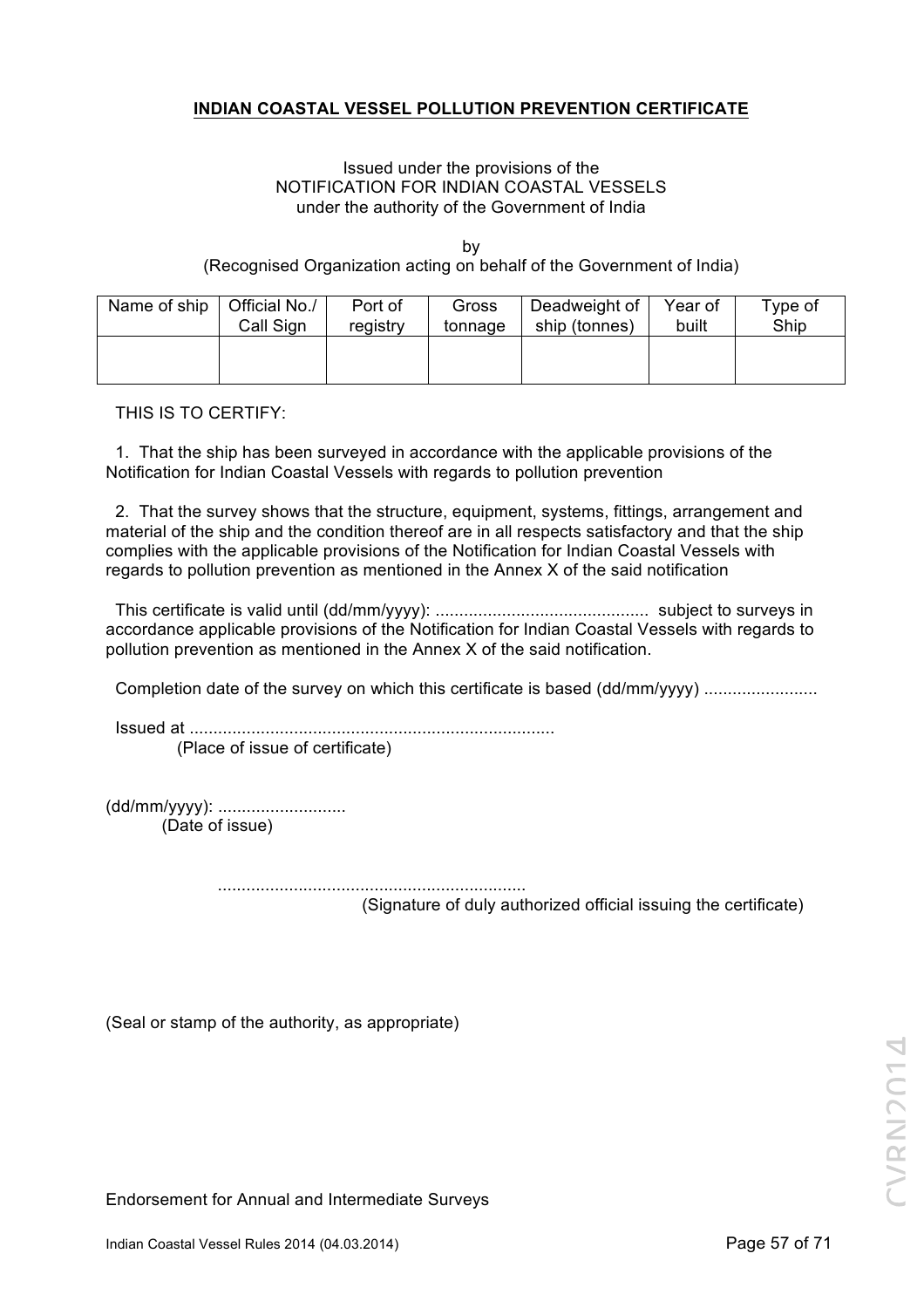THIS IS TO CERTIFY that at a survey required by Para 9.4 of Annex IX of the Notification, the ship was found to comply with the relevant provisions of the Notification:

| ship was found to comply with the relevant provisions of the Notification:                                                                                                                                                                                                         |                                         |
|------------------------------------------------------------------------------------------------------------------------------------------------------------------------------------------------------------------------------------------------------------------------------------|-----------------------------------------|
| <b>Annual survey:</b>                                                                                                                                                                                                                                                              | (Signature of duly authorized official) |
|                                                                                                                                                                                                                                                                                    |                                         |
|                                                                                                                                                                                                                                                                                    |                                         |
| (Seal or stamp of the authority, as appropriate)<br>Annual survey/Intermediate Survey:                                                                                                                                                                                             |                                         |
|                                                                                                                                                                                                                                                                                    | (Signature of duly authorized official) |
|                                                                                                                                                                                                                                                                                    |                                         |
| (Seal or stamp of the authority, as appropriate)                                                                                                                                                                                                                                   |                                         |
| Annual survey/Intermediate Survey:                                                                                                                                                                                                                                                 |                                         |
|                                                                                                                                                                                                                                                                                    | (Signature of duly authorized official) |
|                                                                                                                                                                                                                                                                                    |                                         |
| (Seal or stamp of the authority, as appropriate)                                                                                                                                                                                                                                   |                                         |
| <b>Annual survey:</b>                                                                                                                                                                                                                                                              |                                         |
|                                                                                                                                                                                                                                                                                    | (Signature of duly authorized official) |
|                                                                                                                                                                                                                                                                                    |                                         |
| (Seal or stamp of the authority, as appropriate)                                                                                                                                                                                                                                   |                                         |
| The ship complies with the relevant provisions of the Notification, and this Certificate shall, in<br>accordance with Para 9.7.5 of Annex IX of the Notification, be accepted as valid until                                                                                       |                                         |
|                                                                                                                                                                                                                                                                                    |                                         |
|                                                                                                                                                                                                                                                                                    | (Signature of duly authorized official) |
|                                                                                                                                                                                                                                                                                    |                                         |
| (Seal or stamp of the authority, as appropriate)                                                                                                                                                                                                                                   |                                         |
| Endorsement where the Renewal Survey has Been Completed and Para 9.7.6 of Annex IX of<br>the Notification Applies                                                                                                                                                                  |                                         |
| The ship complies with the relevant provisions of the Notification, and this Certificate shall, in<br>accordance with Para 9.7.6 of Annex IX of the Notification, be accepted as valid until                                                                                       |                                         |
|                                                                                                                                                                                                                                                                                    |                                         |
|                                                                                                                                                                                                                                                                                    | (Signature of duly authorized official) |
|                                                                                                                                                                                                                                                                                    |                                         |
| (Seal or stamp of the authority, as appropriate)                                                                                                                                                                                                                                   |                                         |
| Endorsement to Extend the Validity of the Certificate until Reaching the Port of Survey or for a<br>Period of Grace where Para 9.7.7 of Annex IX of the Notification applies<br>This Certificate shall, in accordance with Para 9.7.7 of Annex IX of the Notification, be accepted |                                         |
|                                                                                                                                                                                                                                                                                    |                                         |
|                                                                                                                                                                                                                                                                                    | (Signature of duly authorized official) |
|                                                                                                                                                                                                                                                                                    |                                         |

Date (dd/mm/yyyy): .....................................

(Seal or stamp of the authority, as appropriate)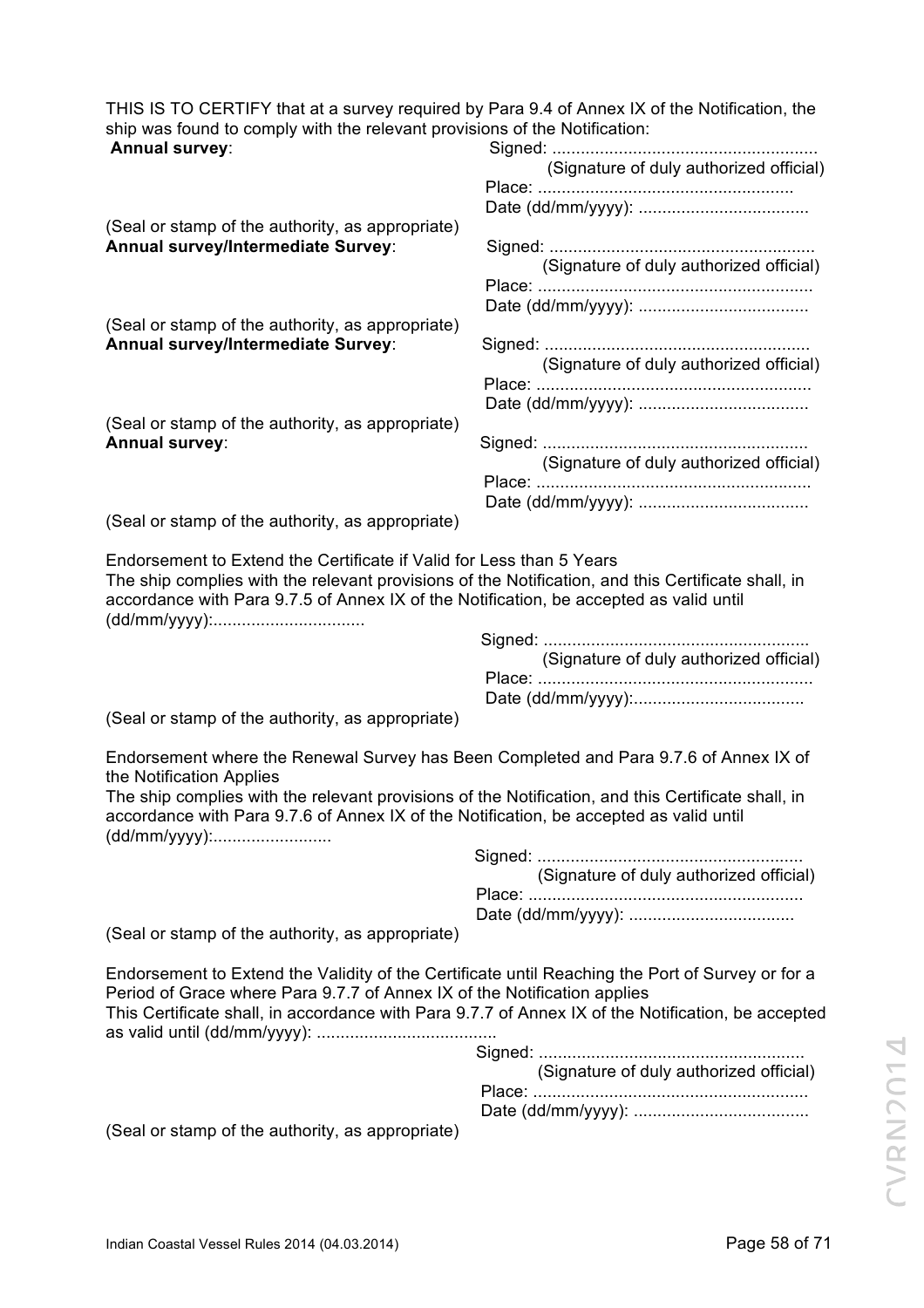# **ANNEX : 11 Domestic Safety Management (DSM) Code**

#### **11.1 Equivalence**

Pursuant to the exemption of Coastal vessels from provisions of Merchant Shipping (Management for the Safe Operation of Ships) Rules, 2000, as amended, the regulations contained in this Annex provide an alternative safety standard acceptable to the Administration.

#### **11.2 Application**

This Annex shall apply to Coastal vessels specified in Annex I of 500 GT and above.

#### **11.3 Introduction**

- 11.3.1 The Domestic Safety Management Code (DSM Code), hereinafter referred to as the "Code", is a code that is based on general principles and objectives of ship safety management, and expressed in such terms that it can be applied to vessels plying exclusively under Coastal vessel rules.
- 11.3.2 Considering the "Company" operating Indian Coastal vessels may consist of single owners/operators, it is not anticipated that their documented safety management systems may not be as extensive in coverage or detail as would be expected from a company operating ships certificated under the International Safety Management (ISM) Code.
- 11.3.3 In view of the above, all such companies operating Indian Coastal vessels are required to comply with following requirements for development and implementation of Safety Management System.

#### **11.4 Objectives**

- 11.4.1 The purpose of developing the Code is to establish a common standard for safe operation of Coastal vessels engaged exclusively in the domestic trade.
- 11.4.2 It is recognised that no two shipping companies or ship owners are the same, so also the operations, size and nature of the ships and that ships operate under a wide range of different conditions and locations. For these reasons, the Code is based upon general safety principles and the objectives of the Code are to:
	- a) Ensure safety in the operation of ship
	- b) Prevent injury, loss of life, damage to property and environment
	- c) Comply with applicable rules and guidelines

## **11.5 The Safety Management System**

In order to meet with the objectives of the Code, owners/operators/managers who has assumed the responsibility for operation of the ship and discharge the duties and responsibility of the Code (hereinafter referred to as "Company") of Coastal vessels should develop a Safety Management System meeting the requirements of the Code.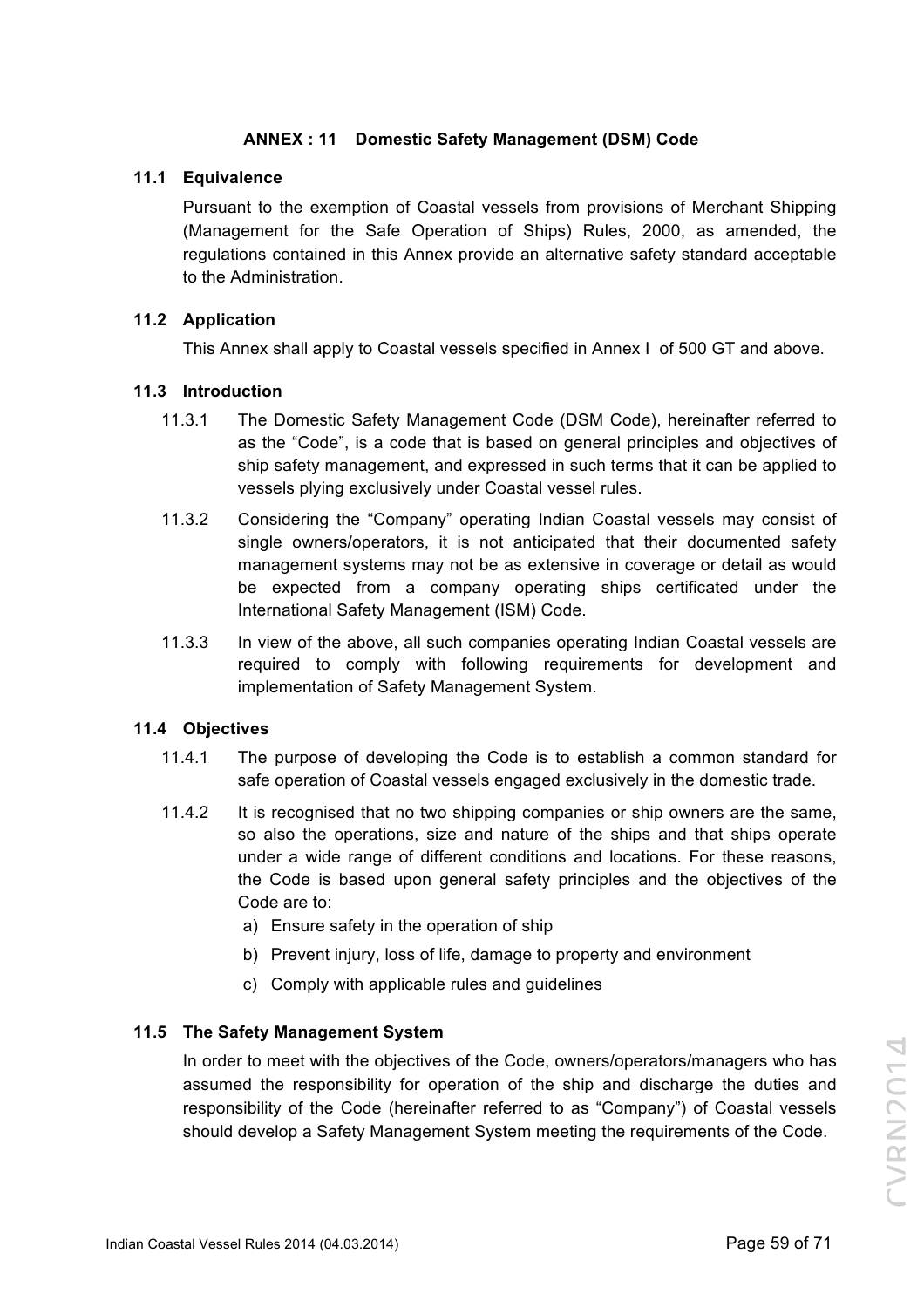# **11.6 Safety and environment protection policy**

- 11.6.1 The Company should develop and implement a policy to address the issues of safety and the protection of environment to fulfill the objectives of the Code.
- 11.6.2 The Company should ensure that the policy is implemented and maintained at all levels of the organization, both ship-based and shore-based.

## **11.7 Responsibilities and Authority**

- 11.7.1 Company Responsibilities and Authority: Incase the Company who is responsible for the operation of the Coastal vessel is other than the owner must report the full name and details of such Company to the administration.
- 11.7.2 The Company should define & document the responsibility, authority and interrelation of personnel who manage, perform and verifying work relating to and effecting safety and the protection of environment.
- 11.7.3 The Company is responsible for ensuring that adequate resources and shorebased support is provided to designated person and master to carry out his functions.

# **11.8 Designated Person:**

- 11.8.1 The Company should nominate an employee as Designated Person ashore, who is having appropriate knowledge on Coastal vessel operation and having direct access to top management. The designated person should be responsible for the safe operation of each Coastal vessel and he should provide link between company and those on board ship.
- 11.8.2 Master's Responsibility and Authority: Master should be responsible for the safe operation of ship and he should ensure safety and environmental protection policy of the company implemented on board ship.
- 11.8.3 The Company should establish in the safety management system that the master has the overriding authority to make decisions regarding the safety and to request the company's assistance as and when required.

## **11.9 Resources and Personnel**

- 11.9.1 The Company should ensure that each Coastal vessel is manned with qualified, certified and medically fit personnel at all times and that these personnel have received appropriate training for their designated duties;
- 11.9.2 Prior to the first occasion of working on the Coastal vessel, each employee must receive appropriate familiarisation training and proper instruction of onboard procedures. This could include but not necessarily limited to:
	- (a) Mooring and unmooring;
	- (b) Launching and recovery of survival craft;
	- (c) Evacuation from all areas of the Coastal vessel;
	- (d) Donning of lifejackets;
	- (e) Use and handling of firefighting equipment; and
	- (f) Safe operation of ship.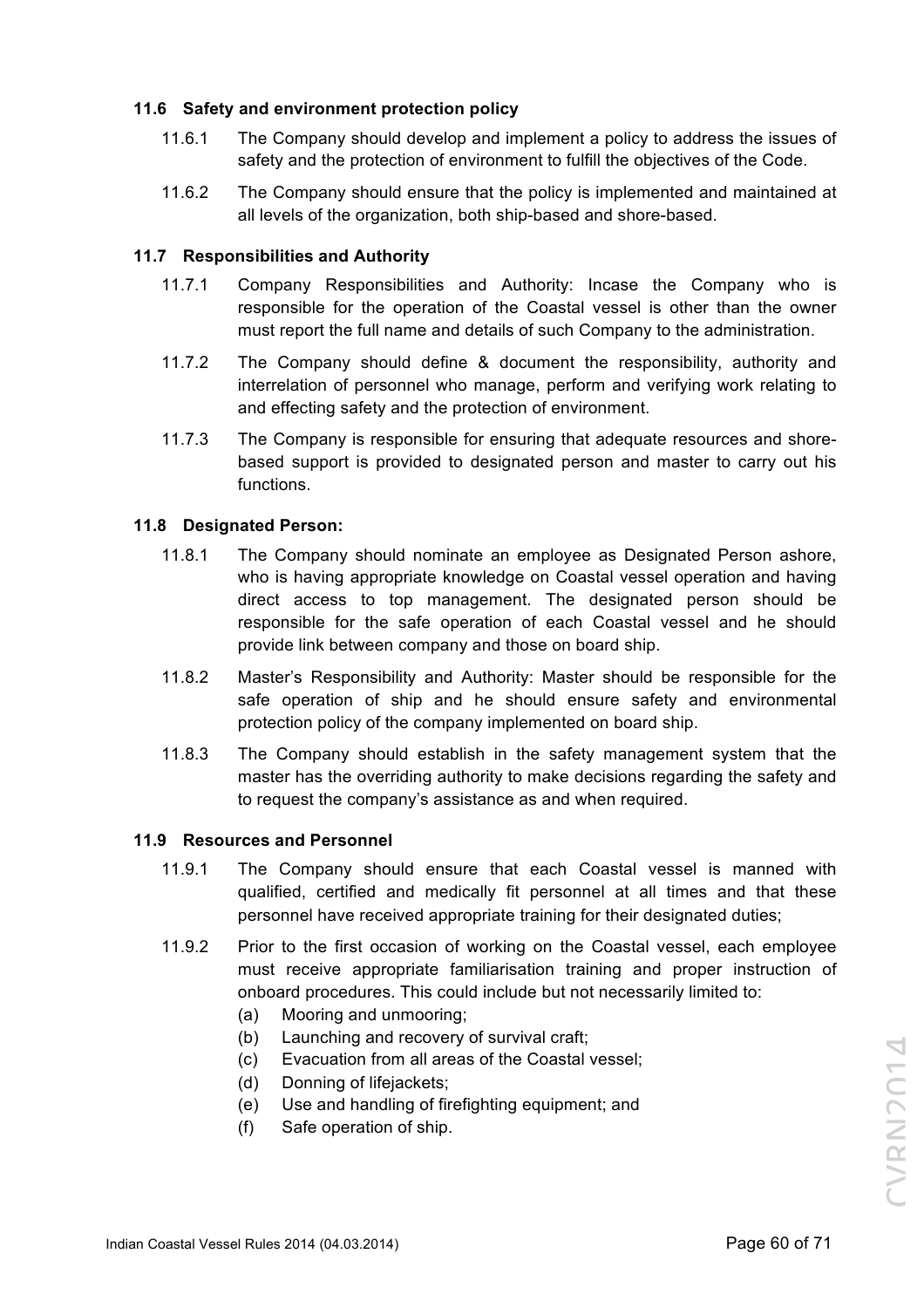# **11.10 Shipboard Operations**

- 11.10.1 The Company should identify key shipboard operations with regards to safety of the personnel, ship and protection of environment.
- 11.10.2 The Company should develop simple procedures for the key shipboard operation of the Coastal vessel. These should include, but not limited to:
	- (a) Testing of equipment, including steering gear, prior to commencement of passage;
	- (b) Navigation and handling of the Coastal vessel;
	- (c) Maintenance routines;
	- (d) Bunkering operations;
	- (e) Cargo operations;

## **11.11 Preparation for emergencies**

- 11.11.1 Potential emergencies likely to be encountered by the Coastal vessel must be considered;
- 11.11.2 Exercises/drills must be carried out in handling of all the emergencies and evacuation from the Coastal vessel;
- 11.11.3 Where possible, all personnel should be involved in these exercises/drills, both ashore and on board ship;
- 11.11.4 The exercises/drills must be recorded. The names of those who participated should also be recorded. Attempt to be made that all ship board personnel are involved while carrying out drill/exercises.

## **11.12 Reporting of accidents**

11.12.1 All accidents and near misses should be recorded and reported to the Company, who shall implement corrective action, with the aim of improving safety and protection of environment.

## **11.13 Certification & review**

- 11.13.1 Every Company responsible for operations & management of Coastal vessels shall be required to be in possession of a valid Domestic Document of Compliance (DDOC).
- 11.13.2 Assessment of the Company's safety management arrangements and related documentation ashore shall be carried out twice in five years by means of an audit carried out by the Administration or a Recognised Organisation acting on it's behalf at the Company's office premises;
- 11.13.3 Assessment of the Company's safety management arrangements and related documentation onboard the Coastal vessels shall be carried out annually by the Administration or a Recognised Organisation acting on it's behalf during the annual survey as set out in paragraph 9.4.1 of Annex 9 to this Notification. No separate audit shall be required to be carried out for assessment of safety management arrangements or related documentation on board the Company's Coastal vessels;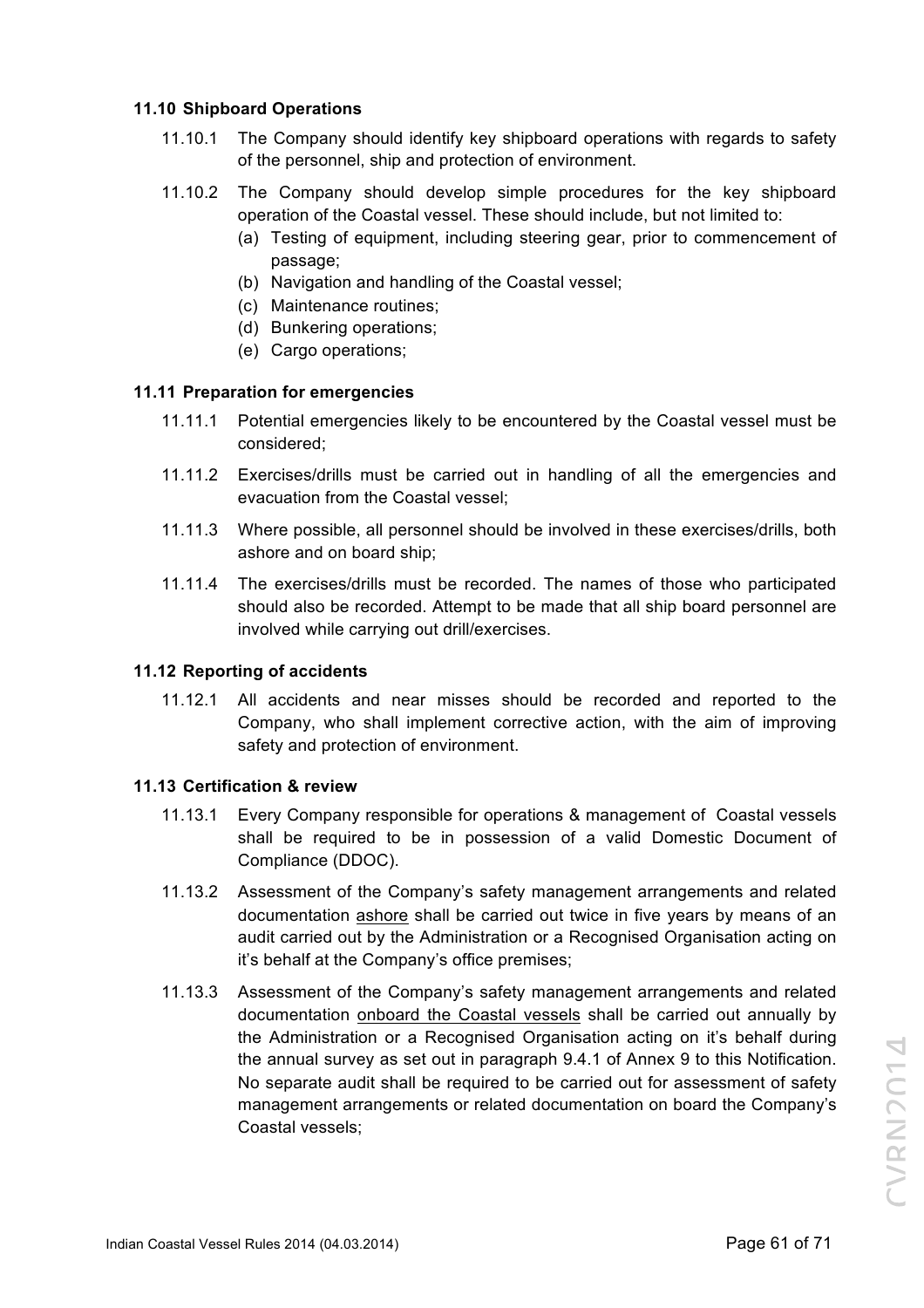- 11.13.4 Compliance with the shore-based requirements of the Code shall be demonstrated by way of possession of a "Domestic Document of Compliance" (DDOC);
- 11.13.5 Compliance with the Code onboard Coastal vessels shall be recorded in subclause 2.1 on the Indian Coastal Vessel Safety Certificate, as setout in paragraph 9.7 of Annex 9 to this Notification. Satisfactory implementation of the system onboard shall be verified during the annual survey of Coastal safety certificate.
- 11.13.6 The Coastal vessel shall not be required to carry any separate certificate demonstrating compliance with the Code.
- 11.13.7 Every Company shall undertake a review of its safety management system every year.

#### **11.14 Guidelines on Implementation of the Code**

- 11.14.1 Document Review & Planning
	- 11.14.1.1 The purpose of the document review is to verify that the Company has a documented Safety Management System that complies with the requirements of the Code.
	- 11.14.1.2 The document review should be conducted prior to the application for the DDOC in order to provide sufficient time to draft and implement any major revisions that the audit/assessment may require.
	- 11.14.1.3 The draft SMS may be sent to the Administration or Recognised Organisation acting on its behalf for the document review.
	- 11.14.1.4 The SMS should not be burdensome. The system should cover the requirements of the Code in terms of the procedures etc. necessary to safeguard safety and environmental protection without imposing an excess of paperwork.
- 11.14.2 Assessment for Compliance
	- 11.14.2.1 Every company responsible for management and operations of Coastal Vessels shall submit their SMS to the Administration or Recognised Organisation acting on its behalf for document review.
	- 11.14.2.2 Upon satisfactory completion of the document review, an initial audit of the Company's safety management arrangements and related documentation ashore shall be carried out by the Administration or Recognised Organisation acting on its behalf in line with paragraph 11.13.2.
	- 11.14.2.3 Upon satisfactory completion of the initial audit, the Company may be issued a full-term "Domestic Document of Compliance" (DDOC) valid for a maximum period of 5 years.
	- 11.14.2.4 A mid-term audit of the Company's safety management arrangements and related documentation ashore shall be carried out by the Administration or Recognised Organisation acting on its behalf 2 ½ years (+/- 6 months) after the issuance of a full-term DDOC.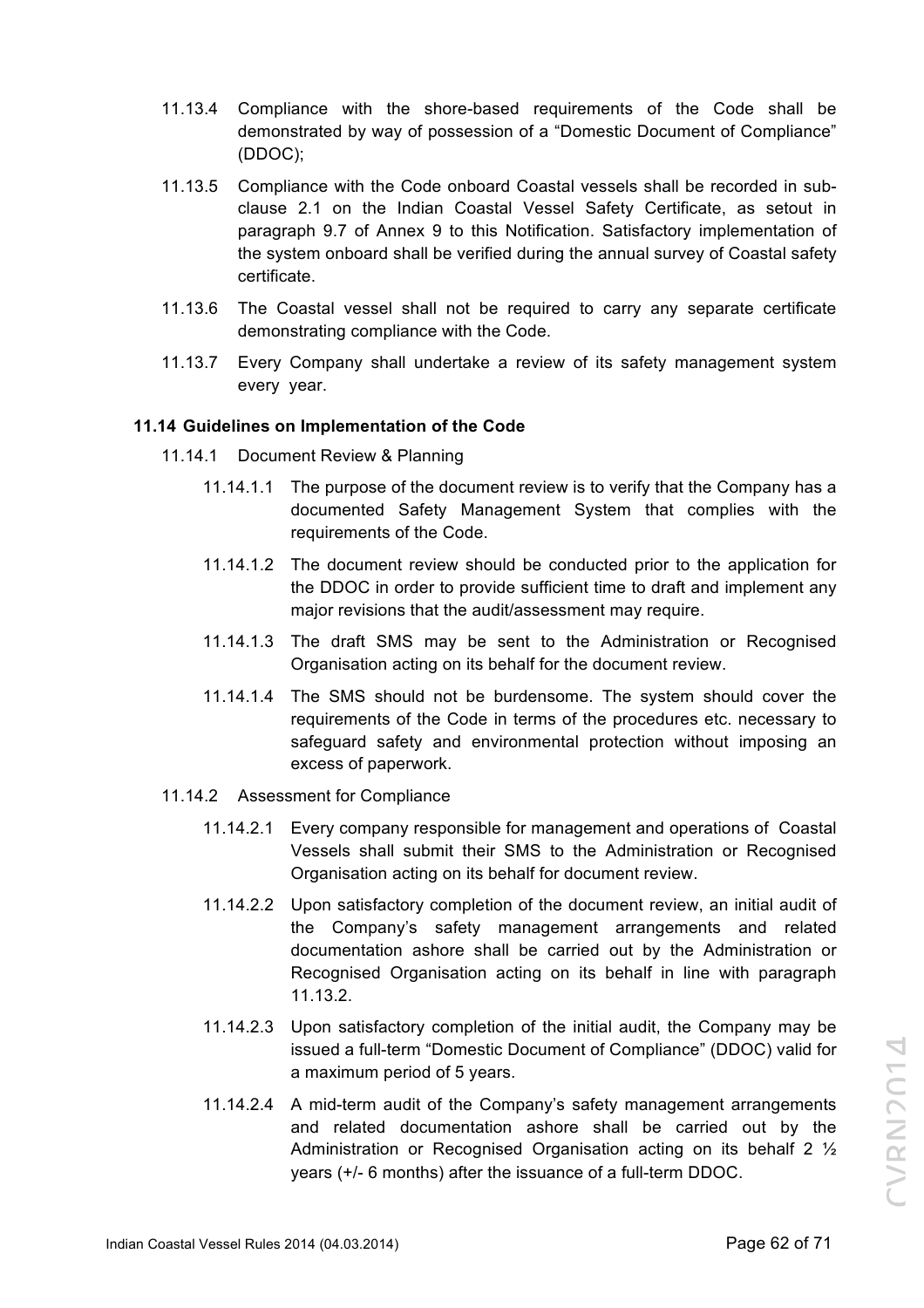- 11.14.2.5 A renewal audit of the Company's safety management arrangements and related documentation ashore shall be carried out by the Administration or Recognised Organisation acting on its behalf upon the expiry of the full-term DDOC. Upon satisfactory completion of the renewal audit, a fresh full-term DDOC, valid for a maximum period of 5 years, may be issued to the Company.
- 11.14.2.6 The first assessment of the Company's safety management arrangements and related documentation onboard the Coastal vessels shall be carried out by the Administration or a Recognised Organisation acting on its behalf during the first annual survey immediately following the issuance of the full-term DDOC.
- 11.14.2.7 Thereafter, the assessment of the Company's safety management arrangements and related documentation onboard the Coastal vessels shall be carried out by the Administration or a Recognised Organisation acting on its behalf in line with paragraph 11.13.3 above.
- 11.14.2.8 It is to be expected that a considerable variance in methodology, practice and record keeping will prevail across the various domestic operators. For this reason, surveyors/auditors are expected to adopt a non-prescriptive and flexible approach to the assessments/audits.
- 11.14.3 Non-conformities and Corrective Actions
	- 11.14.3.1 Non-conformities shall fall into 3 categories:
		- (a) *Major Non-Conformity* means an identifiable deviation that poses a serious threat to personnel or ship safety, and requires immediate corrective action
		- (b) *Non-Conformity* means an observed situation where objective evidence indicates a non-fulfillment of a specified requirement of the Code.
		- (c) *Observation* means a statement of fact made during an audit/survey that can be substantiated by objective evidence.
	- 11.14.3.2 Closing out of non-conformities
		- 11.14.3.2.1 If a major non-conformity is raised, arrangements shall be made for the issue to be addressed immediately. The Company must take immediate remedial action that will allow the major nonconformity to be closed out or downgraded to a non-conformity before the close of audit.
		- 11.14.3.2.2 If a non-conformity is raised, a time-scale for the implementation of corrective action, not exceeding 3 months, should be agreed to by the auditor and the Company.
		- 11.14.3.2.3 Observations require no corrective action date but the Company should be advised that, if not addressed by the next assessment, the observation may become a non-conformity in future.
- 11.14.4 Corrective Action
	- 11.14.4.1 The auditor and the Company shall agree to a suitable corrective action, within a realistic time-scale, at the time of the assessment.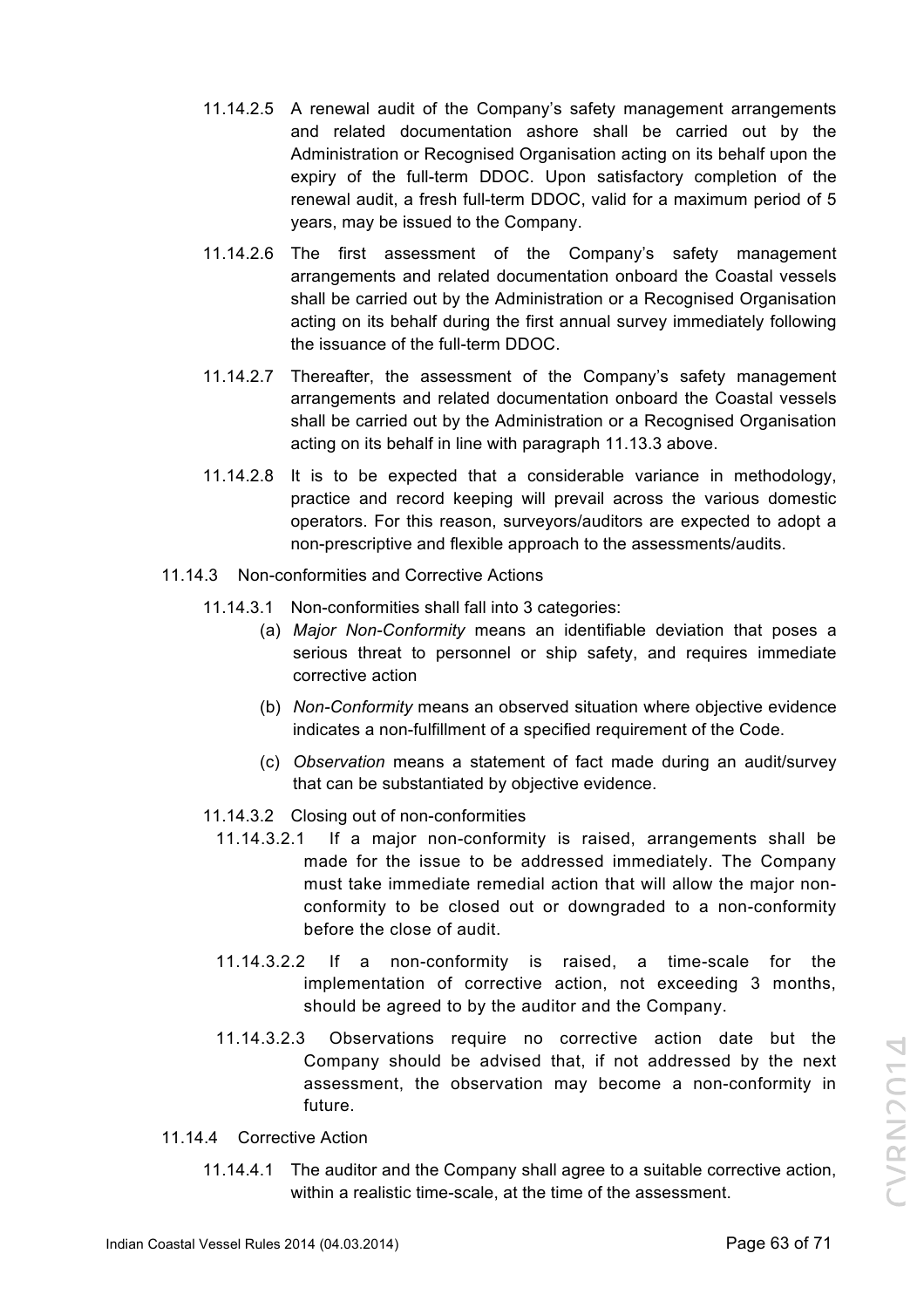- 11.14.4.2 The Company shall be responsible for carrying out the corrective actions and reporting to the Administration or Recognised Organisation acting on its behalf prior to the agreed action date.
- 11.14.4.3 The close out of non-conformities other major non-conformity will not necessarily require a re-visit by the auditor. The presentation of suitable objective evidence will be sufficient for closing out non-conformities.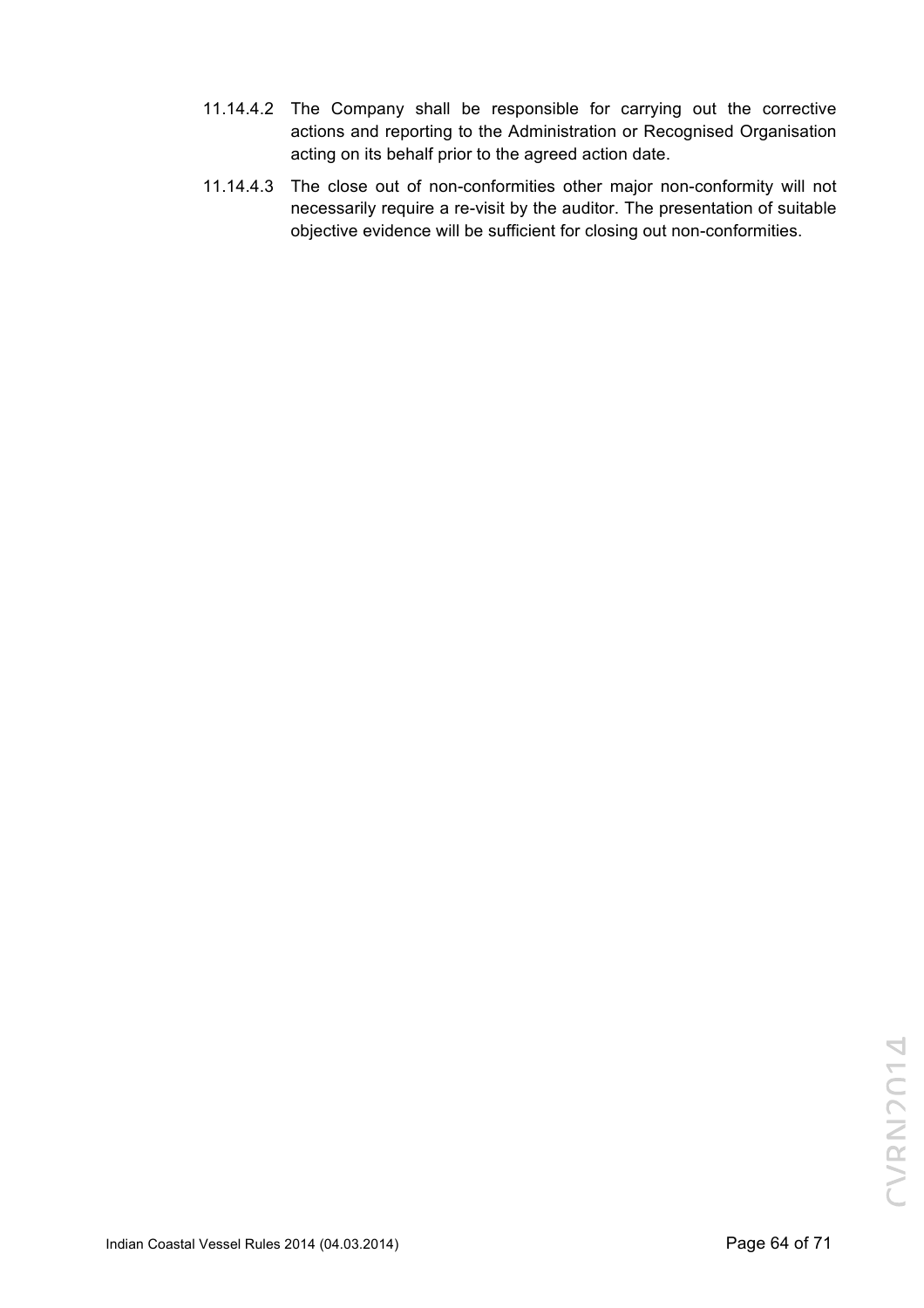# **ANNEX : 12 Ship Security**

# **12.1 Equivalence**

Pursuant to the exemption of Coastal vessels from provisions of Section 344 (T) of the M.S. Act, the regulations contained in this Annex provide an alternative security standard acceptable to the Administration.

## **12.2 Application**

This Annex shall apply to all coastal vessels specified in Annex I.

# **12.3 General**

Coastal Vessels shall comply with requirements stipulated in the following security matrix:

| <b>GT</b>    | <b>SSP</b> | <b>SSO</b>                                            | <b>CSO</b>   | SSAS <sup>*</sup>          | Sec.<br><b>Equip</b> | <b>Audit of system</b><br>and verification of<br>equipment |
|--------------|------------|-------------------------------------------------------|--------------|----------------------------|----------------------|------------------------------------------------------------|
| GT < 500     | Y          | Y (need not be certified<br>but to be trained by CSO) | $\checkmark$ | N                          | See para             | <b>IRS</b>                                                 |
| $GT \ge 500$ | v          |                                                       |              | Y (without<br>web display) | See para             | <b>IRS</b>                                                 |

# **12.4 Ship Security Plan**

The SSP referred to in the above matrix shall be a basic Ship Security Plan that shall at a minimum include policies & procedures covering points detailed at paragraphs 12.7 thru 12.10. SSP shall contain security measures to ensure the security readiness of the Coastal vessels when operating in and around Indian port and in Indian waters upto 20 NM.

## **12.5 Security Equipment**

The Security Equipment referred to in the above matrix shall, at a minimum, include:

| <b>Security Equipment</b>                 | <b>Nos</b>                  |  |  |
|-------------------------------------------|-----------------------------|--|--|
| General Alarm                             | 1 no.                       |  |  |
| High Beam Torch                           | $2$ nos.                    |  |  |
| <b>Batons</b>                             | $2$ nos.                    |  |  |
| Photo ID for Crew                         | <b>All Crew</b>             |  |  |
| Flood Light (Fixed or Portable)           | $2$ nos.                    |  |  |
| <b>Walkie Talkies</b>                     | $2$ nos.                    |  |  |
| Whistles                                  | $3$ nos.                    |  |  |
| Dog Leg Mirror                            | $2$ no.                     |  |  |
| <b>Hand Held Metal Detector</b>           | $2$ no.                     |  |  |
| Cable ties                                | Adequate                    |  |  |
| Different code colour passes for visitors | Adequate                    |  |  |
| Night vision binoculars                   | 1 no.                       |  |  |
| <b>Automatic Identification System</b>    | As Stipulated in Annex VIII |  |  |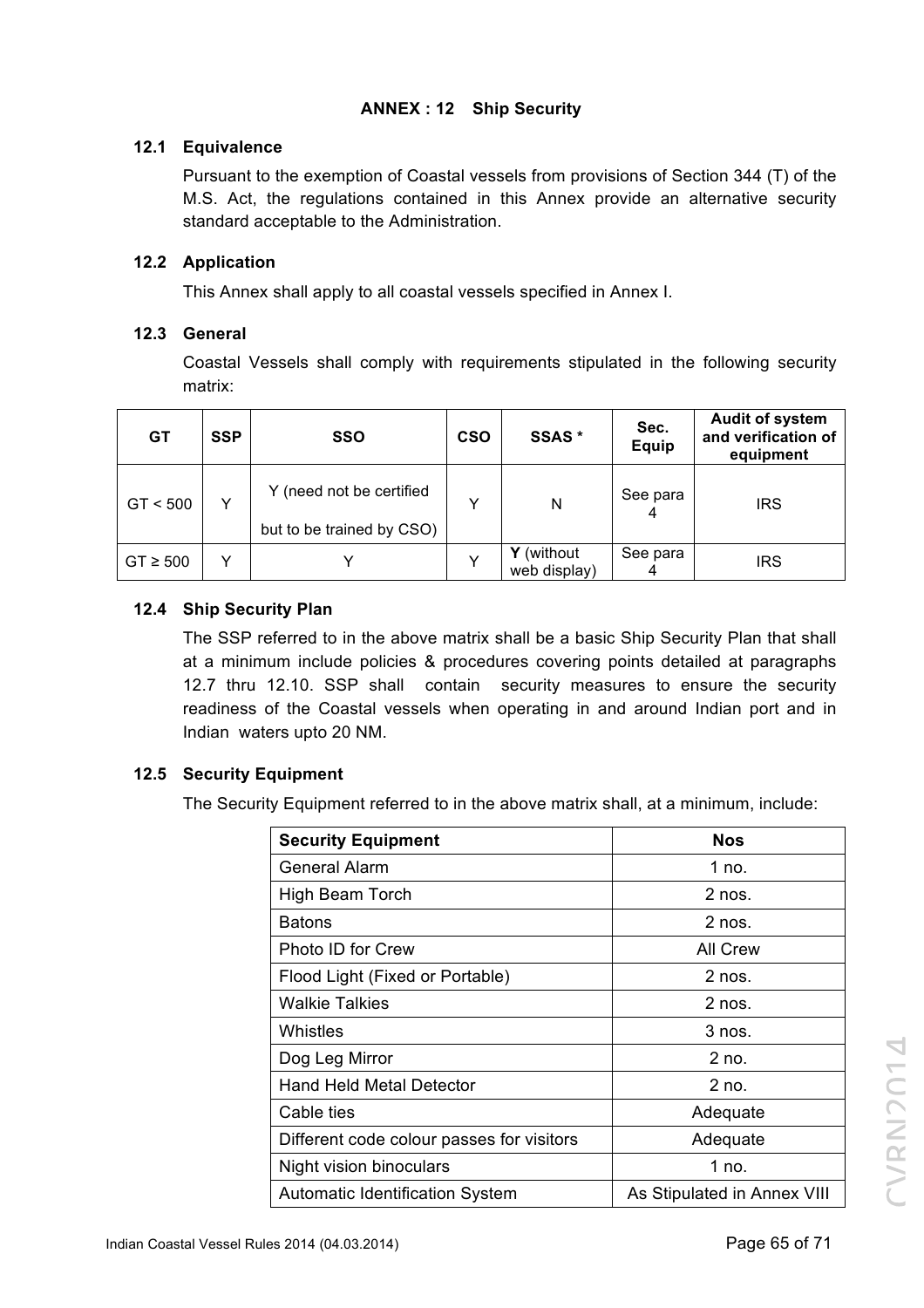## **12.6 Compliance and verification**

- 12.6.1 Audit of system and verification of equipment of the vessel's security arrangements and related documentation onboard the Coastal vessels shall be carried out annually by the Administration or a Recognised Organisation acting on its behalf during the annual survey as set out in paragraph 9.4.1 of Annex 9 to this Notification.
- 12.6.2 Compliance with the security measures onboard Coastal vessels as required by this Annex shall be recorded in sub-clause 2.1 on the Indian Coastal Vessel Safety Certificate, as set out in paragraph 9.7.1 of Annex 9 to this Notification. The compliance with the requirement of security equipment onboard Coastal vessels as stipulated in paragraph 12.5 of this Annex shall be recorded in the Record of Equipment and Ship Information, as set out in paragraph 9.6.3 of Annex 9 to this Notification. Coastal vessels shall not be required to carry any separate certificate demonstrating compliance with this Annex.
- 12.6.3 All equipment provided onboard coastal vessels shall be of approved type as per relevant IMO Resolution.

## **12.7 Access Control Security Measures**

- (a) Maintain a 24-hour watch when in operations
- (b) Positively identify anyone accessing the vessel
- (c) Limit physical access to the vessel and its sensitive areas (e.g. wheelhouse & engine room)
- (d) Screen and check packages, supplies and stores
- (e) Adequate lighting at access points of the vessel

## **12.8 Activity Security Measures**

- (a) Secure all unused exit/entrance doors
- (b) Ensure seaward side / quay side surveillance is maintained
- (c) Check for evidence of tampering regularly (e.g. damaged locks, vandalism, open doors, etc.)
- (d) Deny access to unauthorised persons to come onboard
- (e) Report any unattended or suspicious packages, baggage or stores found on board to the relevant Authorities

## **12.9 Security Measures while Navigating in Port and coastal waters**

- (a) Maintain appropriate security level
- (b) Keep a sharp look out for small unlit crafts
- (c) Maintain situational awareness for any suspicious activity/craft
- (d) Report any suspicious activity/craft to the appropriate Authorities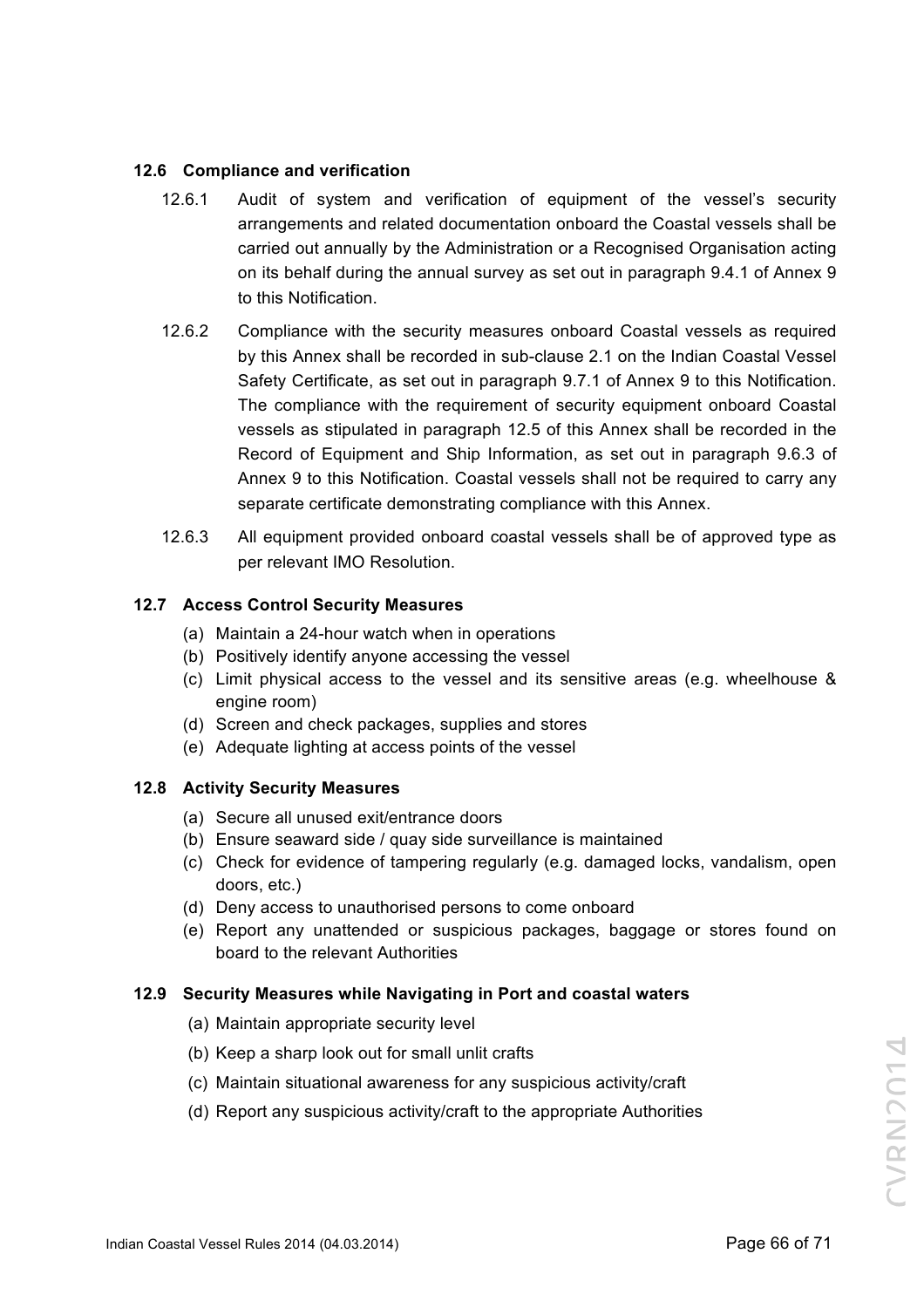## **12.10 Communication, Security Measures & Contact Information**

- (a) Keep communication equipment readily available for reporting of incidents or suspicious activity to relevant authorities
- (b) To report any suspicious activity/craft or person or to seek security advice, please contact:
- **CSO (contact details) ………**

**PFSO (contact details)……..**

**MRCC (contact details)………**

**DG Comm. Centre Tel 1: +91 22 ……………**

**Tel 2: +91 22 ……………**

**Tel 3: +91 22 ……………**

**Email: dgcommcentre@satyammail.net**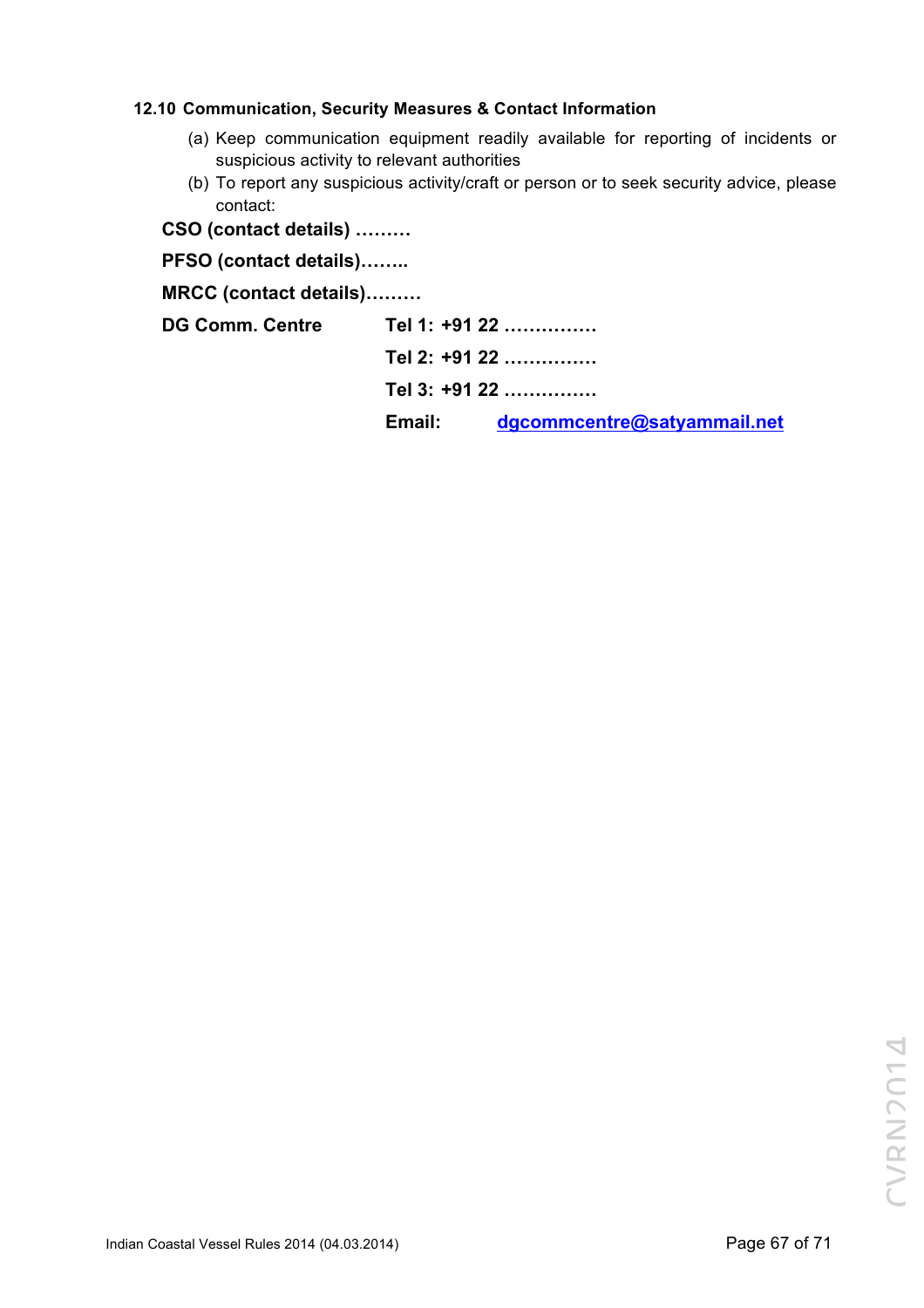# **ANNEX : 13 Carriage of Cargoes**

#### **13.1 Equivalence**

Pursuant to the exemption of Coastal vessels from provisions of Section 330, 331, 331A & 332 of the M.S. Act and M.S (Carriage of cargo Rules), 1995 (as amended), the regulations contained in this Annex provide an alternative safety standard acceptable to the Administration.

## **13.2 Application**

This Annex shall apply to all Coastal vessels.

# **13.3 Cargo information**

- 13.3.1 The shipper shall provide the Master or his representative with appropriate information on the cargo sufficiently in advance of loading to enable the precautions which may be necessary for proper stowage and safe carriage of the cargo to be put into effect.
- 13.3.2 In the case of general cargo, the cargo information shall include a general description of the cargo, the gross mass of the cargo or of the cargo units, and any relevant special properties of the cargo.
- 13.3.3 In the case of solid bulk cargo in vessels other than of 1600 GT and above, the information shall include description of cargo, mass, stowage factor, need for trimming and trimming procedures, angle of repose and moisture content.
- 13.3.4 In the case of Oil/Chemical a copy of MSDS issued either by the manufacturer or shipper, as the case may be, to be available on board.

## **13.4 Stowage and securing of cargo**

- 13.4.1 Cargo carried on or under deck shall be so loaded, stowed and secured as to prevent as far as is practicable, throughout the voyage, damage or hazard to the ship and the persons on board, and loss of cargo overboard. The stowage and securing of the cargo shall confirm to the provision of applicable code or the provision of M.S. Act and relevant rules framed there under for the carriage of cargo. Applicable codes namely IMDG, IMSBC, Grain, Timber & Cargo stowage and securing code and relevant provisions of CSC / IMO Res. / Circular w.r.t. high sea containers
- 13.4.2 For coastal vessels of 1600 GT and above, all cargoes, other than solid and liquid bulk cargoes, shall be loaded, stowed and secured throughout the voyage in accordance with the Cargo Securing Manual approved by the Administration or Recognized Organization acting on its behalf.

## **13.5 Dangerous goods**

13.5.1 Coastal vessels carrying dangerous cargoes in packaged form or in bulk, other than that of less than 1600 GT carrying coal or sulphur in bulk,are required to comply with the requirements of the International Maritime Dangerous Goods Code (IMDG Code), Marpol Annex III and the International Maritime Solid Bulk cargo Code (IMSBC Code) as appropriate.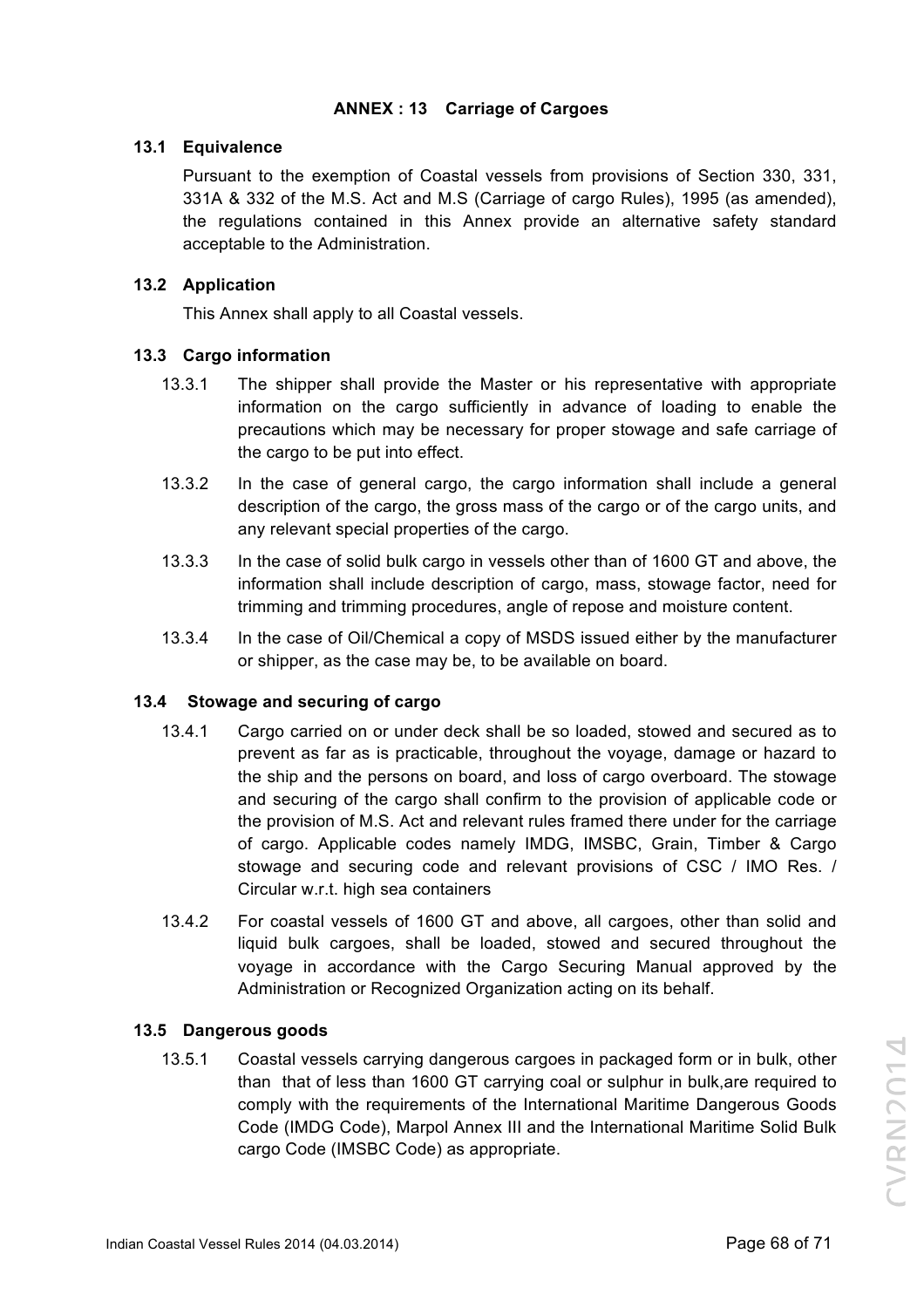- 13.5.2 Compliance with the requirements of paragraph 13.5.1 of this Annex shall be demonstrated by means of a certificate issued by the Administration or Recognised Organisation acting on its behalf.
- 13.5.3 Coastal vessels of less than 1600 GT, while carrying coal, shall comply with the following requirements:
	- 13.5.3.1 Electrical equipment and cables in the cargo spaces (if applicable) are to be in good condition and positively isolated via removal of circuit breakers
	- 13.5.3.2 Workspaces (stores, workshops etc.) adjacent to the cargo spaces are to be adequately ventilated.
	- 13.5.3.3 Direct blowing of air into the body of the cargo is to be avoided
	- 13.5.3.4 Cargo spaces ventilation fans, where fitted, are to be of a certified safe type for use in explosive atmospheres
	- 13.5.3.5 Good surface ventilation shall be provided for the cargo
	- 13.5.3.6 Means are to be provided for measuring the temperature of the cargo in the range 0º C to 100º C and pH values of bilge water samples. Such arrangements shall enable the temperature of the coal and the pH values to be measured while being loaded and during the voyage without requiring entry to the cargo space
	- 13.5.3.7 All sources of ignition shall be eliminated. Prohibition Notices for welding, burning, cutting or other operations involving the use of fire, smoking, chipping and use of naked lights, or the introduction of other sources of ignition including the use of spark or arc-producing equipment, are to be posted in the vicinity of cargo spaces
	- 13.5.3.8 Cargo spaces containing this cargo may become oxygen-depleted. Notices to this effect, warning that precautions shall be taken prior to entry, shall be prominently displayed in the cargo area.
	- 13.5.3.9 Calibrated instruments suitable for use from outside the cargo spaces for measuring (a) Methane concentration, (b) Oxygen concentration (c) Carbon Monoxide concentration, are to be provided. The instrument shall be fitted with an aspirator, flexible connection and a length of tubing to enable a representative sample to be obtained from within the square of the hatch. The tubing shall be stainless steel approximately 0.5 meters in length and 6 mm nominal internal diameter with an integral stainless steel threaded collar
- 13.5.4 Coastal vessels of less than 1600 GT, while carrying sulphur (crushed, lump and coarse grain), shall comply with the following requirements:
	- 13.5.4.1 Calibrated Electrical fuses in cargo spaces shall be extracted.
	- 13.5.4.2 Spark-arresting screens (wire mesh guards) shall be fitted over inlet and outlet ventilation openings.
	- 13.5.4.3 All sources of ignition shall be eliminated. Prohibition Notices for welding, burning, cutting or other operations involving the use of fire, smoking, chipping and use of naked lights, or the introduction of other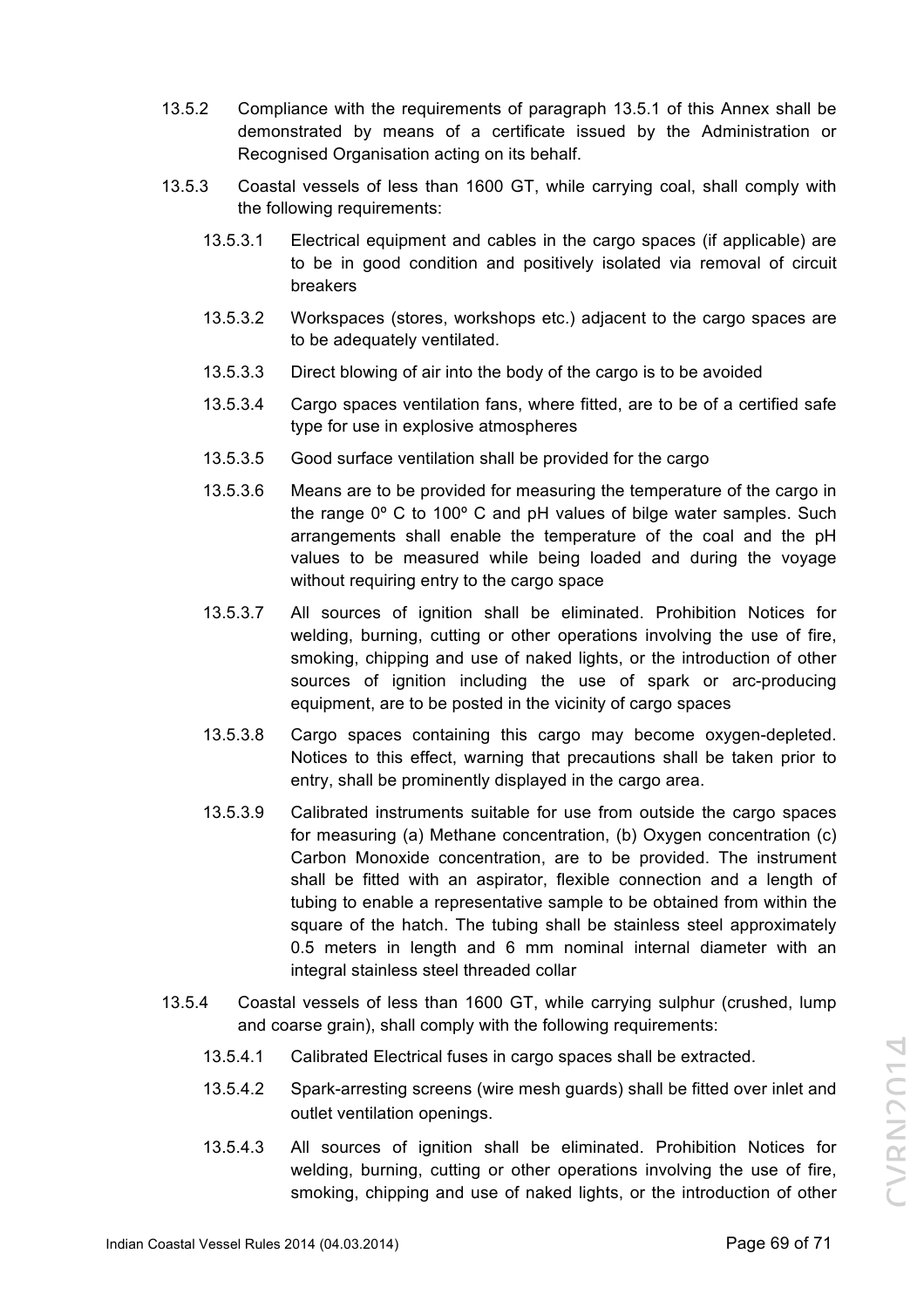sources of ignition including the use of spark or arc-producing equipment, are to be posted in the vicinity of cargo spaces

#### **13.6 Grain**

- 13.6.1 Coastal vessels while carrying grain are required to comply with the requirements of the International Code for the Safe Carriage of Grain in Bulk adopted by resolution MSC.23(59) and the relevant provision of M.S. Act including the rules framed there under.
- 13.6.2 Compliance with the requirements of Paragraph 13.6.1 of this Annex shall be demonstrated by means of a certificate issued by the Administration or Recognised Organisation acting on its behalf

#### **13.7 Liquid cargoes**

- 13.7.1 Coastal tankers carrying petroleum oils are to comply with the construction requirements specified in Annex-III of these rules.
- 13.7.2 Requirements for vegetable oils in paragraph 3.8.10 of Annex-III are applicable for the following types:

Castor oil Coconut oil Corn oil Cotton seed oil Groundnut oil Illipe oil Linseed oil Mango kernel oil Palm kernel oil Palm kernel olein Palm mid fraction Palm oil Palmolein Palm stearin Rapeseed oil Rice bran oil Safflower oil Soyabean oil Sunflower seed oil **Tallow** Tung oil

13.7.3 Chemical tankers and Liquified Gas carriers are to comply with the requirements of the IBC Code and IGC Code respectively.

#### **13.8 Emergency/Pollution/Response**

13.8.1 All Coastal Vessels while carrying dangerous cargoes or cargoes hazardous in nature in bulk or in packaged form as determined by IMSBC Code, IMDG Code and MARPOL, Annex-III as the case may be shall be guided by emergency response measures to be adopted during operational and accidental pollution as prescribed in the contingency documents maintained on board such vessels in accordance with the provisions of domestic safety management system